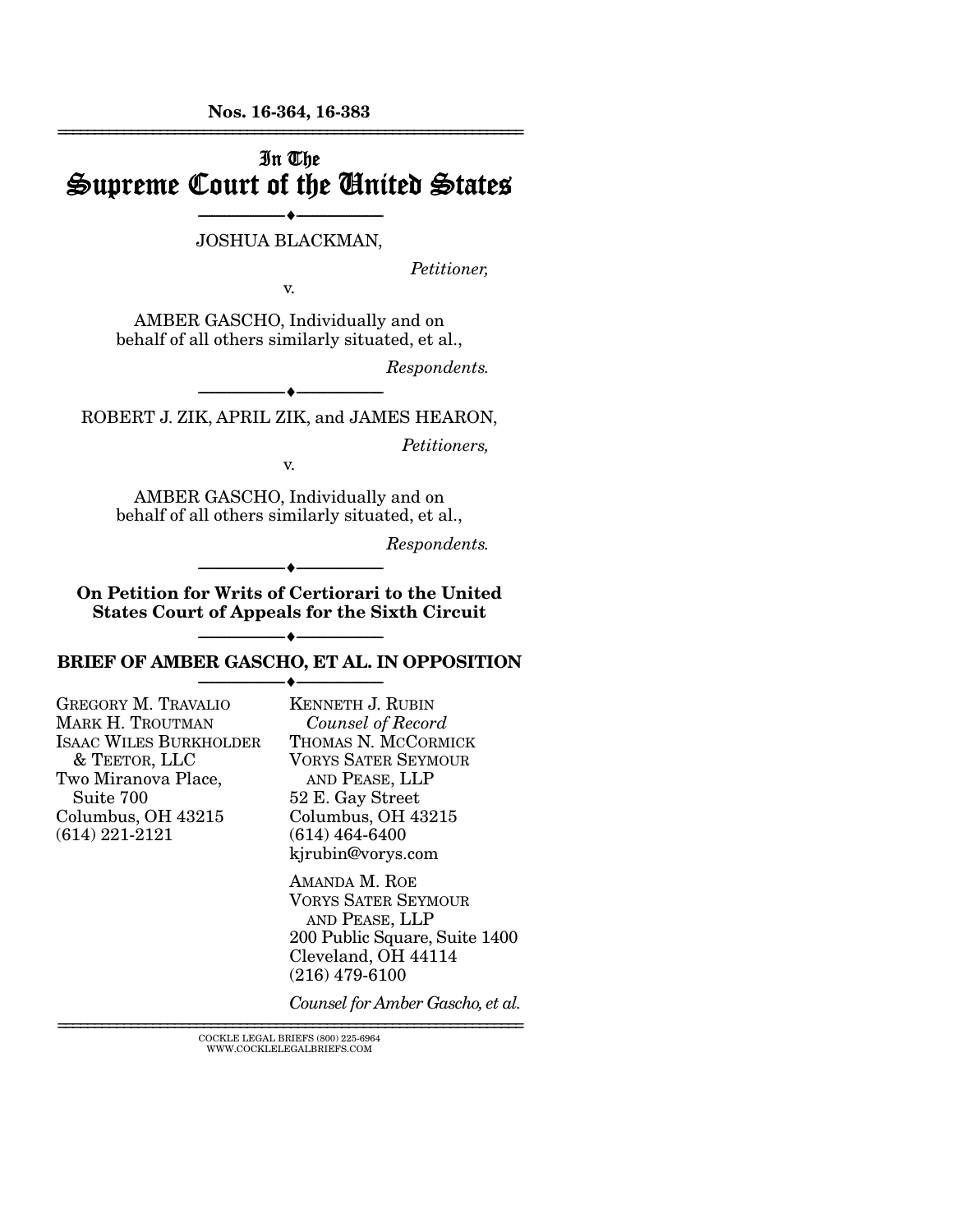### QUESTIONS PRESENTED

 1. Did the Sixth Circuit err in affirming the District Court's approval of class counsel fees that were awarded using a lodestar calculation with a percentage-of-the-fund cross-check and were supported by the District Court's factual determination that the settlement provided significant and substantial cash payments to class members?

 2. Did the Sixth Circuit err in affirming the District Court's determination that the class settlement was certifiable under Rule 23(a) and Rule 23(b)(3)?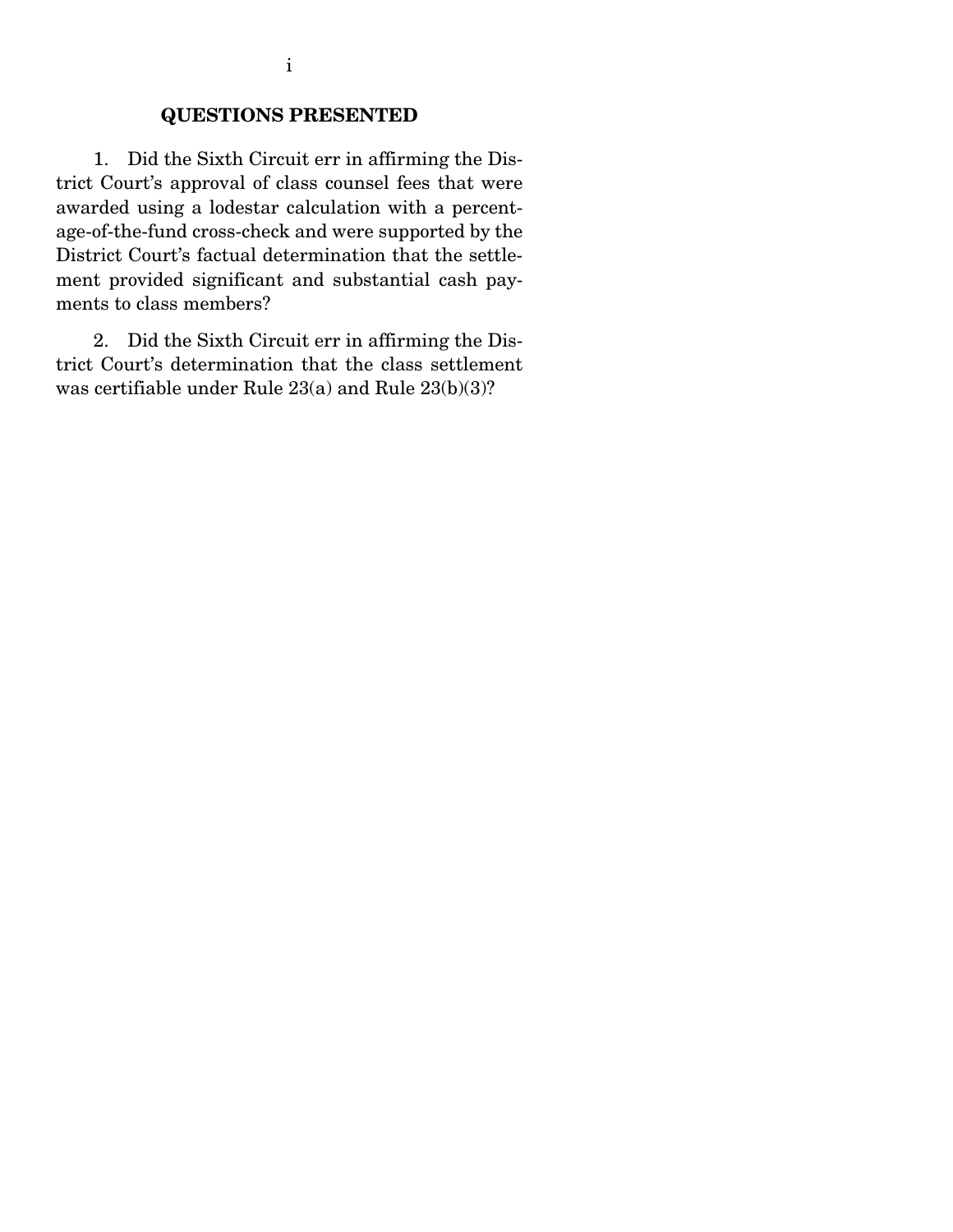### PARTIES TO THE PROCEEDING

 Respondents Amber Gascho, et al., were the class representatives in the District Court and the plaintiffs-appellees in the proceedings below. Respondent Global Fitness Holdings, LLC was the defendant in the District Court and the defendant-appellee in the court below.

 In No. 16-364, petitioner Joshua Blackman was an objector in the District Court and appellant in the court below.

 In No. 16-383, petitioners Joshua Zik, April Zik, and James Hearon were objectors in the District Court and appellants in the court below.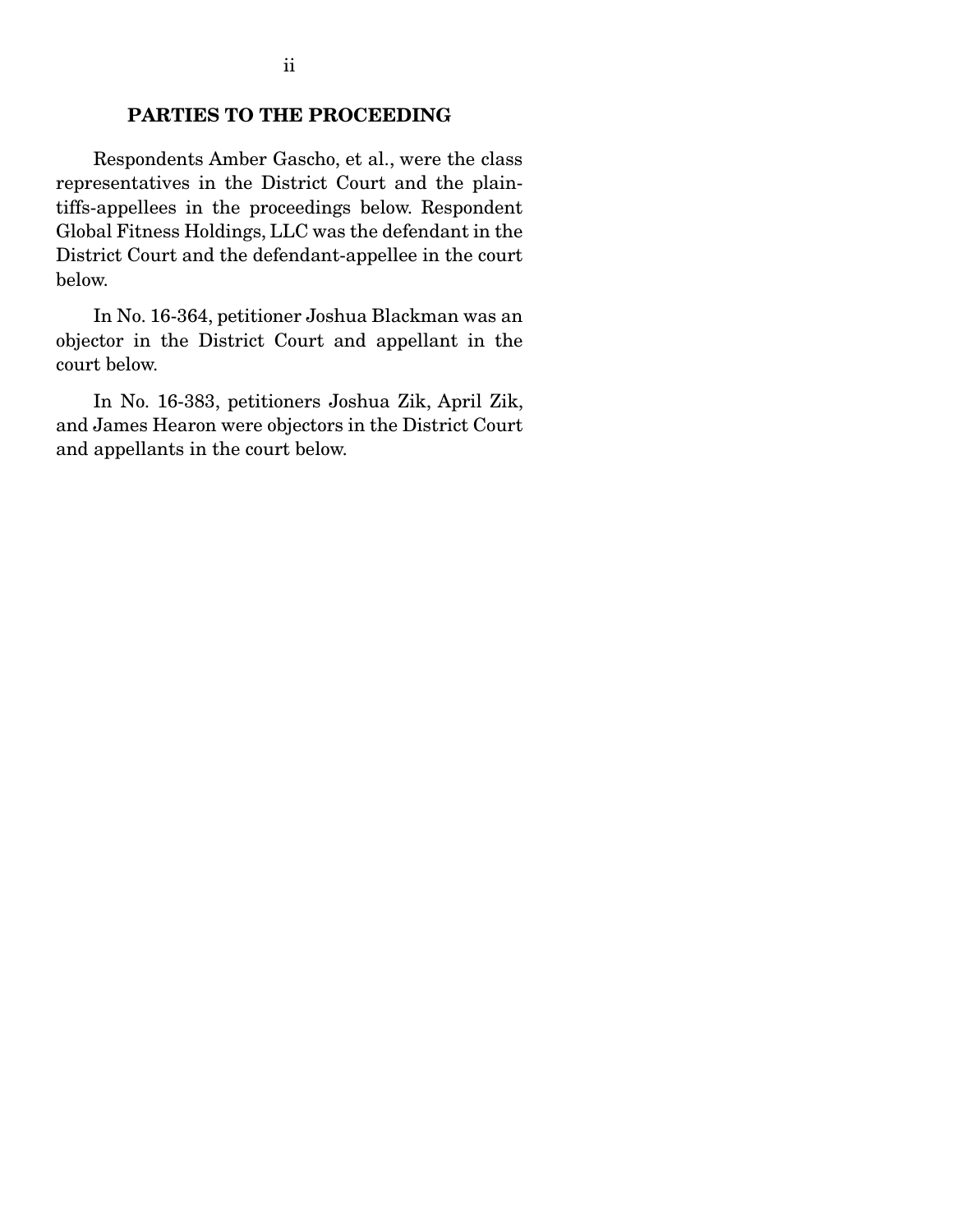# TABLE OF CONTENTS

# Page

|                 |                                                                                                                                         | $\mathbf{i}$            |
|-----------------|-----------------------------------------------------------------------------------------------------------------------------------------|-------------------------|
|                 | PARTIES TO THE PROCEEDING                                                                                                               | ii                      |
|                 |                                                                                                                                         | iii                     |
|                 |                                                                                                                                         | $\overline{\mathbf{V}}$ |
|                 |                                                                                                                                         | 1                       |
|                 |                                                                                                                                         | 3                       |
| А.              | The Class Claims and Settlement Terms                                                                                                   | 3                       |
| <b>B.</b>       |                                                                                                                                         | 8                       |
| $\mathcal{C}$ . |                                                                                                                                         | 11                      |
|                 | <b>REASONS FOR DENYING THE PETITIONS</b>                                                                                                | 14                      |
| Ι.              | The Petitions Identify No Conflict That Is                                                                                              | 14                      |
|                 | Petitioners Overstate the Effect of Any<br>$A_{\cdot}$<br>Differences Between the Sixth and Seventh<br>Circuits on Settlement Valuation | 15                      |
|                 | Petitioners' Remaining Cases Are Fact-<br>В.<br>Specific Assessments That Do Not Con-                                                   | 23                      |
|                 | There Is No Circuit Split on the Permis-<br>C.<br>sibility of "Clear Sailing" and "Kicker"                                              | 27                      |
| II.             | Zik Petitioners Do Not Identify Any Failure                                                                                             | 28                      |
| III.            | Zik Petitioners' Request for Direct Notice Is                                                                                           | 32                      |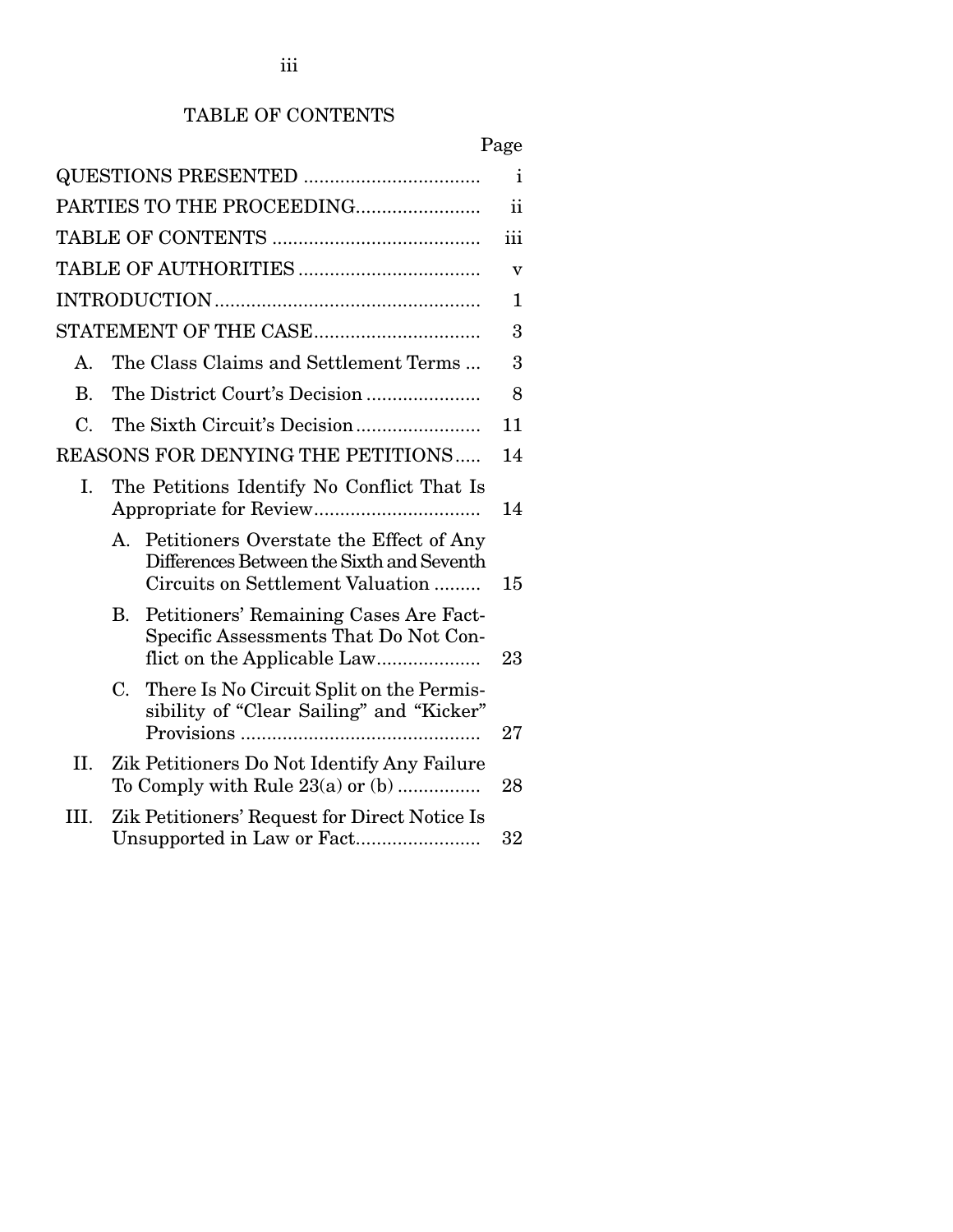iv

# TABLE OF CONTENTS – Continued

Page

| IV. This Case Is Not an Appropriate Vehicle for |     |
|-------------------------------------------------|-----|
|                                                 |     |
|                                                 | -39 |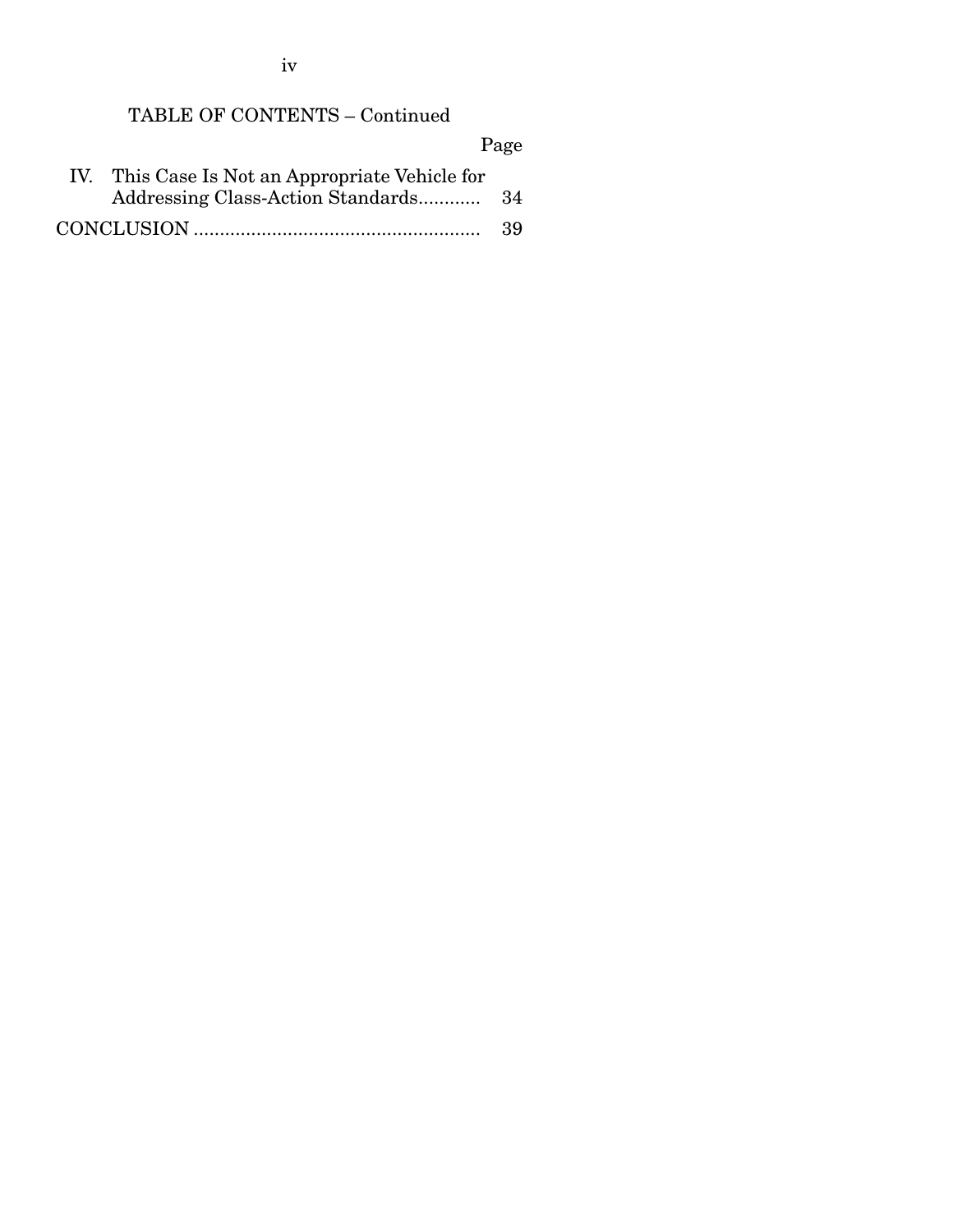## TABLE OF AUTHORITIES

# Page

### CASES

| Allen v. Bedolla, 787 F.3d 1218 (9th Cir. 2015)23                                                   |
|-----------------------------------------------------------------------------------------------------|
| Amchem Products v. Windsor, 521 U.S. 591                                                            |
| Americana Art China Co. v. Foxfire Printing<br>& Packaging, Inc., 743 F.3d 243 (7th Cir.            |
| Bezdek v. Vibram USA, Inc., 809 F.3d 78 (1st Cir.                                                   |
| Blessing v. Sirius Xm Radio, Inc., 507 F. App'x 1                                                   |
| Boeing Co. v. Van Gemert, 444 U.S. 472 (1980)  18, 21                                               |
| Eubank v. Pella Corp., 753 F.3d 718 (7th Cir.                                                       |
| Feder v. Frank (In re HP Inkjet Printer Litig.),                                                    |
| Graver Tank Mfg. Co. v. Linde Co., 271 U.S. 271                                                     |
| <i>Hensley v. Eckerhart</i> , 461 U.S. 424 (1983)23, 26                                             |
| In re Baby Products Antitrust Litig., 708 F.3d                                                      |
| Jones v. GN Netcom, Inc. (In re Bluetooth Head-<br>set Prods. Liab. Litig.), 654 F.3d 935 (9th Cir. |
| Lee v. Ocwen Loan Servicing, LLC, No. 14-CV-<br>60649, 2015 U.S. Dist. LEXIS 121998 (S.D.           |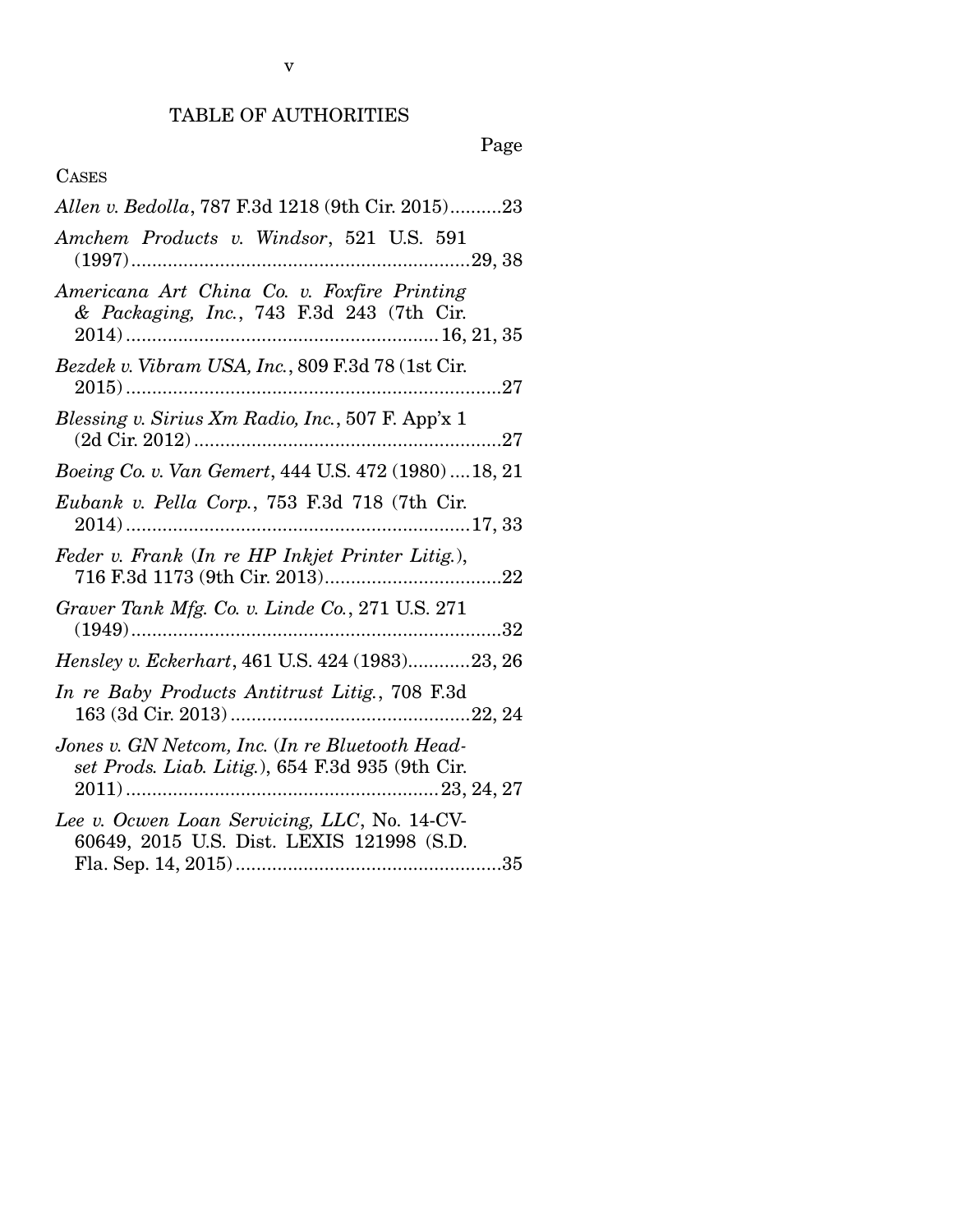## TABLE OF AUTHORITIES – Continued

|                                                                                                         | rage |
|---------------------------------------------------------------------------------------------------------|------|
| Levitt v. Southwest Airlines Co. (In re Southwest<br>Airlines Voucher Litig.), 799 F.3d 701 (7th Cir.   |      |
|                                                                                                         |      |
| Masters v. Wilhelmina Model Agency, Inc., 473                                                           |      |
| Montoya v. PNC Bank, N.A., No. 14-20474-CIV,<br>2016 U.S. Dist. LEXIS 50315 (S.D. Fla. Apr. 13,         | .35  |
| Pearson v. NBTY, Inc., 772 F.3d 778 (7th Cir.<br>passim                                                 |      |
| Perdue v. Kenny A. ex rel. Winn, 559 U.S. 542<br>$(2010)$<br>20, 21                                     |      |
| Poertner v. Gillette Co., 618 F. App'x 624 (11th<br>Cir. 2015), cert. denied, Frank v. Poertner, 136    | .25  |
| Redman v. RadioShack, 768 F.3d 622 (7th Cir.                                                            |      |
| Robins v. Global Fitness Holdings, LLC, 838<br>F. Supp. 2d 631 (N.D. Ohio 2012)  4, 8, 31               |      |
| Shames v. Hertz Corp., No. 07-CV-2174-MMA(WMC),<br>2012 U.S. Dist. LEXIS 158577 (S.D. Cal. Nov.<br>. 36 |      |
| Strong v. BellSouth Telecomm., 137 F.3d 844                                                             |      |

## $\mathbf{D}$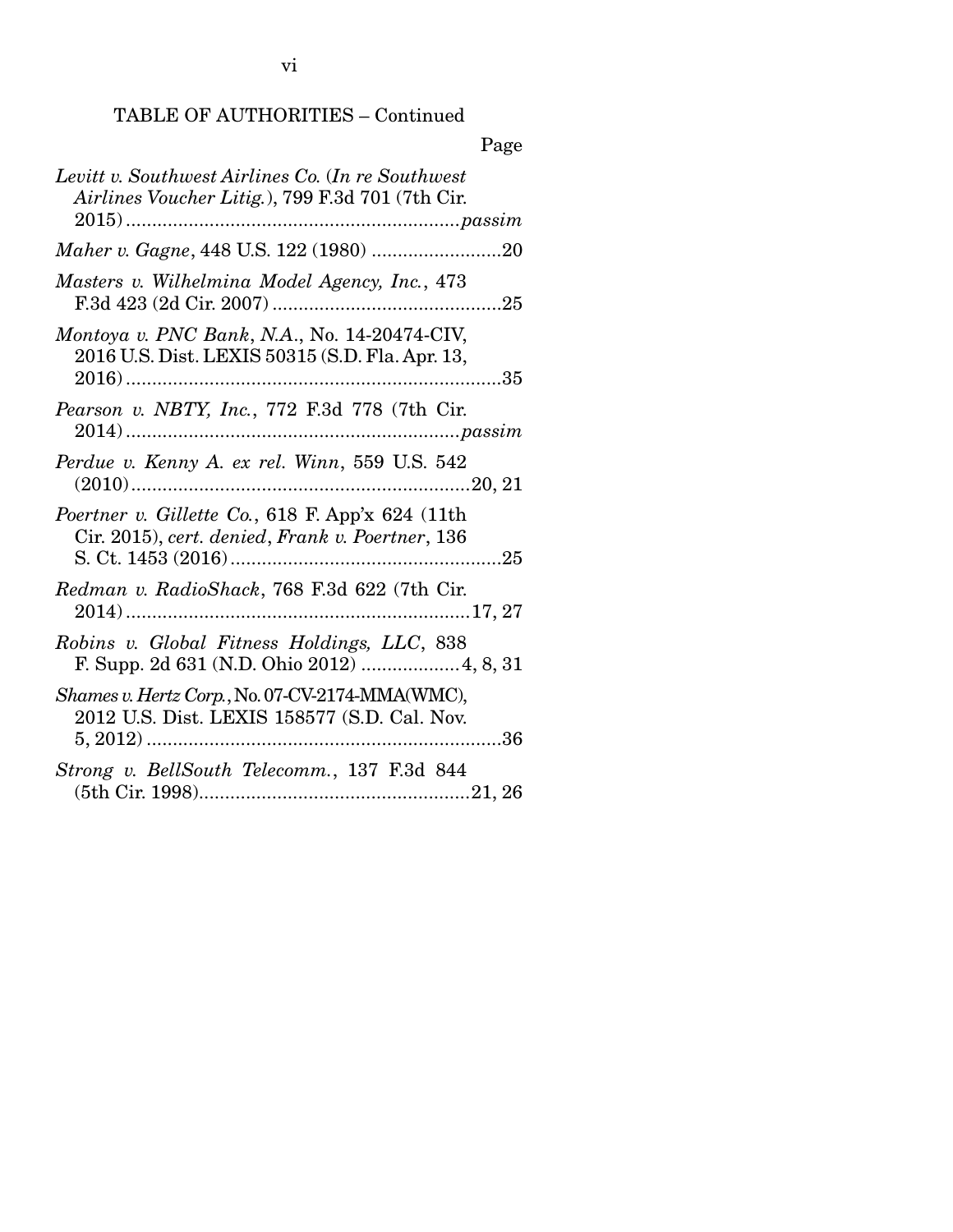## TABLE OF AUTHORITIES – Continued

|                                                    | Page |
|----------------------------------------------------|------|
| <i>Tolan v. Cotton, 134 S. Ct. 1861 (2014) </i> 34 |      |
| Waters v. Int'l Precious Metals Corp., 190 F.3d    |      |
|                                                    |      |

### **STATUTES**

| Kentucky Consumer Protection Act3, 4   |
|----------------------------------------|
|                                        |
| Ohio Consumer Sales Practices Act3, 4  |
| Prepaid Entertainment Contract Act3, 4 |
|                                        |
|                                        |
|                                        |
|                                        |
|                                        |
|                                        |
|                                        |
|                                        |

## RULES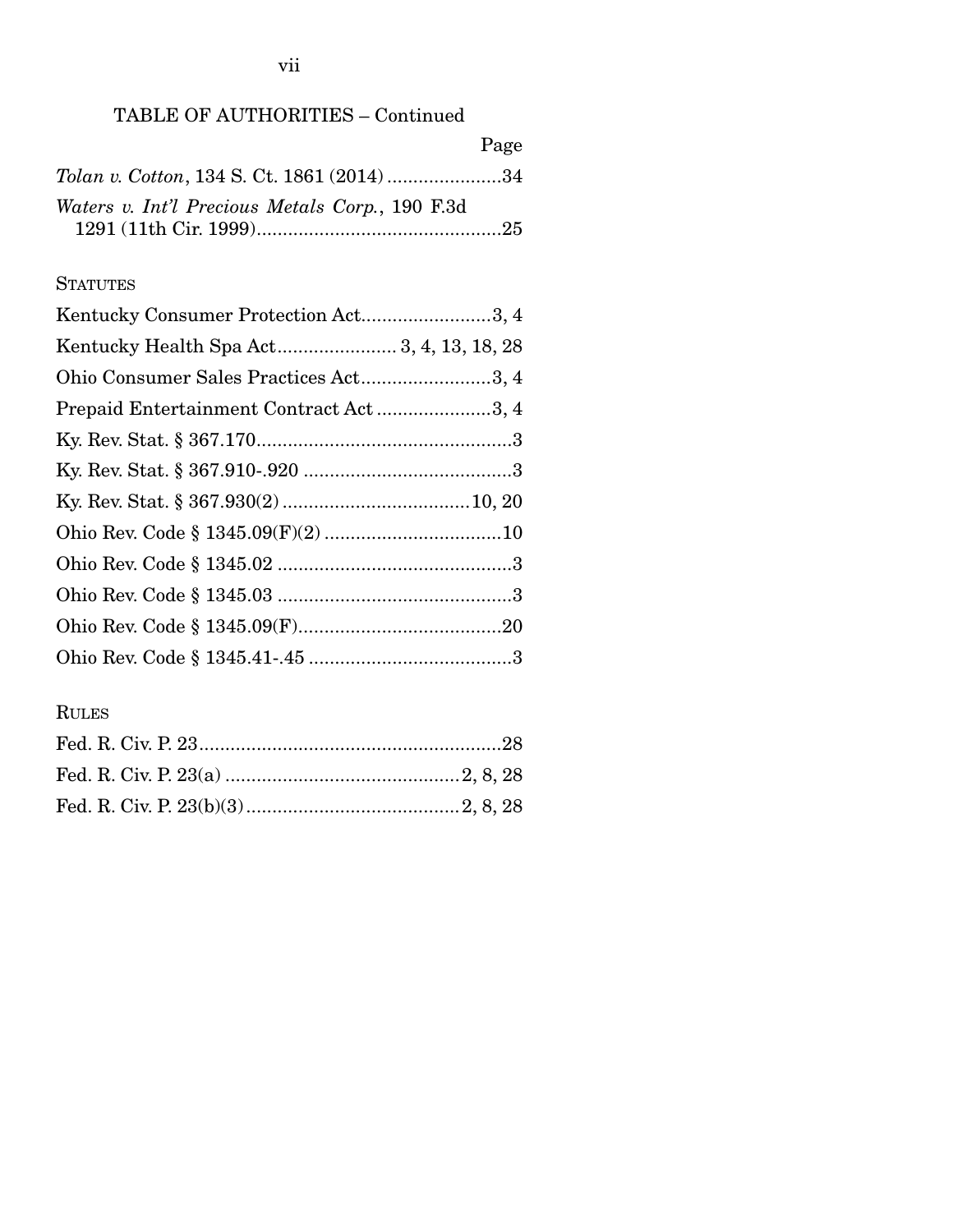viii

## TABLE OF AUTHORITIES – Continued

| Page |
|------|
|      |
|      |

### OTHER AUTHORITIES

| 7B Charles Alan Wright et al. Federal Practice |  |  |
|------------------------------------------------|--|--|
|                                                |  |  |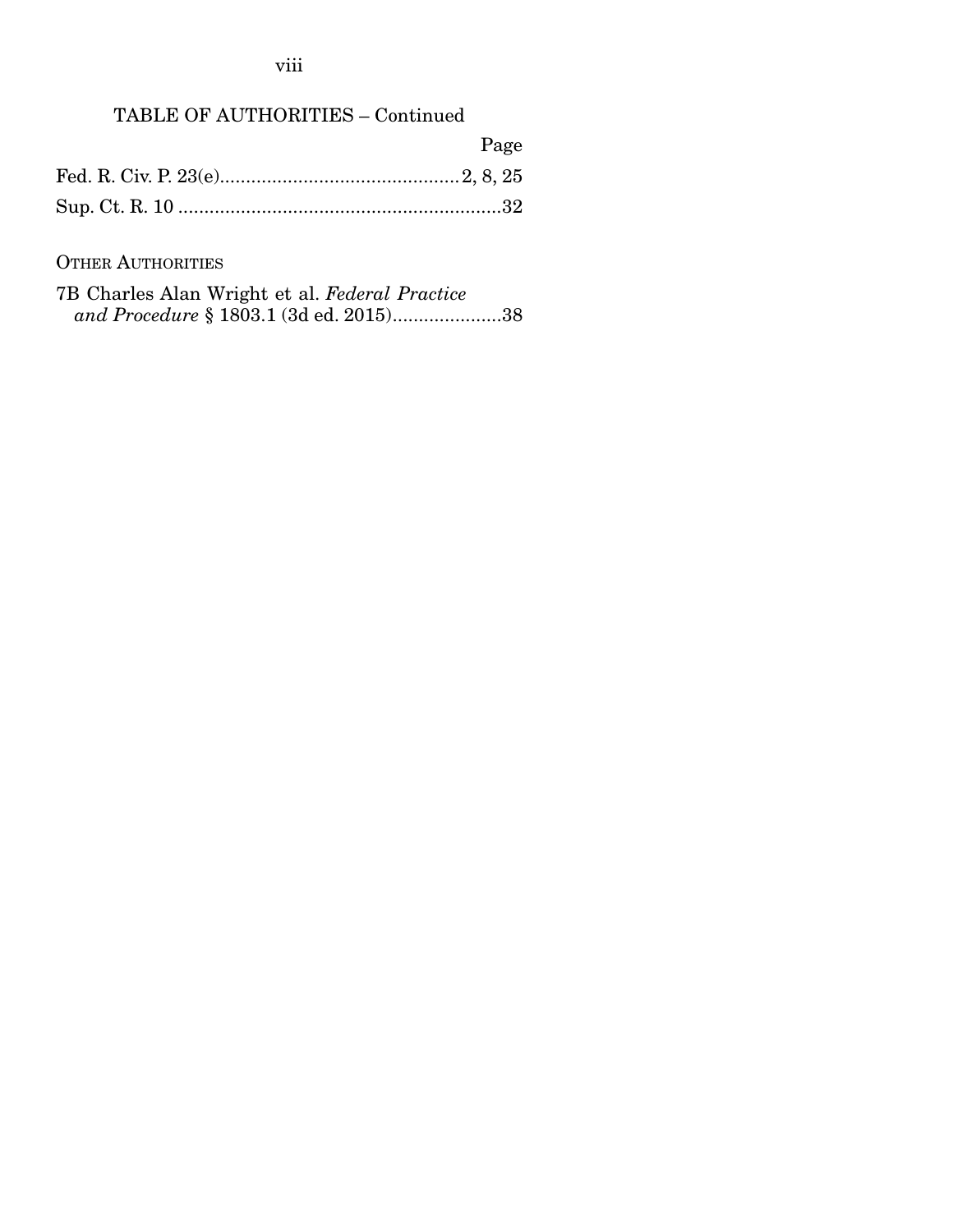In carefully reasoned, fact-driven decisions, the District Court approved—and the Sixth Circuit affirmed—an attorneys' fee award in a class-action settlement. Petitioners err when they state that the Sixth Circuit's decision resulted in a "deep circuit split." Blackman.Pet.1. Courts do not, as Petitioners suggest, decide a settlement's fairness based *solely* on the proportion of the attorneys' fees to the monetary payout. Instead, district courts in all circuits have and use discretion to consider multiple, case-specific factors when assessing counsel's fees. This is especially true when, as here, class members received "significant" and "substantial" relief and the underlying claims implicate state-law fee-shifting statutes. Thus, rather than opening a chasm in attorneys' fee jurisprudence, the Sixth Circuit issued a narrow, case-specific ruling that, viewing the facts as a whole, the lower court's application of the lodestar analysis and percentage-of-the-fund cross-check was not an abuse of discretion "with respect to the case before it." That decision was correct. Moreover, any differences between the circuits' approaches to applying the percentage-of-the-fund analysis in this type of class settlement are neither irreconcilable nor is this case an appropriate vehicle to address them.

 Although Petitioners challenge the attorneys' fees as disproportionate to the benefits provided to the class, they do not meaningfully challenge the adequacy of the relief provided to individual class members. Nor can they. The courts below found the relief to be significant, particularly given the considerable obstacles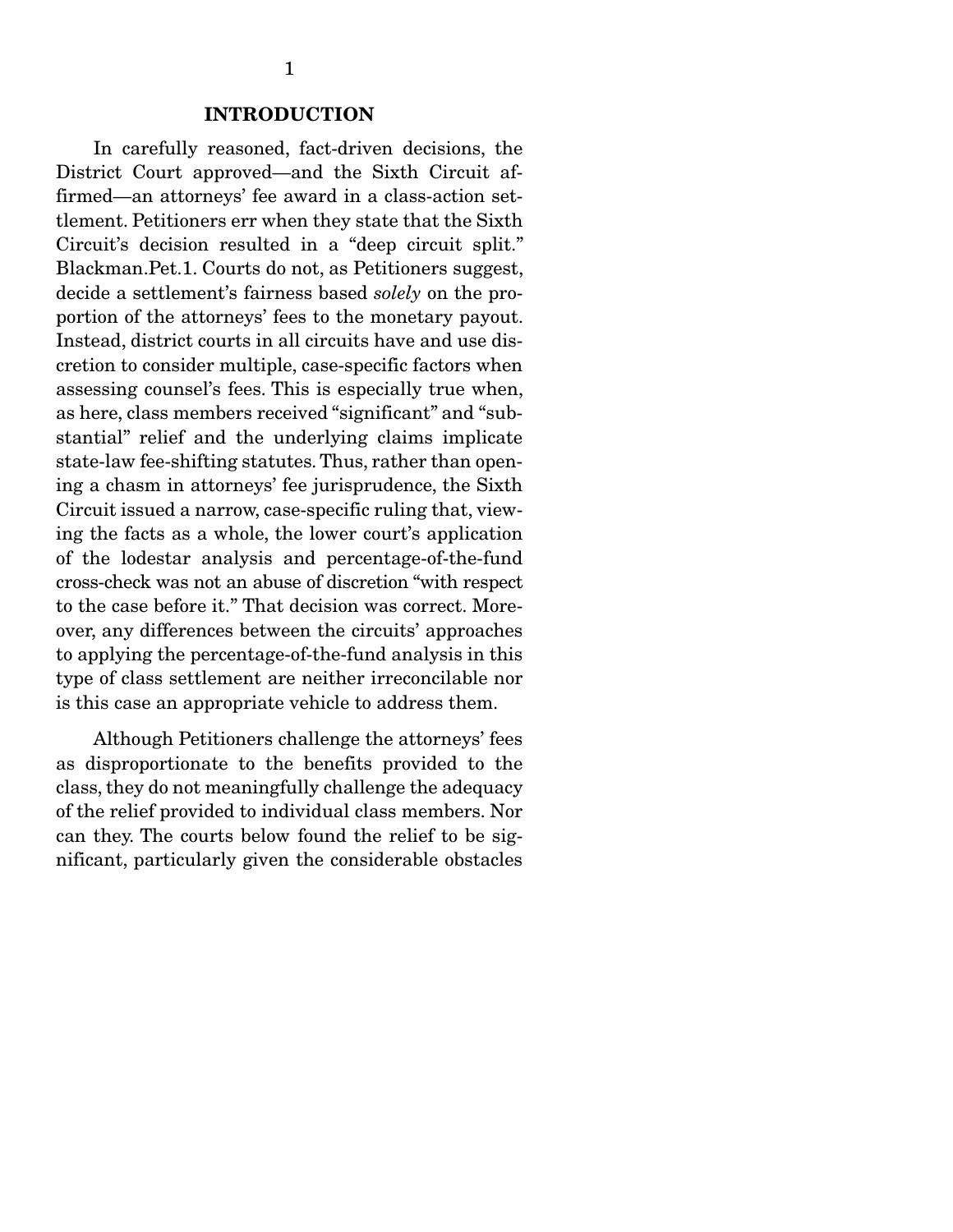confronting further litigation. Indeed, recovery here was predicated on payment of a monthly gym membership fee that averaged \$26.76. The recovery averaged \$31.99 for the class and \$41.28 for the largest subclass. This fact alone distinguishes this settlement from the dubious settlements on which Petitioners rely.

 Petitioners' challenge to the settlement also hinges on charges of a rigged claims process. But their amorphous contention that the claims-made process was "designed to ensure that over ninety percent of the class receives nothing," Blackman.Pet.1; *see also* Zik.Pet.13, directly contradicts the District Court's findings, which highlighted the process's simplicity and the significant efforts undertaken to reach potential class members. In doing so, the court considered and accepted the reasons why Petitioners' idealized direct-payment method was not workable in this case.

 Petitioners' invitation to upset these factual findings in furtherance of their challenge to the reasonableness of the attorneys' fees has no basis in the record and does not present a question worthy of certiorari. The question here is not whether class counsel negotiated a perfect settlement; it is whether the hard-fought settlement negotiations resulted in a compromise that is fair, reasonable, and adequate considering all of the circumstances of the case. On that question, the lower courts correctly and exhaustively applied the appropriate analysis under Federal Rule of Civil Procedure  $23(a)$ ,  $(b)(3)$ , and  $(e)$  and determined that class counsel had succeeded.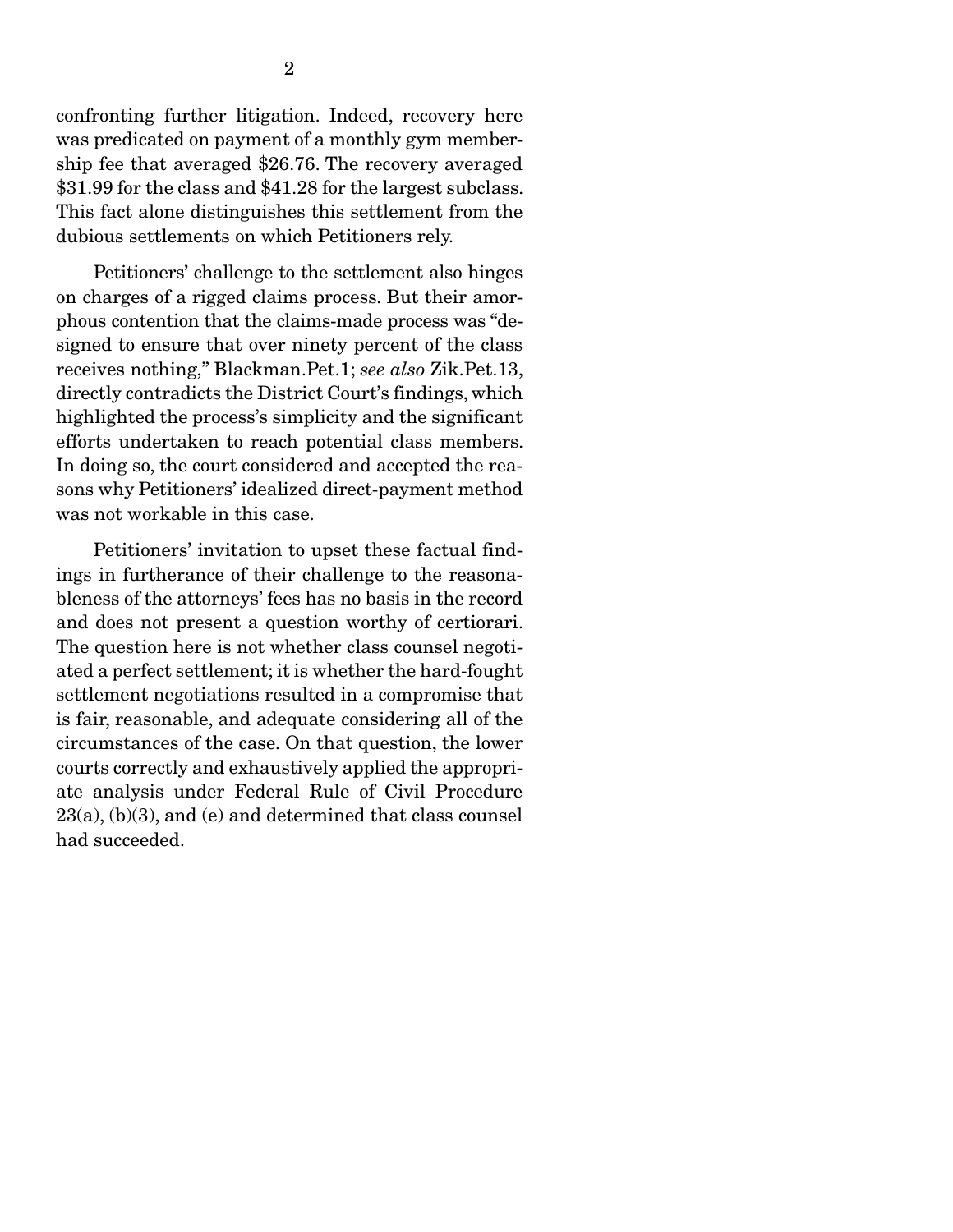In short, Petitioners have not demonstrated any questions worthy of the Court's review. This case, which was narrowly decided on its specific facts, does not, as Petitioners and amici suggest, pave the way for forum shopping. And the substantial relief provided to class members proves there to be no question whether attorneys' fees negatively affected class members' recovery. Certiorari should be denied.



#### STATEMENT OF THE CASE

#### A. The Class Claims and Settlement Terms

 This case was one of a series of class actions challenging gym membership fees and related charges imposed on members of fitness centers owned by Global Fitness Holdings, LLC. On behalf of a putative class, Amber Gascho and other named plaintiffs ("Plaintiffs") presented claims for breach of contract, unjust enrichment, and violation of state consumer-protection statutes, including, the Ohio Consumer Sales Practices Act and Prepaid Entertainment Contract Act (the "OCSPA" and "PECA," respectively), Ohio Rev. Code §§ 1345.02, .03, .41-.45, and the Kentucky Consumer Protection Act and Kentucky Health Spa Act (the "KCPA" and "KHSA," respectively), Ky. Rev. Stat. §§ 367.170, .910-.920. Blackman.App.92a-93a.

 The claims arose from Global Fitness's uniform practice of charging members various fees, including a biannual \$15 facility fee, a \$10 cancellation fee, post-cancellation personal fitness contract fees, and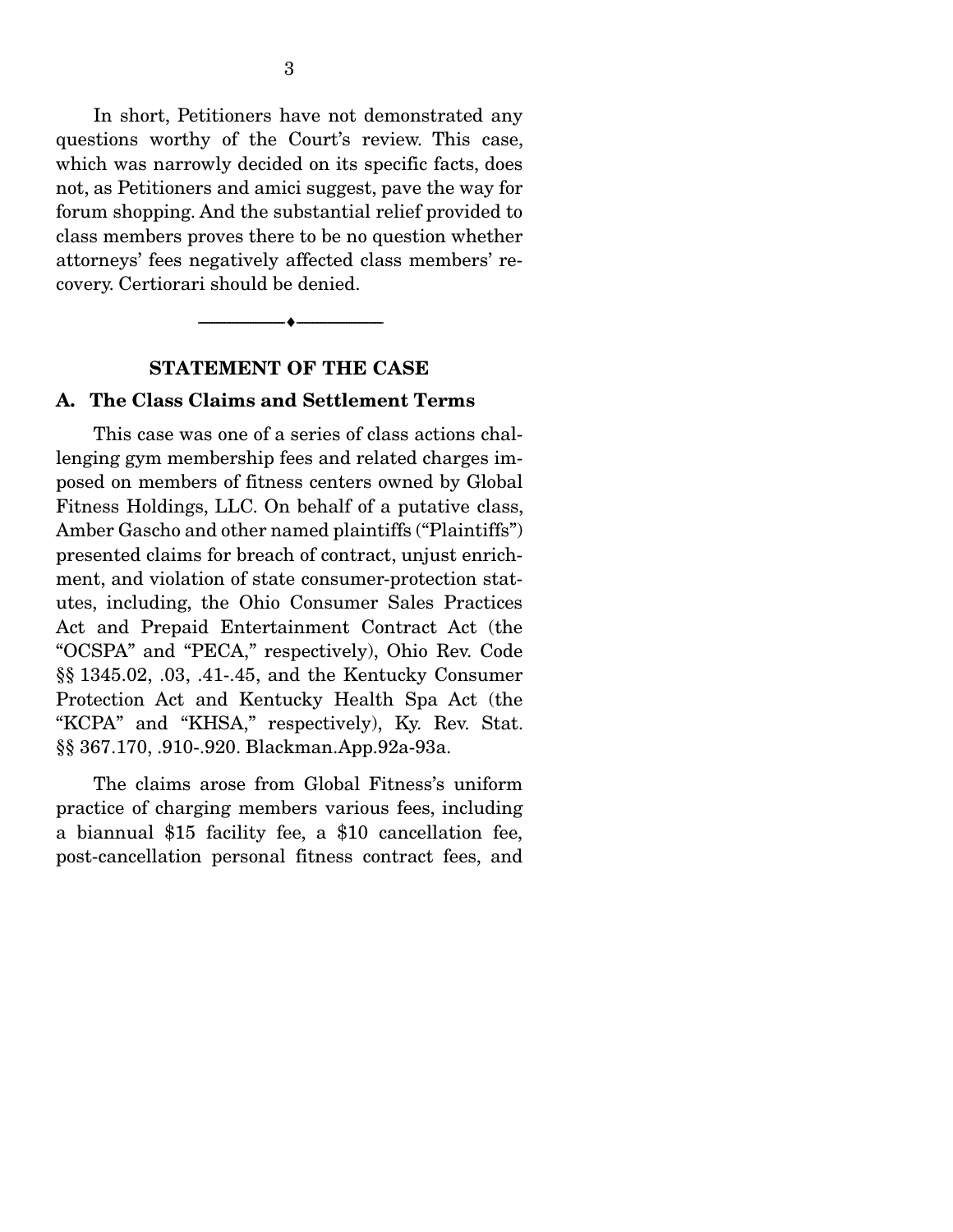post-cancellation membership dues averaging approximately \$26 per member per month. Blackman.App. 113a-115a, 122a; Zik.App.179a-196a. The Kentucky class members also sought contract rescission under state consumer-protection statutes. Zik.App.200a-201a.

 Around the same time, two other sets of plaintiffs initiated similar class actions against Global Fitness. One was filed by Robert and April Zik and James Hearon—Zik Petitioners here—and sought damages for post-cancellation dues and fees in Kentucky. Blackman.App.93a-94a. The second was filed by Phillip Robins and other named plaintiffs, and included breachof-contract, OCSPA, PECA, KCPA, and KHSA claims nearly identical to those alleged in Plaintiffs' complaint. Blackman.App.94a-95a. Before settlement negotiations in this case began, the Northern District of Ohio granted Global Fitness's motion to dismiss for failure to state a claim in the *Robins* case. *Robins v. Global Fitness Holdings, LLC*, 838 F. Supp. 2d 631 (N.D. Ohio 2012).

*Robins* called into question the very foundation of Plaintiffs' claims. In *Robins*, claims relating to postmembership dues and other fees were dismissed entirely after the court found the charges to be consistent with the contract terms. *Id.* at 642-46. The court also dismissed OCSPA, PECA, KCPA, and KHSA claims on the ground that the contracts (the same as those at issue here) did not violate those statutes. *Id.* at 647-51. Even before *Robins*, the Kentucky plaintiffs faced an uphill battle on their rescission claims because no court had ever granted such relief under the KHSA.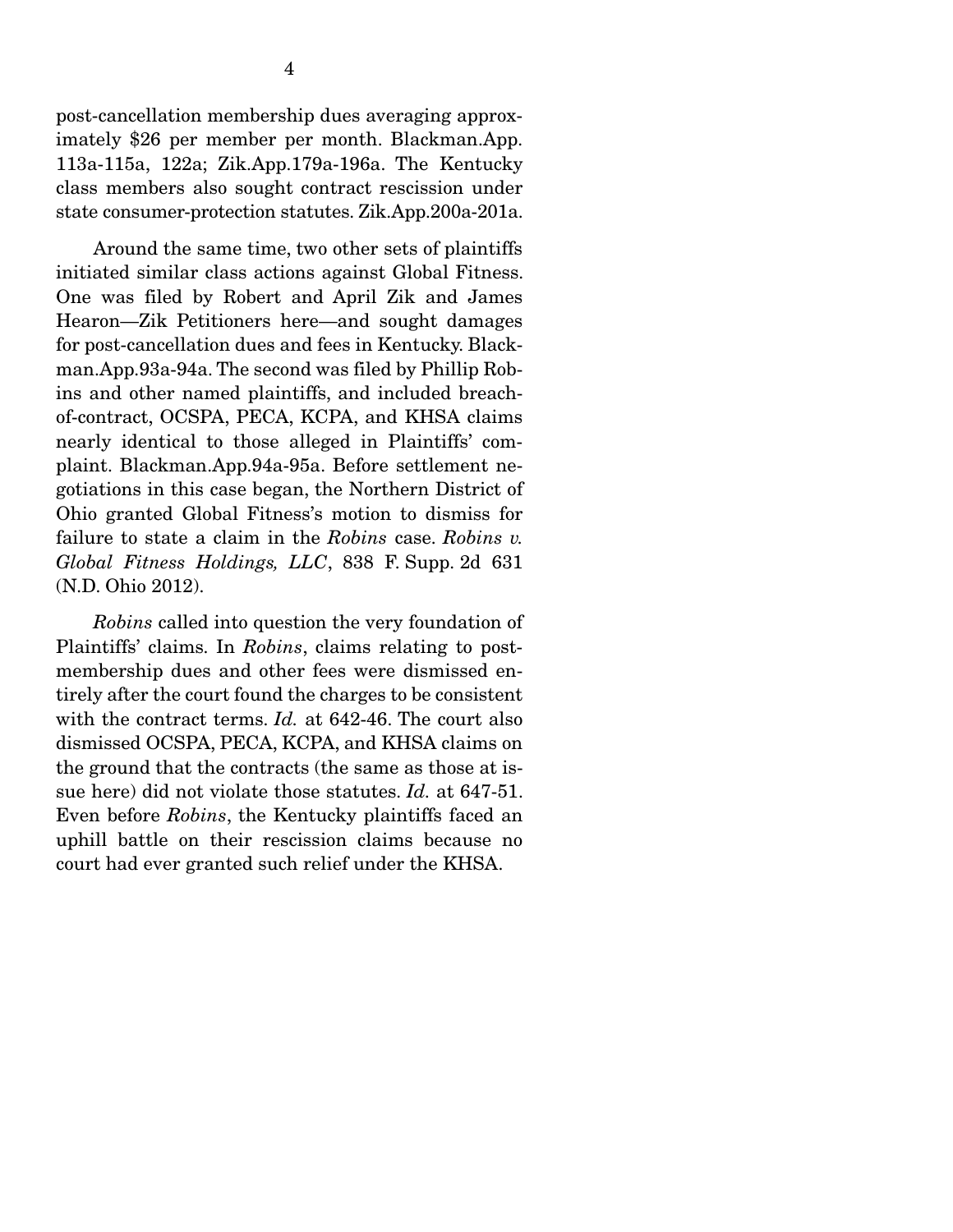5

 Discovery in this case nevertheless proceeded for nearly two and a half years, and involved more than ten depositions and the exchange of more than 400,000 documents. Blackman.App.126a. The court ruled on five substantive pretrial motions and handled discovery disputes that resulted in twelve pretrial conferences. Blackman.App.126a; R. 36 at 24. The parties also participated in a full-day mediation conducted by an independent mediator, which, along with two months of post-mediation negotiations, resulted in the settlement agreement. Blackman.App.126a; Zik.App.220a-221a.

 The settlement agreement provided substantial relief to class members, particularly as compared to their potential recovery in litigation. The settlement established three subclasses: a "Facility Improvement Fee ("FIF") Subclass" for members who were charged a biannual facility fee; a "Gym Cancel Subclass" for members who were charged an additional monthly fee after they cancelled their contracts; and a "Personal Training Cancel Subclass" for members who had and cancelled a personal training contract. Blackman. App.99a-100a. All Class Members who filed a claim would receive \$5, plus \$20 for members of the FIF Subclass, \$20 for members of the Gym Cancel Subclass, and \$30 for members of the Personal Training Cancel Subclass. Blackman.App.101a. Members could recover for each subclass they belonged to, creating a maximum individual recovery of \$75. Blackman.App.101a. Overall, the average claimant recovered \$31.99, and the average Gym Cancel Subclass claimant recovered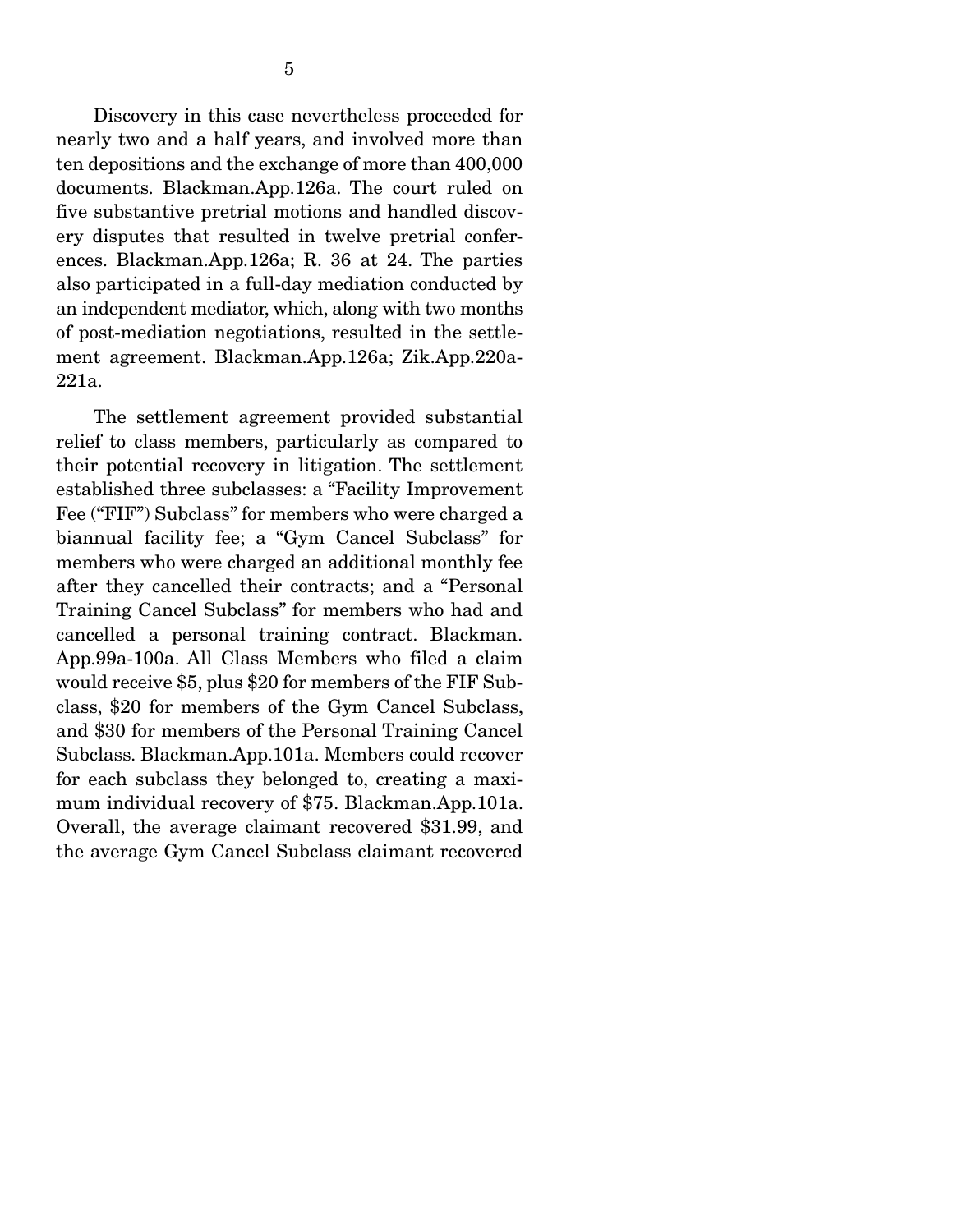predicated on one overcharged gym membership payment, which averaged \$26.76; a \$10 cancellation fee; and, if applicable, a \$15 facility fee. *See* Blackman. App.122a-123a.

 In exchange for monetary damages, the settlement agreement narrowly released Global Fitness from claims that were "raised or which could have been raised in the Action, and which arose during the Class Period and arise out of or are related to the factual allegations or are based on the same factual predicates as alleged in the Action's Third Amended Complaint." Zik.App.238a.

 Notice of settlement went out on October 30, 2013, and was designed to reach as many class members as possible. Class members were identified by the name and address on their contracts, but, given the passage of time, much of the information was outdated at the time of settlement. Blackman.App.154a-155a. Mailed or emailed notices that bounced back were resent to forwarding addresses obtained from the Postal Service or an address search firm. Notice was also published in 13 different newspapers and on an official settlement website. Blackman.App.103a. In the end, the claims administrator determined that 90.8% of the postcard notices were delivered but conceded that, despite efforts to reach as many class members as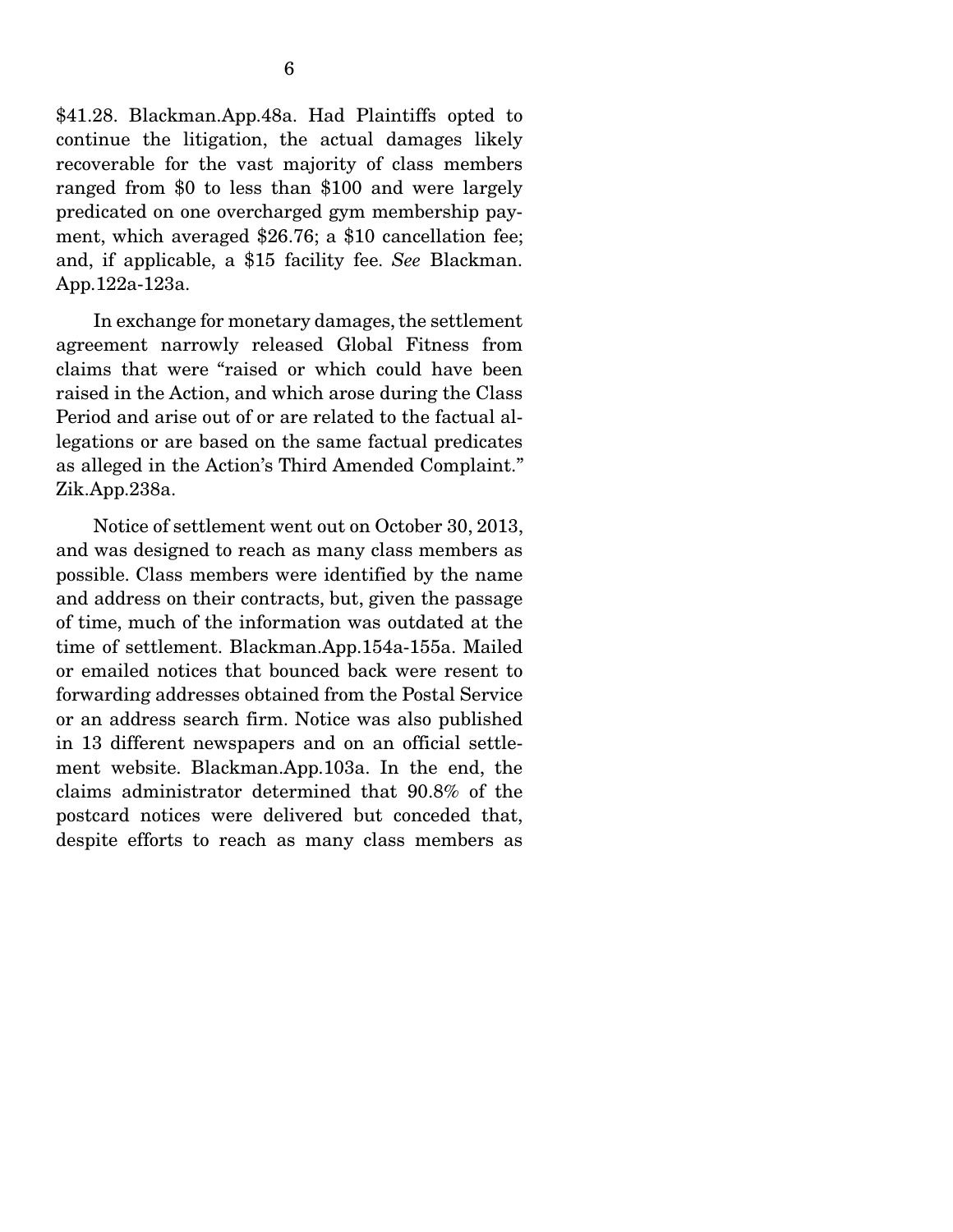possible, he could not say whether notices *actually* reached the intended recipients. Blackman.App.154a.

 To maximize the claims, the parties created an open claims process allowing any class member to file even if the member received no direct notice. The short claim form, which could be submitted online or by mail, required only basic contact information and a signature (which could be performed electronically if submitted online), and required no receipts or other proof. *See* R. 97-2 at 1-2, PageID#1526-27. Because of these procedures, hundreds of class members not in Global Fitness's records became approved claimants. R. 140-1 at 2, PageID#2797. Moreover, several thousand class members received subclass membership based on their claim forms and obtained a greater recovery than would have resulted if Global Fitness had simply relied on its own data. R. 140-1 at 2, PageID#2797. In the end, nearly 50,000 class members submitted verifiable claims, totaling \$1,593,240 in payouts. Blackman.App. 106a. Amounts not paid from the \$15.5 million in available benefits to class members remained with Global Fitness. Blackman.App.11a, 143a.

 The parties deliberately did not broach attorneys' fees until after they agreed on the class and subclass relief. Blackman.App.145a; *see also* R. 128-13 at 3, PageID#2431. Ultimately, Global Fitness agreed to pay reasonable attorneys' fees up to \$2,390,000 and that it would not oppose class counsel's fee application. Blackman.App.102a. The attorneys' fees are untethered from the class claimants' recovery because the fees did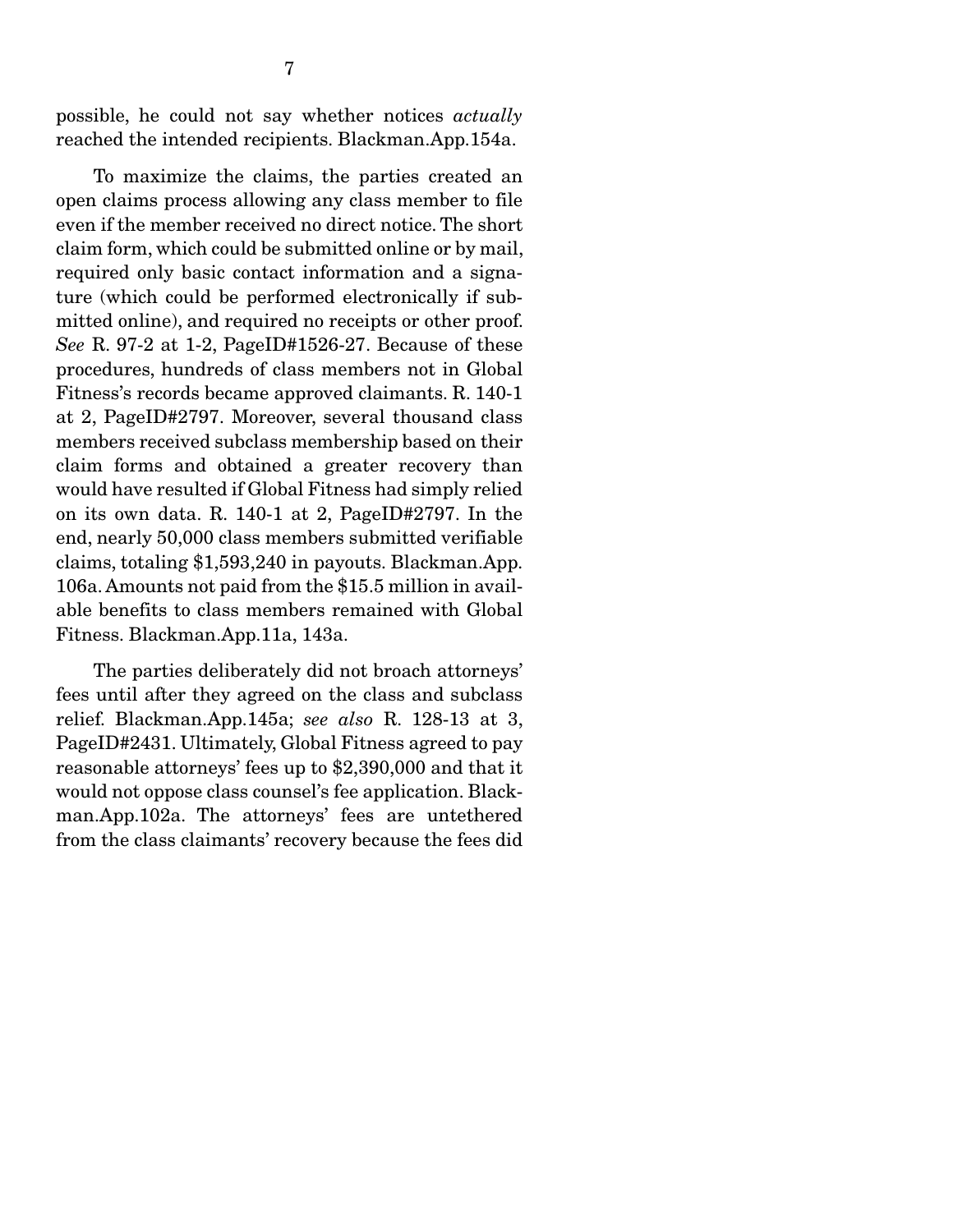not come from a common fund and therefore do not affect the payouts to class members. *Id.* 

#### B. The District Court's Decision

 After a fairness hearing, the Magistrate Judge issued a comprehensive 79-page Report and Recommendation granting settlement approval. The opinion exhaustively addressed each certification factor under Rules 23(a) and (b)(3), and it considered and rejected each of Petitioners' arguments here.

 The court also evaluated the settlement's fairness under Rule 23(e). To support its findings on the absence of collusion, the court cited the two-and-a-halfyear litigation history, contested discovery, and the formal mediation that preceded settlement negotiations. Blackman.App.126a. Based on its firsthand experience with the parties, the court accepted counsel's characterization of the settlement negotiations as "vigorous" and "hard fought" because it was "entirely consistent with nearly every aspect of this litigation." *Id*.

 Also supporting approval was the fact that Plaintiffs' success in litigation was far from certain. In particular, the court found that "the viability of the bulk of plaintiffs' claims is called into question" by *Robins*, which "alleged facts that 'are the same or similar to the ones alleged in the case at bar' and 'present[ed] similar legal issues to those in the case at bar.'" Blackman.App.128a. The court further noted the "dearth of judicial authority" on Plaintiffs' damages claims, rendering "the likelihood of success on these claims less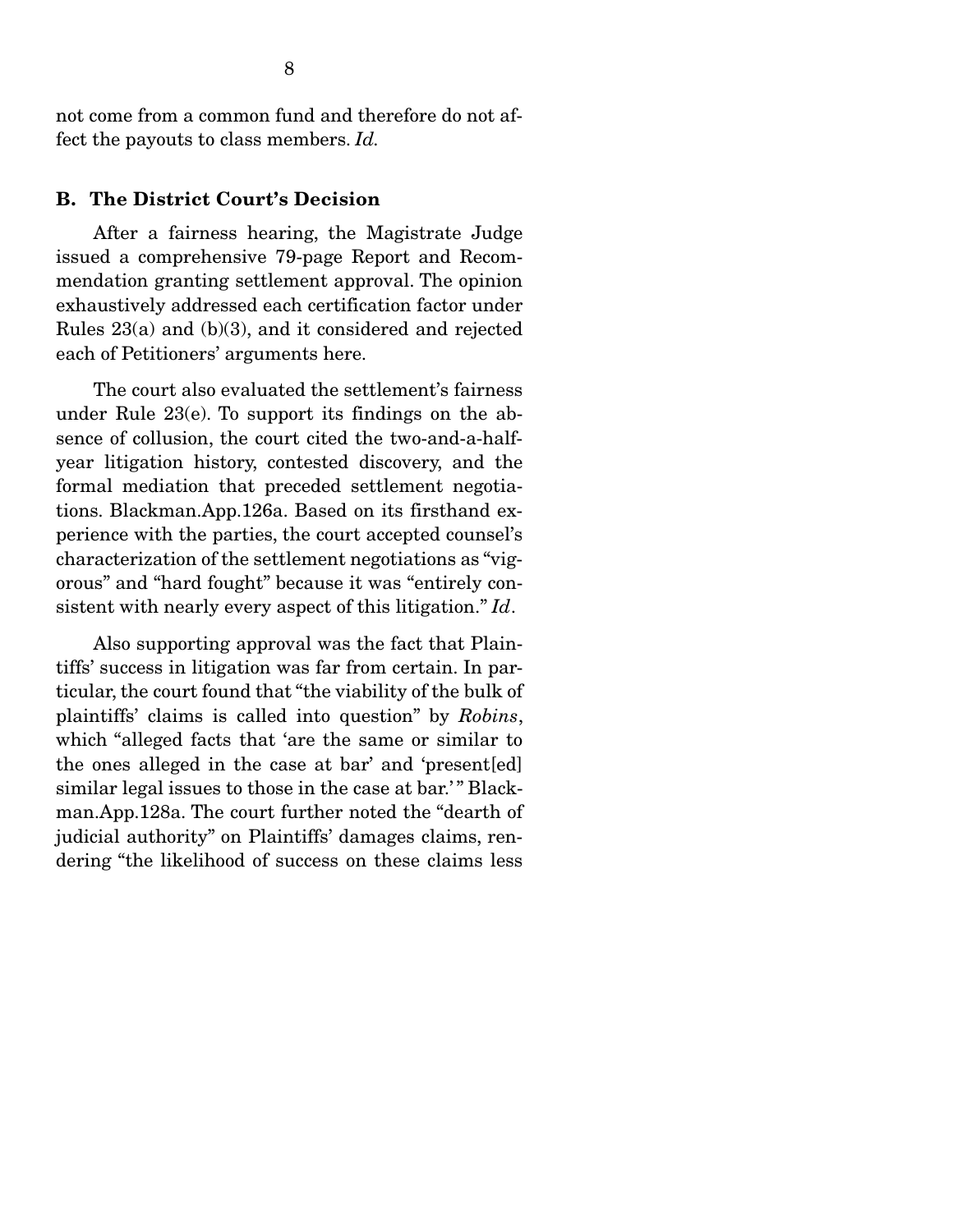certain." Blackman.App.128a-129a. Global Fitness's cessation of business operations and defense counsel's "zealous and thorough defense" cast further doubt on the likely outcome of continued litigation. Blackman.App.129a.

 In characterizing the scope of relief made available to class members, the court described the payments under the settlement as "significant" and "substantial." Blackman.App.139a. In particular, the court explained that the average award of \$31.99 and \$41.28 for the class as a whole and the Gym Cancel Subclass, respectively, was "a significant recovery because it exceeds the \$26.76 average monthly fee of a gym membership with Global Fitness" and that "[t]he recovery is also substantial considering the bases of plaintiffs' claims, *i.e.*, improperly charged dues, a \$10 cancellation fee, and/or a \$15 FIF or CAF." Blackman.App.139a; *see also* Blackman.App.136a (opining that recovery of \$5 to \$75 with an average recovery of \$31.99 was "significant in light of the estimated average injuries allegedly suffered by class members, which are premised on the improper charge of an extra month's dues at an average rate of \$26.76 per month").

 Regarding the claims process, the court credited the claims administrator's testimony about the reasons for and outcomes of the chosen procedures. Blackman.App.153a-155a. Testimony also indicated that direct-mail-payment settlements are rare and almost invariably involve insurance or employment cases with access to reliable data and current mailing addresses. Blackman.App.153a. That testimony, combined with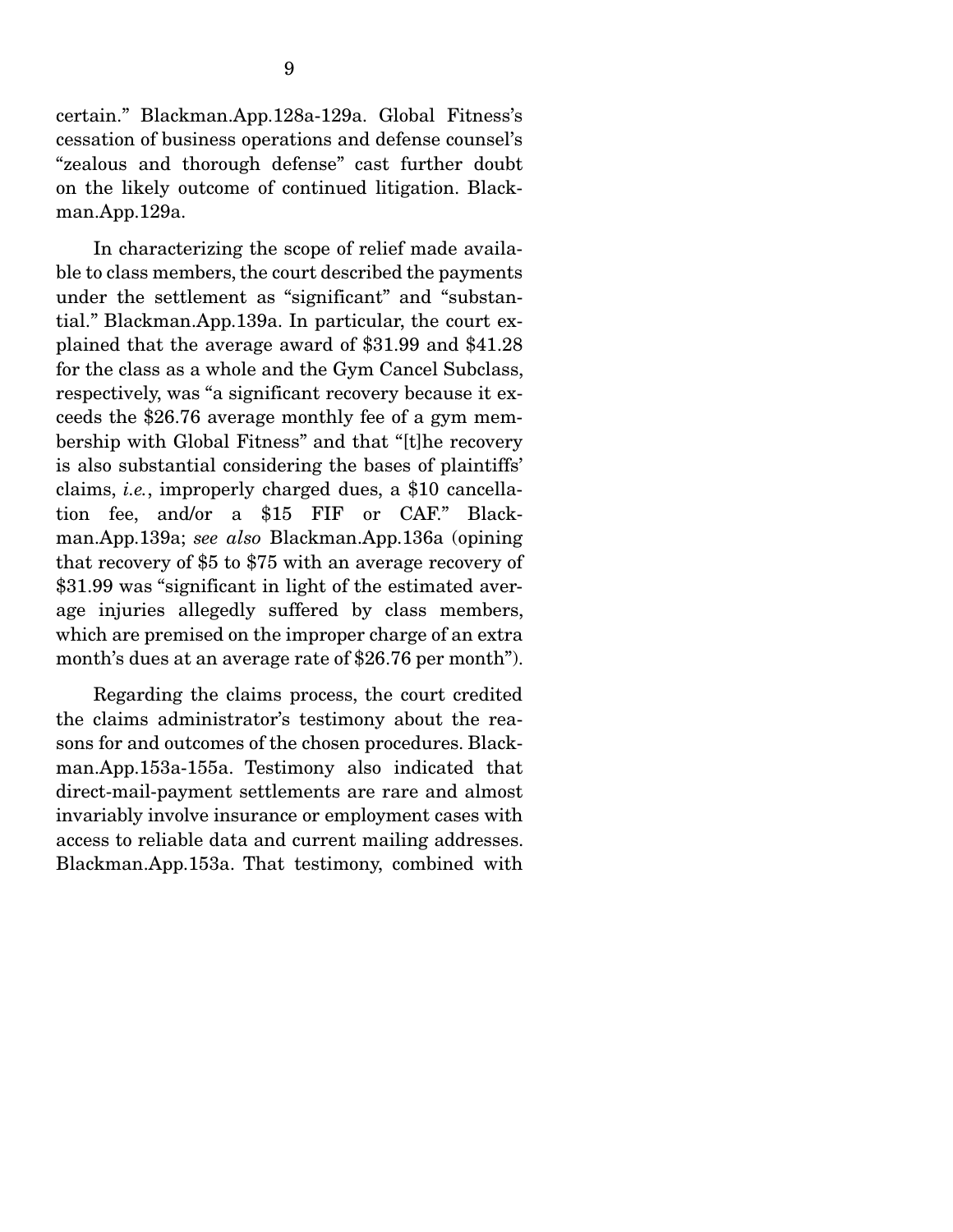the fact that the data "spans a six year time frame and, at best, is current only as of 2012," led the court to conclude that a "claims-made process is appropriate in this case." Blackman.App.155a.

 To evaluate counsel's fees, the court used the lodestar method and percentage-of-the-fund cross-check. Blackman.App.164a, 168a. In choosing the lodestar approach, the court noted the substantial results achieved, the extensive time spent on the litigation on a contingency basis, and the fact that "many of plaintiffs' claims involve fee shifting statutes, see [Kentucky Revised Statutes §] 367.930(2); [Ohio Revised Code]  $§$  1345.09 $(F)(2)$ , the purpose of which is to induce a capable attorney to undertake representation in litigation that may not otherwise be economically viable." Blackman.App.164a-165a. The court specifically rejected Petitioner Blackman's invitation to treat the matter as a common-fund case, saying, "this is not . . . a common fund case because the provision for attorneys' fees . . . is independent of the award to the Class and Subclasses." Blackman.App.164a. The court further explained that, "[w]here, as here, the results achieved are substantial, the interest in fairly compensating counsel for the amount of work done is great" and that "the lodestar method will best ensure that Class Counsel is fairly compensated for their time." Blackman.App.165a. The resulting lodestar calculation had a multiplier of less than one. Blackman. App.167a. Moreover, while Petitioners had ample opportunity to do so, and "despite vigorous objections to other aspects of the settlement, there [was] no objection to the reasonableness of the hourly rates or the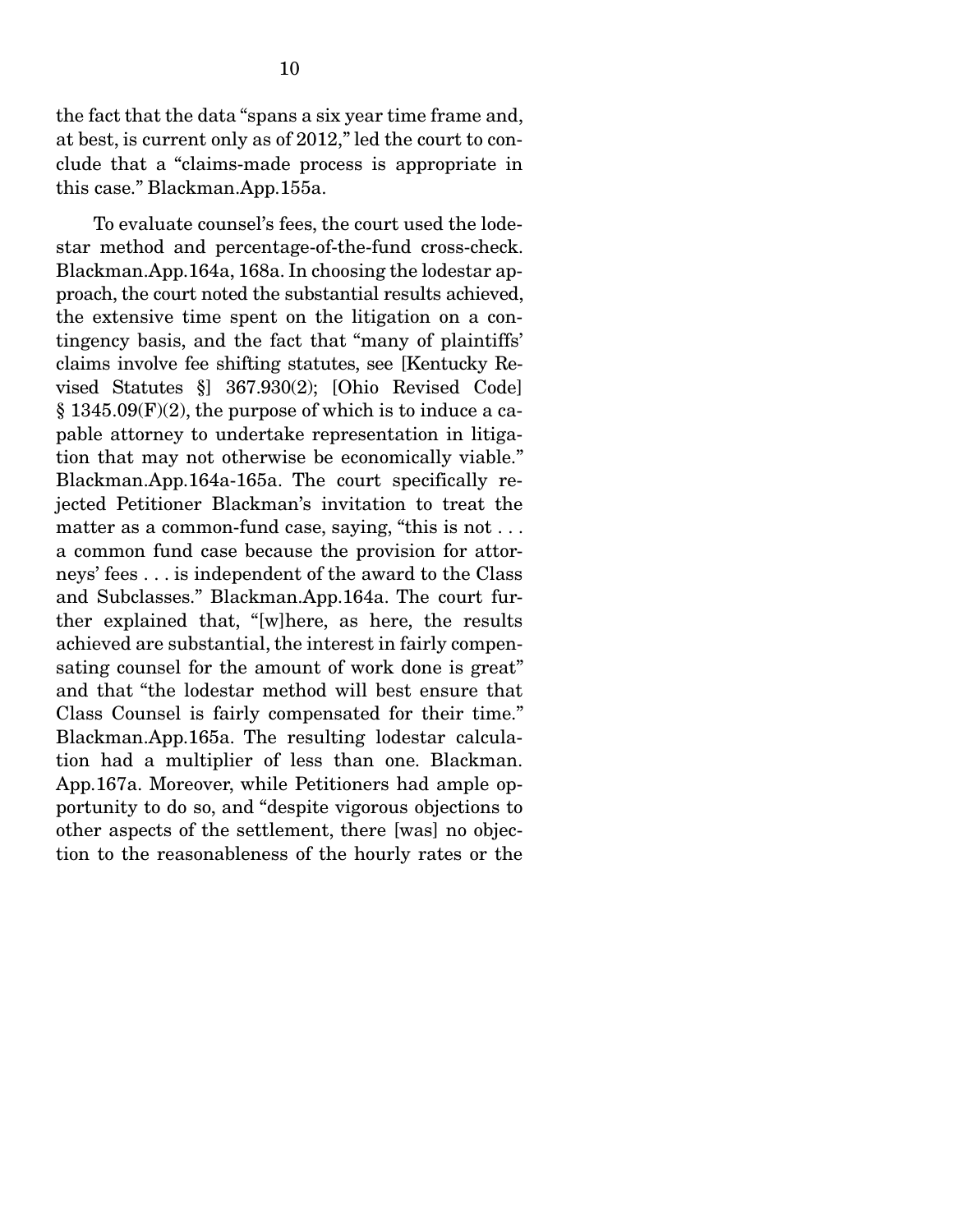hours expended on the litigation." Blackman.App. 167a-168a.

 The court then applied a percentage-of-the-fund cross-check. Based on the nature of the settlement and class recovery, the court valued the settlement at the "midpoint between the available benefit and the actual payments to class members." Blackman.App.169a. The court concluded that the resulting 21% ratio of attorneys' fees to settlement value was "within the acceptable range for a fee award in a class action." Blackman.App.171a.

 Finally, the court addressed the objections to the "clear sailing" and "kicker" provisions. Recognizing the possibility for such provisions to signal collusion, the court found them acceptable here given the "immediate and substantial cash payment to class members." Blackman.App.145a. The court found that the risk of collusion was also reduced because the parties did not discuss attorneys' fees until after they agreed on the class relief. *Id.* 

 Petitioners objected to the Report and Recommendation, but, after reviewing the facts, the District Court adopted it in full, reiterating the Magistrate Judge's thoughtful rejection of the objectors' arguments. Blackman.App.89a.

#### C. The Sixth Circuit's Decision

 The Sixth Circuit affirmed the District Court's approval of the settlement agreement and attorneys' fees.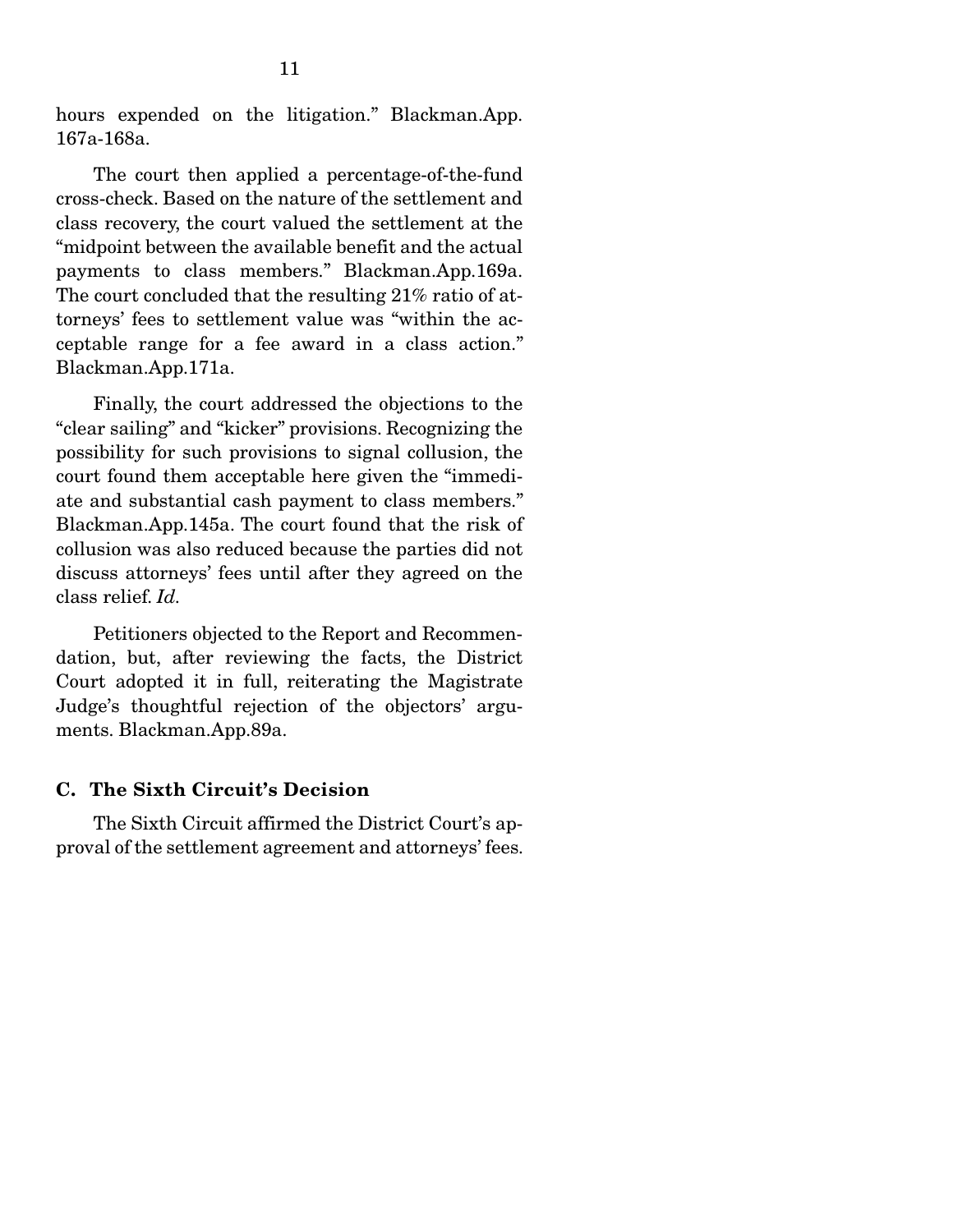Blackman.App.5a. Importantly, the Sixth Circuit observed that Petitioner Blackman challenged neither the dollar payout to individual claimants nor the fundamental fairness of the class relief. Blackman.App. 18a. Instead, his objection was premised solely on the amount of attorneys' fees paid in relation to the total class payout. *Id.* 

Based on the presence of state fee-shifting statutes and the public-policy interest in inducing competent counsel to undertake otherwise non-viable consumer-protection litigation on a contingency basis, the Sixth Circuit affirmed the use of the lodestar method. But despite the absence of any objections to the reasonableness of the hourly rates or hours expended on the litigation, the Sixth Circuit found it a "close question" whether the submissions regarding billing independently supported the lodestar award, and therefore confirmed the lodestar fee award using the percentage-of-the-fund cross-check. Blackman. App.22a, 24a-25a.

 In evaluating the cross-check, the Sixth Circuit favored a case-by-case approach. Blackman.App.36a. Concluding that the District Court did not abuse its discretion under the specific facts presented, the court recognized that "consumer claims also may seek to vindicate rights beyond monetary ones and many of those cases, including this case, raise claims under both common law *and* fee shifting statutes." Blackman.App.36a. The court opined that "[t]he \$8.5 million figure the [lower court] selected recognizes that class counsel provided the valuable service of obtaining substantial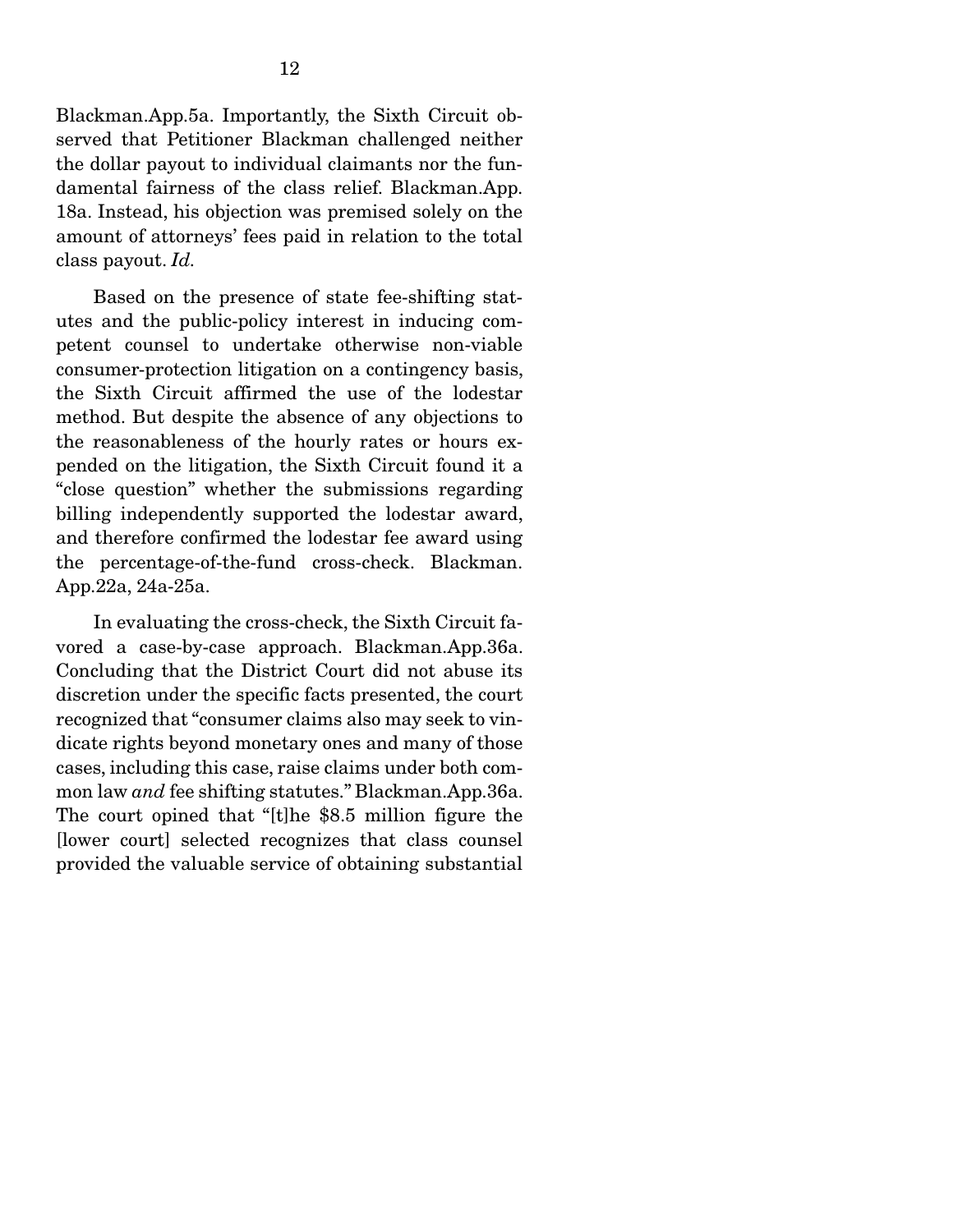relief for each class member who cared to invest the minimal time required to claim it and that in obtaining this relief, counsel undertook a substantial effort for which they deserve compensation." Blackman.App.39a. Accordingly, the court's narrow decision affirmed the lower court's evaluation methodology, explaining that "[g]iven the facts of this case and the well-reasoned opinions concluding that the settlement relief made available was fair to the class, we decide only that the method employed was within the court's discretion with respect to the case before it." Blackman.App.40a.

 Turning to the objections regarding the notice and claims process, the court found "every indication that [the claims administrator] diligently attempted to reach each class member." Blackman.App.43a. Moreover, the court concluded that given the typical response rate, "the obvious uncertainty about any class member's address," and the testimony concerning "the robustness of the process," the District Court was within its discretion in approving the claims process. Blackman.App.44a.

 The Sixth Circuit also reviewed the District Court's assessment of the other objections, including its treatment of the Zik objectors' contract and KHSA claims, the disparate individual damages, and the "clear sailing" and "kicker" clauses. As to the breach-ofcontract and KHSA claims and the overall sufficiency of the recovery, the court concluded that although the Zik objectors were "vocal about the value of the relief attainable under the KHSA, they fail[ed] to provide detail or offer a theory of how the statute would be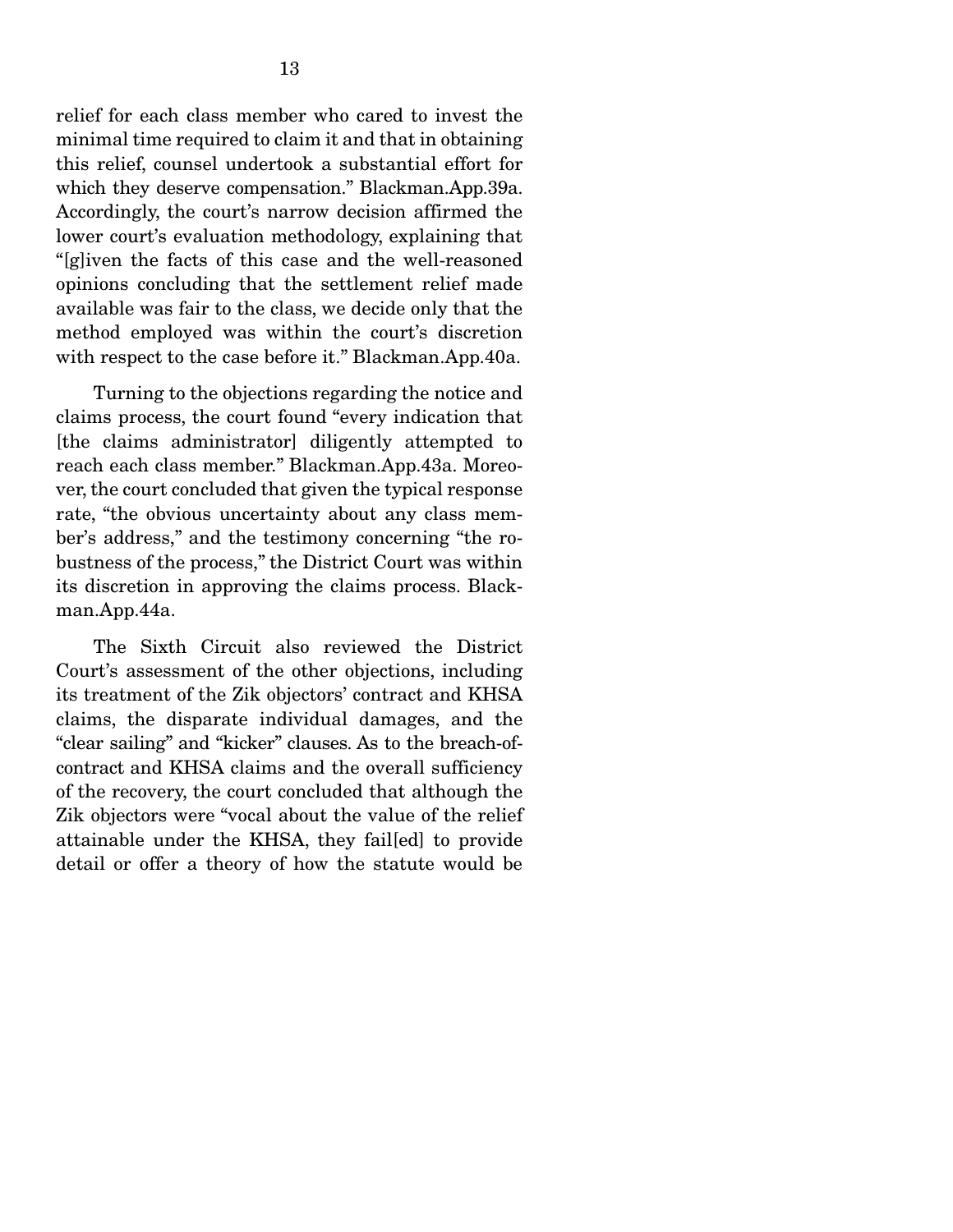applied." Blackman.App.50a. Ultimately, the court concluded that "[h]aving failed to put forth any evidence suggesting that their proposed class's claims and very importantly—realistic anticipated recovery are significantly different from what was obtained here, we conclude that the district court acted within its discretion when determining that the settlement was fair despite the Zik objectors' assertions." Blackman. App.53a. As to the "clear sailing" and "kicker" provisions, the court noted the heightened scrutiny such clauses engender, but held that the lower court did not abuse its discretion in approving the settlement under the circumstances of this case. Blackman.App.47a.

 Although Judge Clay dissented from the majority opinion, citing concerns that have generally been incorporated into Petitioners' arguments, no judge requested a vote on the question whether to rehear the case en banc. Blackman.App.175a-176a.

 $\overbrace{\hspace{2.5cm}}$ 

#### REASONS FOR DENYING THE PETITIONS

#### I. The Petitions Identify No Conflict That Is Appropriate for Review.

 Seeking to drum up a circuit split, Petitioners grossly overstate the significance of any differences regarding courts' calculation of attorneys' fees in classaction settlements. To the extent that differences exist in the circuits' analyses, such distinctions are immaterial to the present case. Moreover, the cases Petitioners rely on almost uniformly approve or reject settlements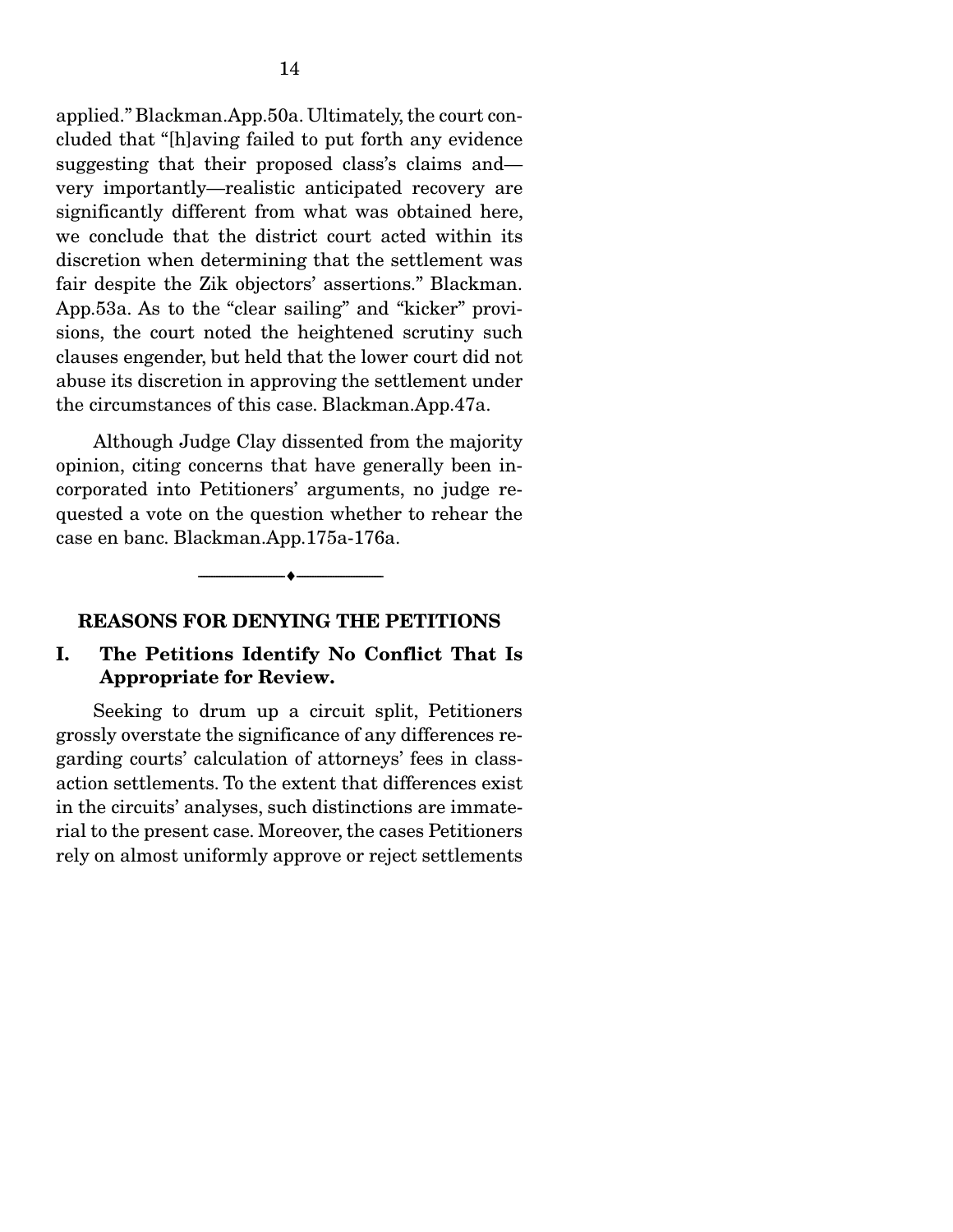on the specific facts presented, eschewing categorical rules in favor of district court discretion. *See* Blackman.App.27a-28a. Consistent with this approach, the Sixth Circuit's decision was narrowly focused, deciding "only that the method employed was within the court's discretion with respect to the case before it." Blackman.App.40a.

### A. Petitioners Overstate the Effect of Any Differences Between the Sixth and Seventh Circuits on Settlement Valuation.

 While Petitioner Blackman contends that the Sixth and Seventh Circuits materially differ in their assessment of attorneys' fees in analogous class settlement agreements, the Seventh Circuit decisions Petitioner Blackman cites do not impose a categorical standard. Blackman. Pet.5 (citing *Pearson v. NBTY, Inc.*, 772 F.3d 778, 781 (7th Cir. 2014)). Contrary to Petitioner Blackman's position, the Seventh Circuit has no hard-andfast rule governing the proportionality of attorneys' fees to class benefits. Indeed, the Seventh Circuit's recent affirmance of attorneys' fees in a low-value settlement where coupons were returned in exchange for canceled coupons refutes Petitioner's assertion that *Pearson* requires, in all cases, that an attorney award be a fraction of the dollar figure actually paid to the class.

 In *Levitt v. Southwest Airlines Co.* (*In re Southwest Airlines Voucher Litig.*), 799 F.3d 701, 705, 711-12 (7th Cir. 2015), the Seventh Circuit upheld a fee award of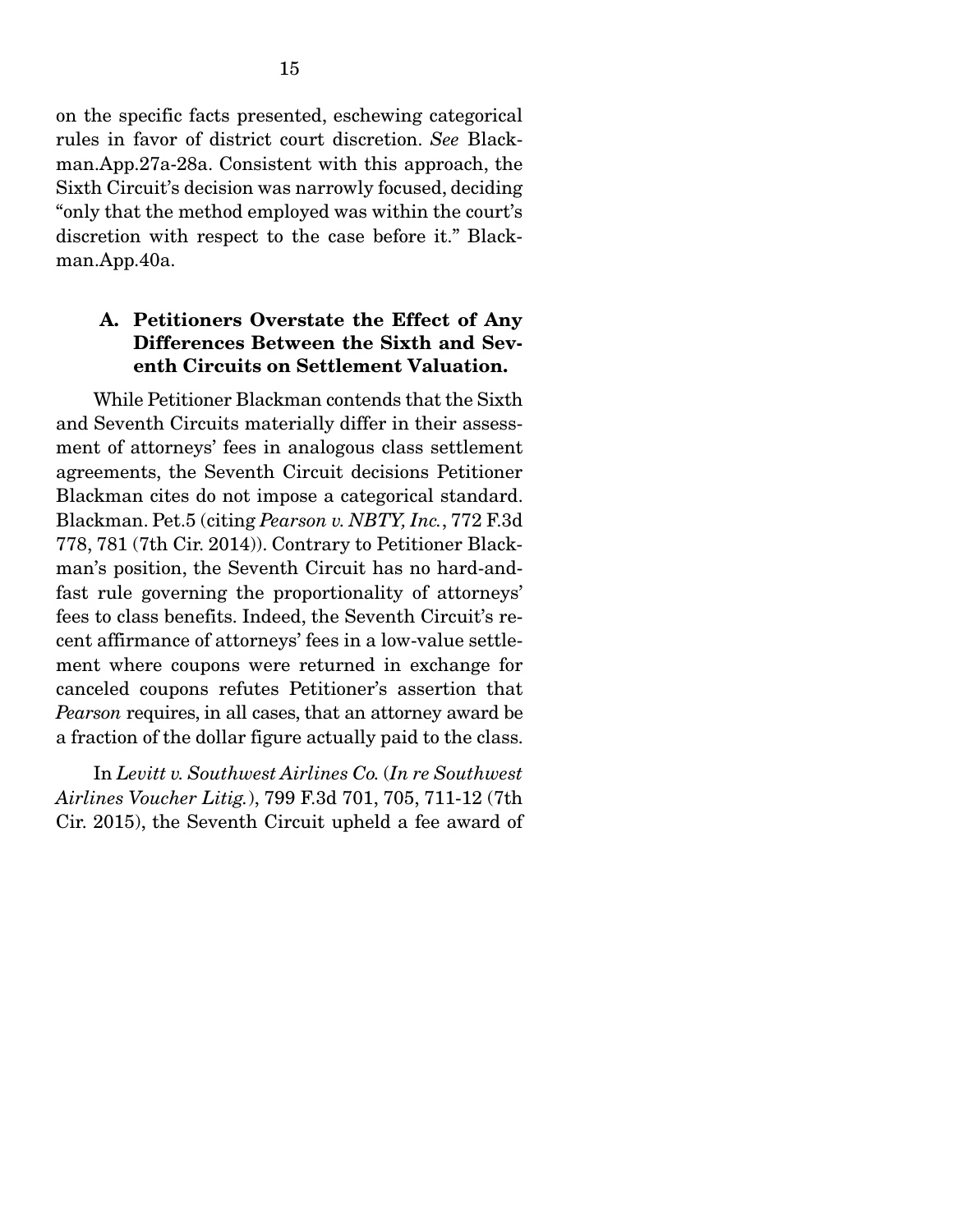\$1.65 million in a claims-made settlement of undefined monetary value because it gave class members "essentially everything they could have hoped for." The fee was calculated based on a 1.5 multiplier of the lodestar, and, despite the size of the resulting award, the court was untroubled by the objectors' argument (made by the same counsel representing Petitioner Blackman) that the ratio of fees against the value of the class relief rendered the settlement unreasonable. *Id.* at 712.

 Similarly, in *Americana Art China Co. v. Foxfire Printing & Packaging, Inc.*, 743 F.3d 243, 245 (7th Cir. 2014), the court affirmed a lodestar-based fee award of \$1.15 million in a Telephone Consumer Protection Act class action in which class members recovered only \$397,426.66 of the \$6.1 million in potential recovery made available under the settlement agreement. The ultimate benefit to class members was one consideration in assigning the award, but it was not the only one. In fact, the court cautioned against "relying *solely* on the degree of success in determining fee awards." *Id.* at 247.

 These cases show that the Seventh Circuit's proportionality test is not a categorical rule, particularly when, as here, class counsel obtained significant relief relative to the claims made and the lodestar is the primary method of determining the fee. Petitioners' cases are all distinguishable on these points. Indeed, not one of Petitioners' cases involves an evaluation of attorneys' fees where the settlement provided individual class members substantial relief as measured against the likely recovery in litigation. This distinction is vital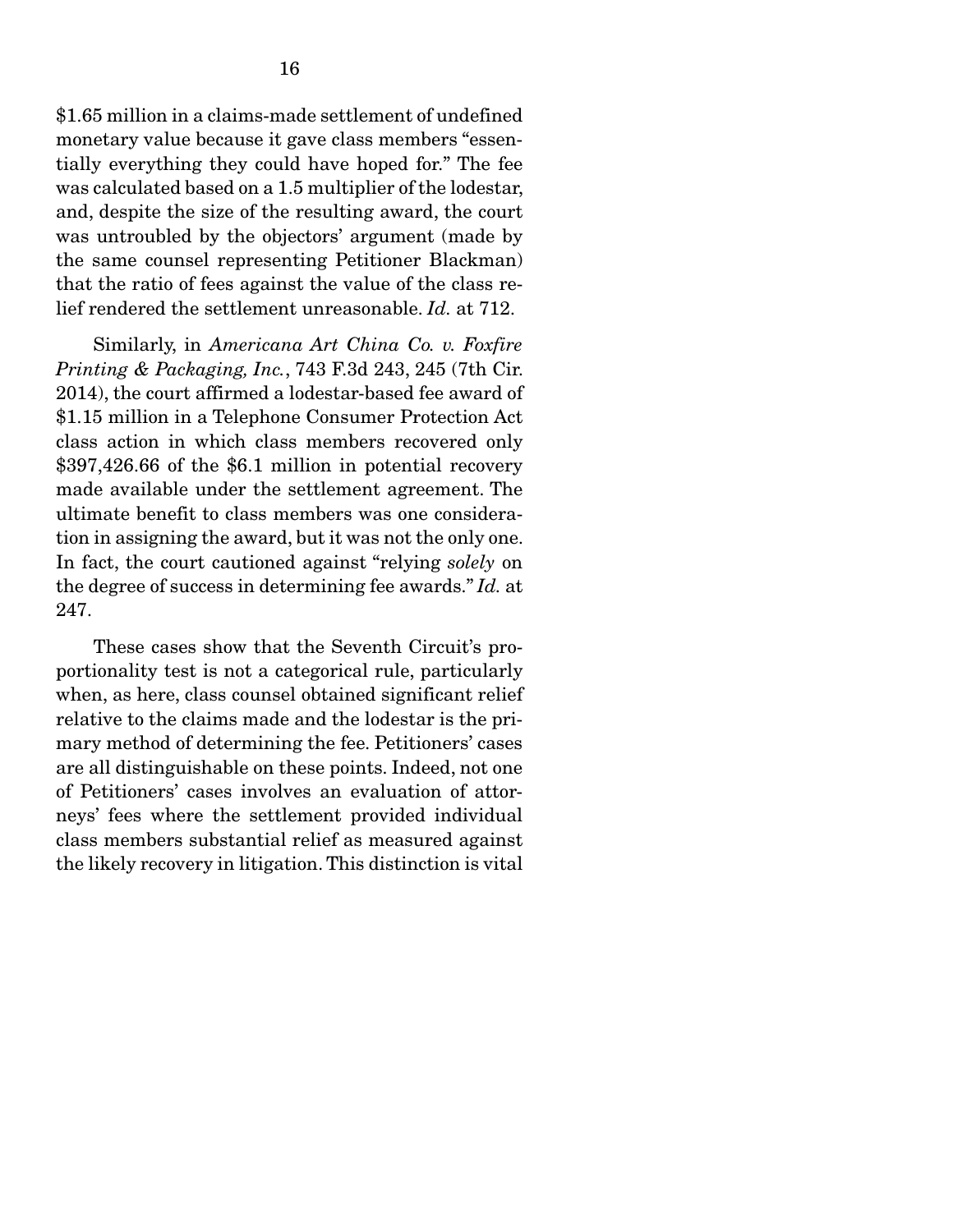and goes to the heart of Petitioners' assertion that class counsel failed to maximize the benefits received by the class. Blackman.Pet.35.

*Pearson*, for example, involved a "meager" cash settlement and an injunction that benefited the defendant "by allowing it, with a judicial imprimatur . . . to preserve the substance of claims by making . . . purely cosmetic changes in wording." 772 F.3d at 781, 785. In addition, the claims process was rigged to minimize the number of claims, and the fee award failed the lodestar test, as it amounted to \$538 per hour for all attorneys and paralegals. *Id.* at 781, 721.

 The facts in *Eubank v. Pella Corp.*, 753 F.3d 718 (7th Cir. 2014), were worse. There, the court characterized the settlement agreement as "inequitable—even scandalous" because it either arbitrarily capped the damages available to class members with claims or required claimants to submit to arbitration that allowed the defendants to assert defenses and defeat the claims. *Id.* at 725. Despite the contingent nature of the relief, the district court approved an \$11 million attorneys' fee. *Id.* at 723. On top of that, class counsel was embroiled in ethical proceedings that threatened his law license, likely making him "desperate to obtain a large attorney's fee in this case before his financial roof fell on him." *Id.* at 722. And in *Redman v. RadioShack*, 768 F.3d 622, 638-39 (7th Cir. 2014), the only relief provided to class members was a coupon that, at best, provided a value equal to "10 cents on the dollar" despite the existence of statutory damages of \$100-\$1,000 per violation.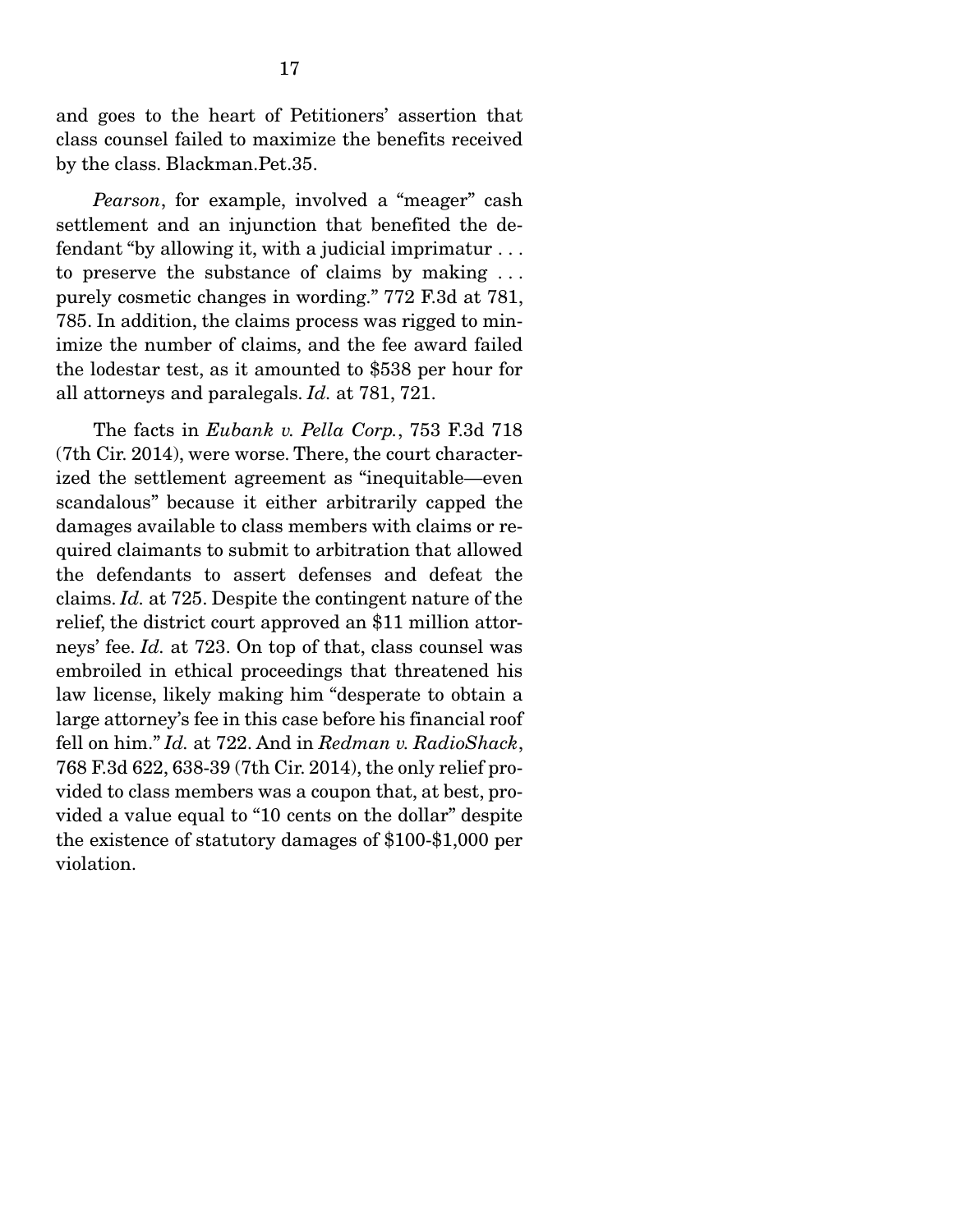Here, the lower courts made explicit findings about the considerable class relief, concluding that the recovery ranging from \$5 to \$75 with an average recovery of \$31.99 was "significant in light of the estimated average injuries allegedly suffered by class members, which are premised on the improper charge of an extra month's dues at an average rate of \$26.76 per month." Blackman.App.136a. Petitioners have not meaningfully challenged these findings. Indeed, at the fairness hearing, Petitioner Blackman's counsel indicated that the monetary terms for individual class members were perfectly acceptable; the problem was simply that the payout did not go to every class member. *See* R. 139 at 74, PageID#2753; Blackman.App.136a-137a. And while Zik Petitioners protest the award amount, the naked assertion that they could have obtained more under breach-of-contract or KHSA theories flies in the face of the lower courts' reasoned determinations to the contrary. Blackman.App.53a (stating that the Zik objectors "failed to put forth any evidence suggesting that their proposed class's claims and—very importantly—realistic anticipated recovery are significantly different from what was obtained here").

 Petitioners point to the Sixth and Seventh Circuits' differing interpretations of a single footnote in *Boeing Co. v. Van Gemert*, 444 U.S. 472 (1980), as further evidence of a justiciable issue for the Court. Such differences are immaterial in the context of this case.

 While Petitioner Blackman cites to Seventh Circuit cases requiring that the percentage-of-the-fund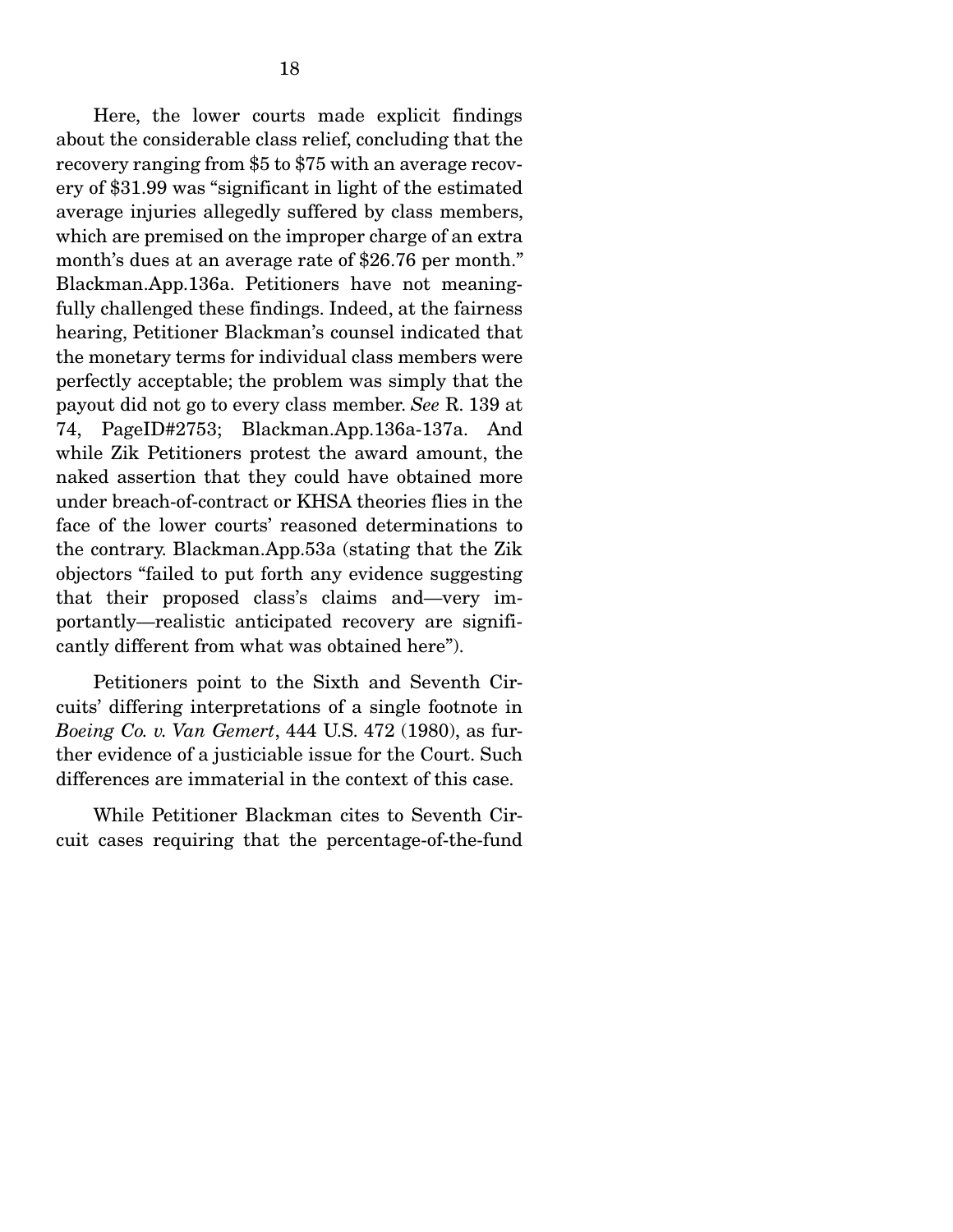analysis set the settlement value at amounts actually paid to class members, that is not an absolute rule. *Pearson* recognized there may be instances where the judgment will be smaller than the agreed-upon attorneys' fee, *Pearson*, 772 F.3d at 782, leaving the door open for settlements in which the attorneys' fee is higher than the numeric value of the payout if other facts support the settlement's fairness. The Seventh Circuit's *In re Southwest Airlines* supports this approach*.* There, as in this case, the claims process was easy, the relief 's adequacy undisputed, and the individual recovery comparable to what could have been achieved through litigation. *In re Southwest Airlines*, 799 F.3d at 711-12. These characteristics sufficed to mitigate concerns that class counsel may have sacrificed the class's recovery for their own, notwithstanding similar objections regarding the proportionality of the fees. *Id*.

 With such facts, it is not enough—under either the Seventh's or Sixth Circuit's cases—to look solely at the ratio of fees to class benefit. Accordingly, in evaluating the fee award here, the District Court weighed the facts and circumstances surrounding the settlement and set a value at the midpoint between the funds made available and the amounts paid. That figure— \$8.5 million—took into account "that class counsel provided the valuable service of obtaining substantial relief for each class member who cared to invest the minimal time required to claim it and that in obtaining this relief, counsel undertook a substantial effort for which they deserve compensation." Blackman.App.39a.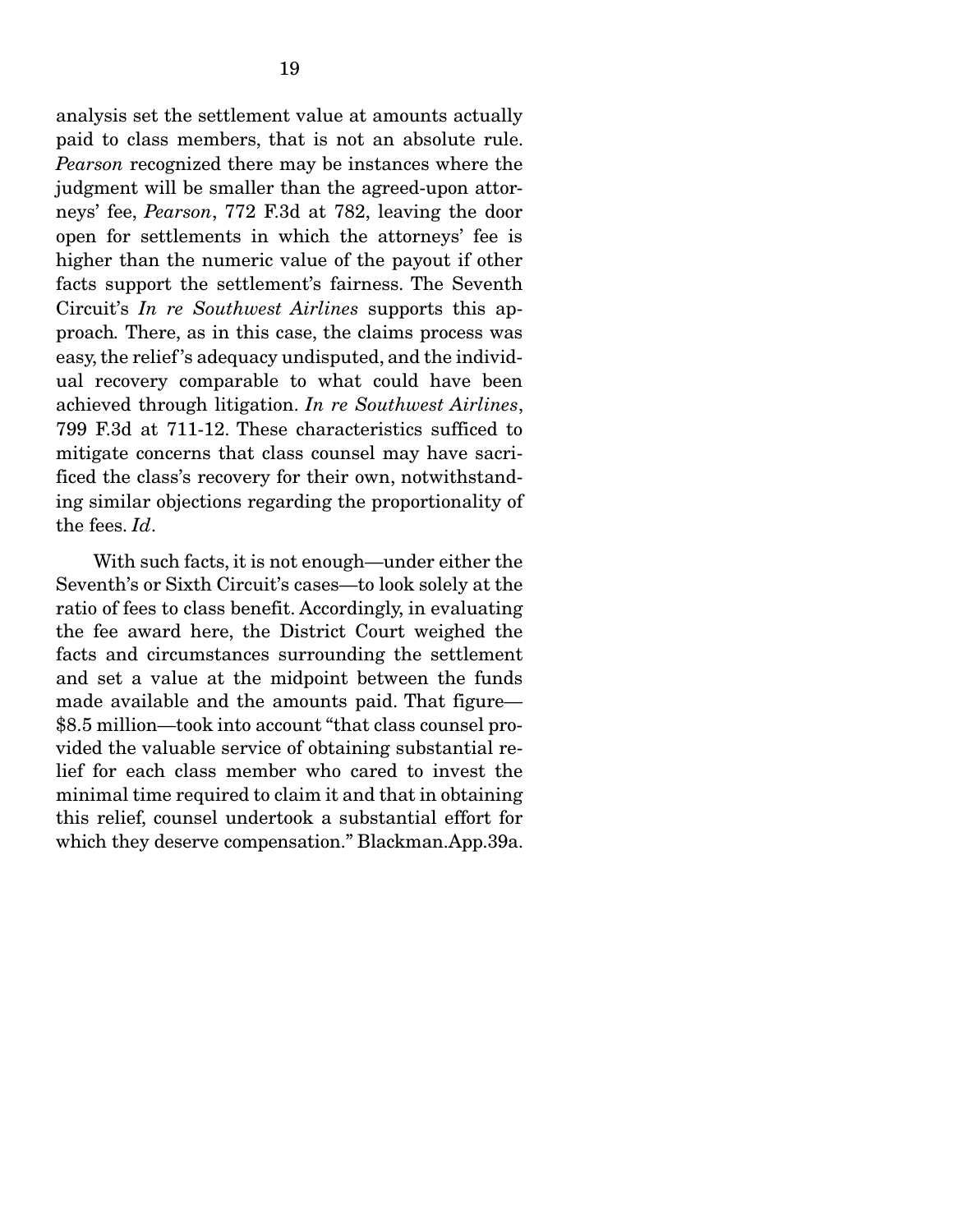Even if that analytical starting point differs from the approach espoused in *Pearson*, the District Court's overall analysis was consistent with the reasoning in *Southwest*. Thus, Petitioner Blackman's claim that the Seventh Circuit would have decided this case differently under its precedents is simply wrong. Blackman.Pet.28.

 Even assuming, *arguendo*, a relevant split exists between the Sixth and Seventh Circuits with respect to attorney fees determined by a percentage of the fund, this case is not the right vehicle to address it. This case involved the application of the percentageof-the-fund test solely as a cross-check against the lodestar method. Use of the lodestar calculation was based on the lack of a common fund, the significant cash relief afforded the class, and the presence of state fee-shifting statutes that dictate application of a lodestar approach. *See* Ohio Rev. Code § 1345.09(F); Ky. Rev. Stat. § 367.930(2). Because of the consumer-protection and fee-shifting features of those statutes, the District Court found that preventing the payment of attorneys' fees for work actually performed runs contrary to the public interest, and the Sixth Circuit held that this finding was not an abuse of discretion. Blackman.App.165a, 22a. These conclusions were consistent with this Court's jurisprudence, which provides that counsel should recover fees and costs under applicable fee-shifting provisions when a settlement provides relief comparable to what could have been achieved through litigation. *See, e.g.*, *Maher v. Gagne*, 448 U.S. 122, 129 (1980); *see also Perdue v. Kenny A. ex rel. Winn*,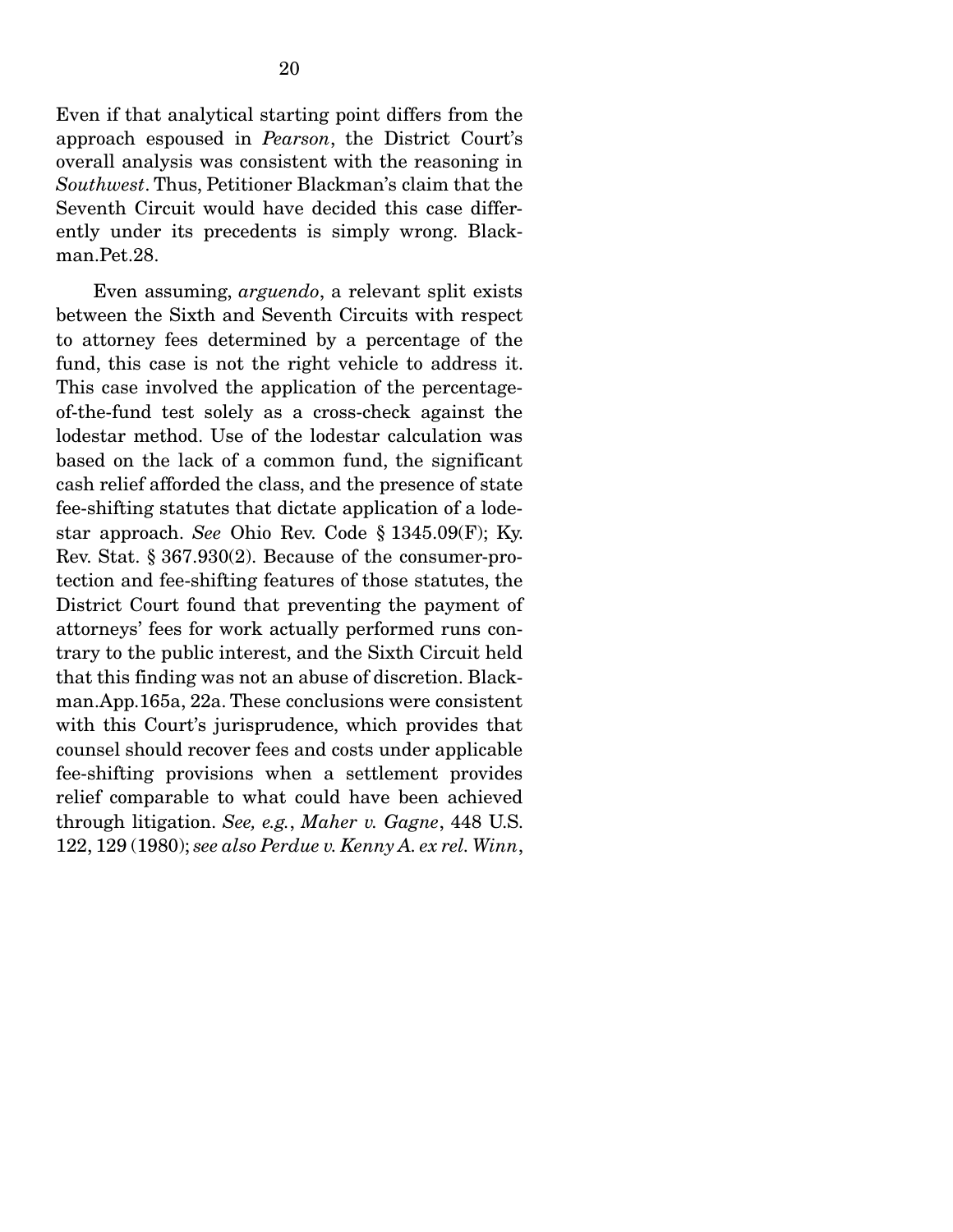559 U.S. 542, 552 (2010) (The lodestar calculation "yields a fee that is presumptively sufficient to achieve [fee-shifting's] objective."). Indeed, accepting the Petitioners' proposed categorical rule would eviscerate the application of the lodestar method in well-litigated cases involving small-value consumer claims.

 *Pearson* and Petitioners' other Seventh Circuit cases are silent on how these factors affect the attorneys' fee analysis. As the Sixth Circuit recognized, cases seeking to vindicate rights under fee-shifting statutes raise a different set of issues, making a categorical rule on fee calculations inappropriate, particularly given the risk that such a rule could disincentivize attorneys from undertaking class representation in cases where fee-shifting statutes would otherwise apply. *See* Blackman.App.36a-37a. The express purpose of fee-shifting statutes is to induce capable attorneys to take cases that may not be otherwise economically viable, and calculating attorneys' fees as a proportion of damages particularly in cases where individual recoveries are small—runs directly contrary to that purpose. *Perdue*, 559 U.S. at 552. Moreover, cases have questioned whether the *Boeing* fund-valuation principles are even relevant to a case in which fees were calculated first using the lodestar method, which fee-shifting cases tend to be. *See Americana*, 743 F.3d at 248; *Strong v. BellSouth Telecomm.*, 137 F.3d 844, 852 (5th Cir. 1998).

 Petitioner Blackman's uncompromising approach lacks a limiting principle that accounts for these nuances. Evaluating such nuances is a task best suited to district courts, which, to the extent necessary, are also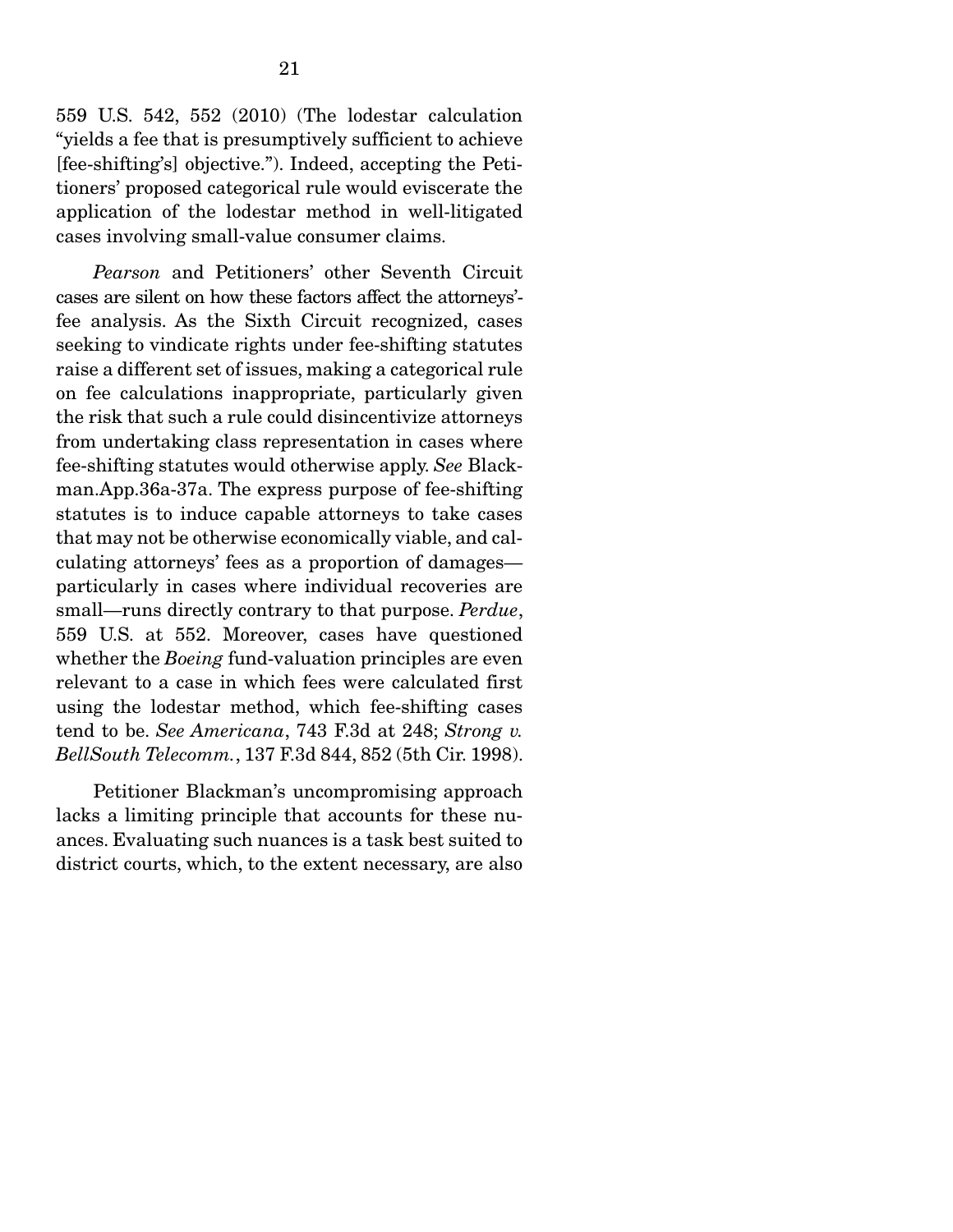in the best position to further develop the jurisprudence applicable to the fee issues in this case. Moreover, while the Sixth Circuit declined to rest its holding on the lodestar analysis because of a factual question relating to the level of detail in the billing submissions, neither Petitioner ever challenged the rates or hours that fed into the court's analysis. Thus, even if the fee award is reversed under the percentage-of-the-fund test, Respondents will likely win approval under the lodestar method on remand.<sup>1</sup> Class counsel's fee award is already at a below-lodestar rate. Blackman.App.167a-168a; *cf. In re Southwest Airlines*, 799 F.3d at 711-12 (approving a lodestar award with a 1.5 multiplier). And although Petitioner Blackman is correct that a below-lodestar award is not outcome determinative, the cases he cites simply stand for the uncontroversial proposition that a below-lodestar amount does not save a fee that is otherwise unsupported by the record. *Feder v. Frank* (*In re HP Inkjet Printer Litig.*), 716 F.3d 1173, 1177, 1181 (9th Cir. 2013) (rejecting a lodestar calculation as inappropriate for a coupon settlement because it violated the Class Action Fairness Act); *In re Baby Products Antitrust Litig.*, 708 F.3d 163, 177 (3d Cir. 2013) (declining to

<sup>&</sup>lt;sup>1</sup> The only criticism of the District Court's application of the lodestar method was that it did not involve a detailed review of class counsel's billing records. Blackman.App.24a. Though class counsel offered to provide voluminous records to the District Court for review, class counsel did not preemptively provide them because, despite the opportunity to do so, no objector contested the hours or fees used in the calculation. R. 144 at 24, PageID#2945.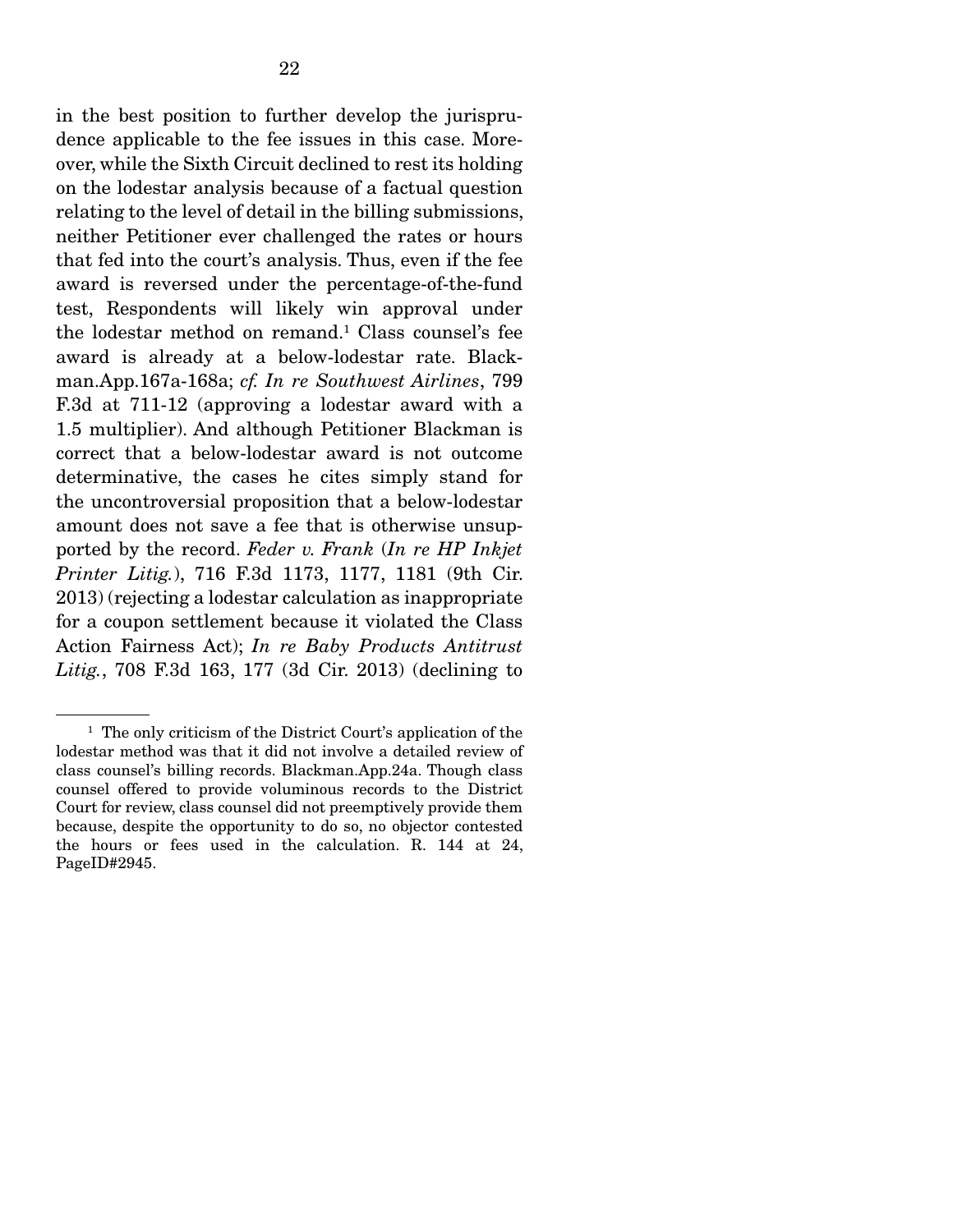determine whether fees were reasonable despite a below-lodestar cross-check because there was no record assessing the fees against the benefits to the class); *Jones v. GN Netcom, Inc.* (*In re Bluetooth Headset Prods. Liab. Litig.*), 654 F.3d 935, 944 (9th Cir. 2011) ("From the face of the Fee Order . . . we do not have sufficient information from which to conclude that the district court included a reasonable number of hours in its lodestar 'calculation' or that it 'considered the relationship between the amount of the fee awarded and the results obtained.'" (quoting *Hensley v. Eckerhart*, 461 U.S. 424, 437 (1983)). Here, the substantial cash payments in exchange for waiving claims that one district court had already dismissed supported the District Court's lodestar award, and these findings further underscore why this case is a poor vehicle for addressing the questions Petitioners present.

### B. Petitioners' Remaining Cases Are Fact-Specific Assessments That Do Not Conflict on the Applicable Law.

 Far from establishing a "legal rule" regarding the proportionality of attorneys' fees in relation to class relief, Petitioners' cases from other circuits also apply a case-by-case review similar to what the District Court employed here. In both Ninth Circuit cases Petitioner Blackman cites, the court expressly declined to give an opinion on the fairness of the attorneys' fees, instead resting the judgments on the absence of an adequate record to support proportionately large fee awards. *See Allen v. Bedolla*, 787 F.3d 1218, 1225 (9th Cir. 2015); *In*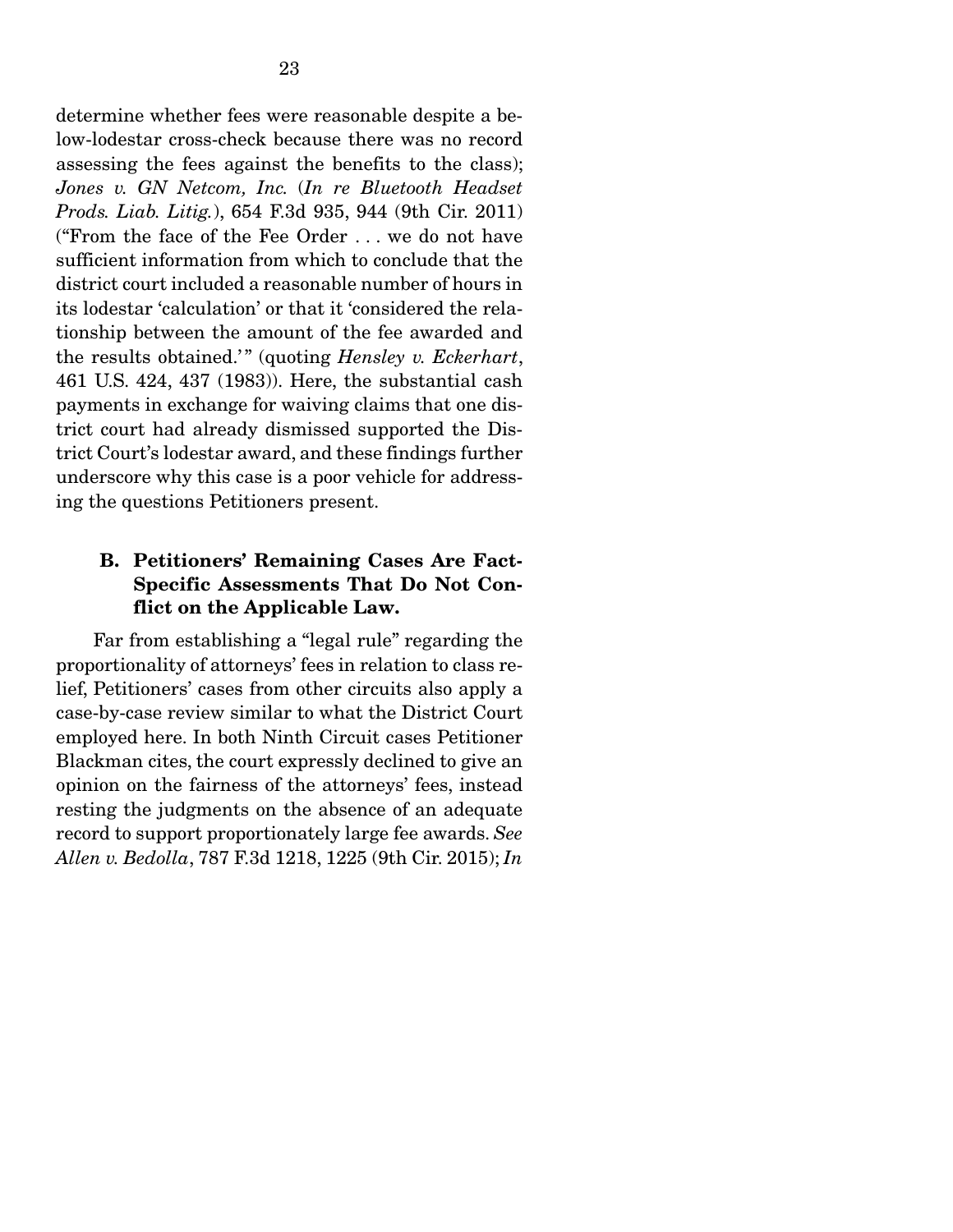*re Bluetooth*, 654 F.3d at 949-50. Further, the court in *In re Bluetooth* said it had "no business 'substitut[ing] [its] notions of fairness for those of the district judge," leaving open the possibility that, on an appropriate record, the district court "may find the \$800,000 attorneys' fee award reasonable in light of the hours reasonably expended and the results achieved." *Id*. (first alteration in original) (quoting *Officers for Justice v. Civil Serv. Comm'n*, 688 F.2d 615, 626 (9th Cir. 1982)).

 The Third Circuit's analysis in *In re Baby Products Antitrust Litigation* struck a similar chord. There, the court vacated a settlement that provided only \$5 in direct damages to class members who had not retained proof of purchase (in contrast to likely damages of \$150), while most of the purported relief was eaten up by a *cy pres* fund. The court remanded, not because of disproportionate attorneys' fees, but because the district court had been unaware of the scope of *cy pres* relief and thus had not considered whether there was enough direct benefit to class members. *In re Baby Prods. Antitrust Litig.*, 708 F.3d at 170, 176. In rejecting a proposed categorical rule governing settlement valuation, the court opted to leave "the determination of the appropriate fee award to the District Court, which is more familiar with the performance and skill of counsel, the nature and history of the litigation, and the merits of the lawsuits." *Id.* at 179-80.

 In short, while these cases were remanded due to potentially disproportionate attorneys' fees in relation to the benefit provided to the class, the remands were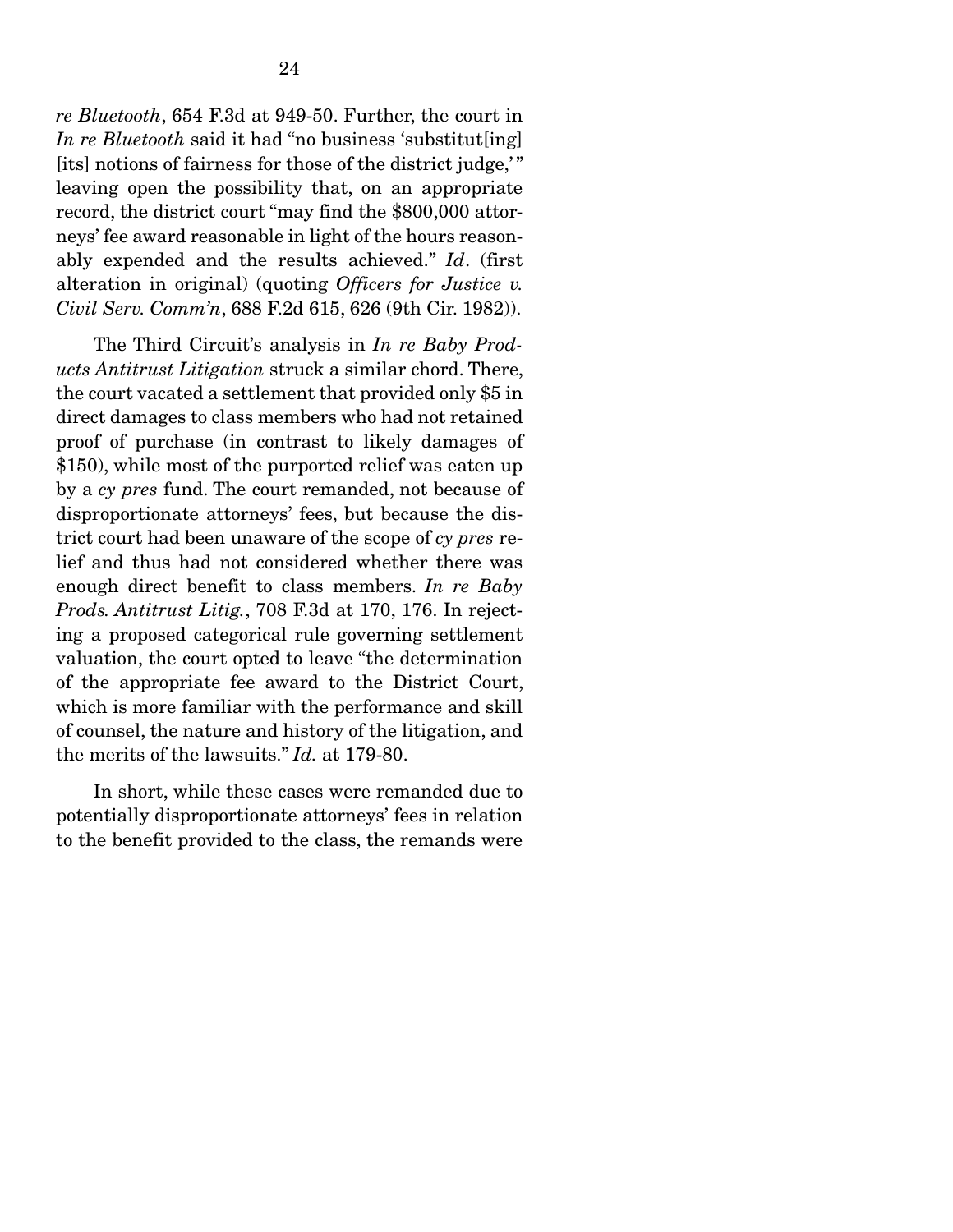based on gaps in the factual record, not the application of a "legal rule" on proportionality or the use of an improper method for calculating benefit to the class.

 Moreover, while Petitioner Blackman initially suggests that the purported split also implicates the Second and Eleventh Circuits, Blackman.Pet.1, he later concedes that the opinions cited from those circuits do not illustrate a split on the question of settlement valuation under Rule 23(e). Blackman.Pet.27; *see also Waters v. Int'l Precious Metals Corp.*, 190 F.3d 1291, 1298 (11th Cir. 1999) (holding only that the district court did not abuse its discretion by basing the attorneys' fee on the total value of the fund despite the likelihood of a lower payout but stating that "[n]othing in this opinion precludes a district court judge in a different case from basing the attorneys' fee award on the actual class recovery or on the gross settlement figure" depending on "the circumstances presented in each case"); *Masters v. Wilhelmina Model Agency, Inc.*, 473 F.3d 423, 435, 437 (2d Cir. 2007) (rejecting the district court's analysis of a settlement that credited as class benefits only the amount of claims-made payouts and excluded the amount of *cy pres* relief ).

 Nor does the other Eleventh Circuit decision Petitioner Blackman cites support the existence of a conflict. After making findings on the benefits of the settlement relief, the court in *Poertner v. Gillette Co.*, 618 F. App'x 624, 630 (11th Cir. 2015), *cert. denied*, *Frank v. Poertner*, 136 S. Ct. 1453 (2016), held that "[g]iven the district court's settlement valuation, which we conclude from the record is not clearly erroneous,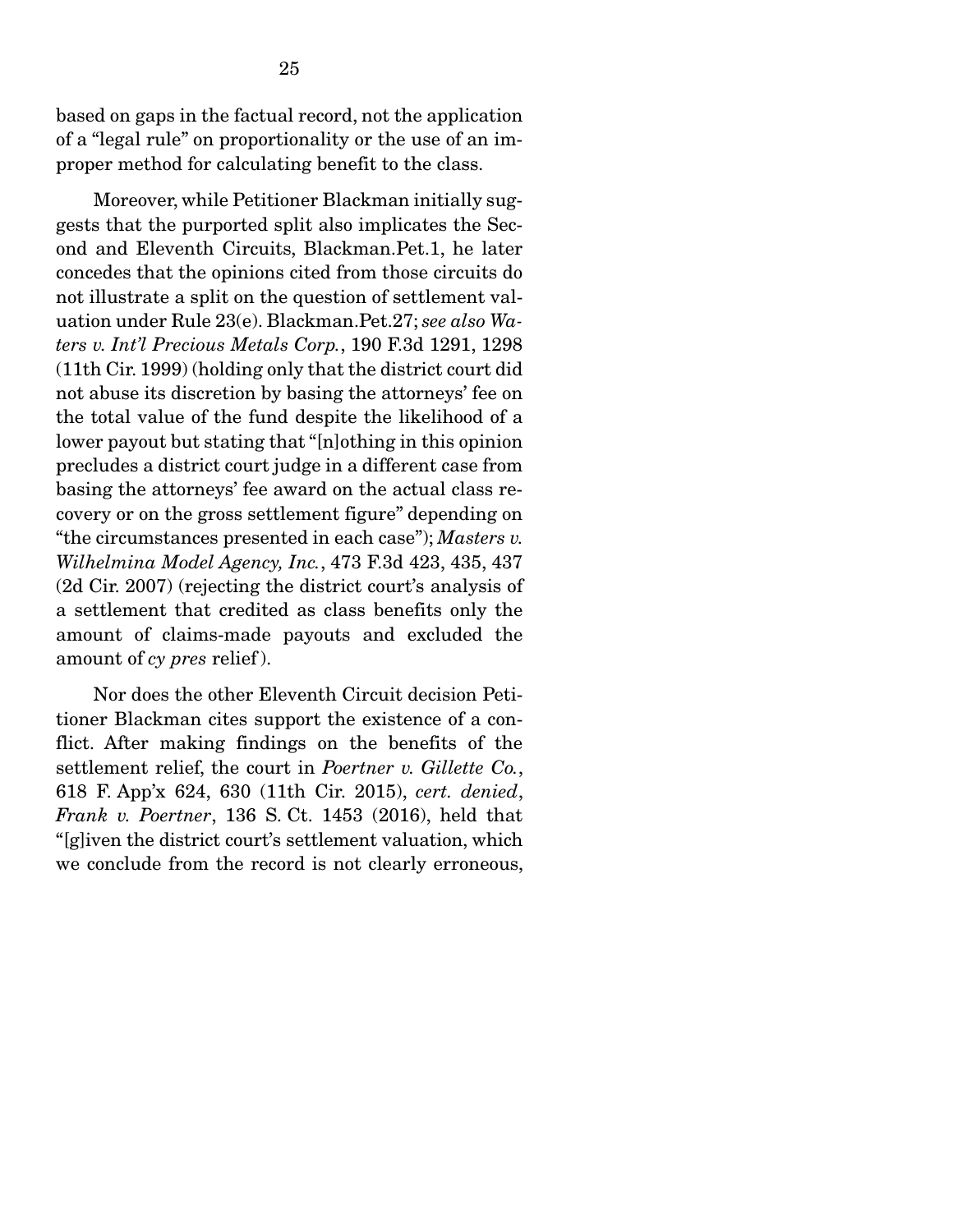we hold that the district court's approval of class counsel's fees-and-costs award was not an abuse of discretion." *Accord Strong*, 137 F.3d at 852 (where settlement value was calculated based on a per-class-member recovery that was significantly more than face value, the district court did not abuse its discretion in declining to rely on class counsel's proposed common-fund figure).

 Taken together, these cases demonstrate that the calculation of attorneys' fees in a class-action settlement is a fact-bound assessment, not a categorical exercise. And rightly so. Long-established precedent holds that district courts, which deal directly with counsel and are thoroughly aware of the facts on the ground, are in the best position to evaluate the reasonableness of a fee award in a class-action settlement. *See Hensley v. Eckerhart*, 461 U.S. 424, 437 (1983) ("We reemphasize that the district court has discretion in determining the amount of a fee award. This is appropriate in view of the district court's superior understanding of the litigation and the desirability of avoiding frequent appellate review of what essentially are factual matters."). In short, there is no split of authority that casts doubt on the District Court's decision or warrants review of the Sixth Circuit's affirmance of that decision.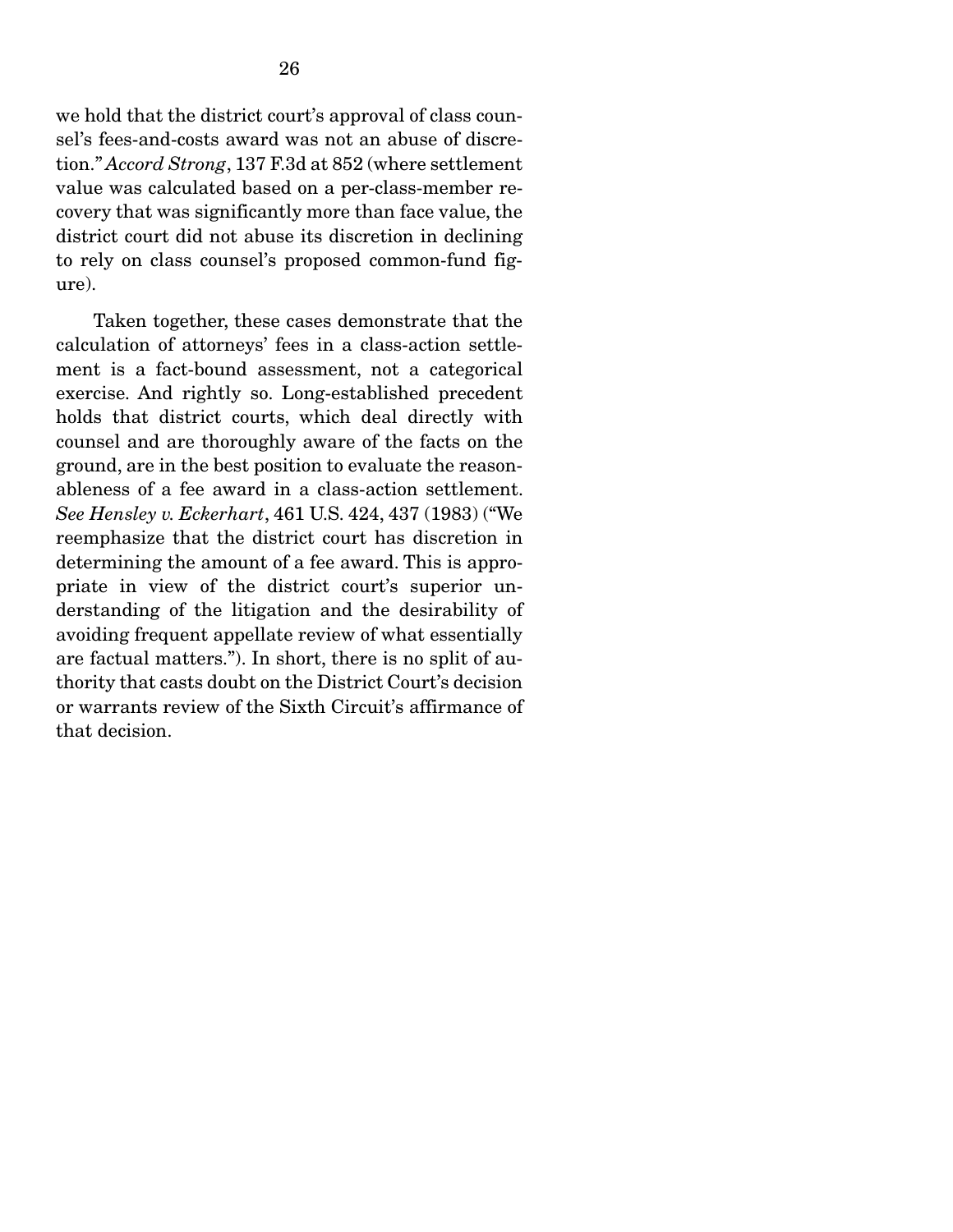### C. There Is No Circuit Split on the Permissibility of "Clear Sailing" and "Kicker" Provisions.

 In addition to their settlement valuation claims, Zik Petitioners also suggest that the Sixth Circuit's decision resulted in a circuit split on the propriety of "clear sailing" and "kicker" provisions. Zik.Pet.7. It does not. Nor was the lower courts' review of these clauses deficient in any respect. As the Sixth Circuit explained, the District Court "*did* peer into the relief to the class and the attorney's fees at issue, and found both to be appropriate" given the facts of this case. Blackman.App.46a. That approach was consistent with the law of other circuits, which have advised caution when reviewing these clauses without imposing a per se rule. *See, e.g.*, *Redman*, 768 F.3d at 637; *In re Bluetooth*, 654 F.3d at 949. Indeed, where settlements provide reasonable recovery in light of the litigation risks and are otherwise fair to class members—as the settlement is here—courts readily approve them even in the presence of such provisions. *See, e.g.*, *Bezdek v. Vibram USA, Inc.*, 809 F.3d 78, 83 (1st Cir. 2015); *In re Southwest Airlines Voucher Litig.*, 799 F.3d at 712-13; *Blessing v. Sirius Xm Radio, Inc.*, 507 F. App'x 1, 4 (2d Cir. 2012); *cf. In re Bluetooth*, 654 F.3d at 949-50 (expressing skepticism about similar provisions but permitting the district court to find on remand that the fee award was proportionate to the value received by the class, the clear-sailing provision was outweighed by other considerations, and the reversion clause was of no concern in an uncapped claims-made settlement). In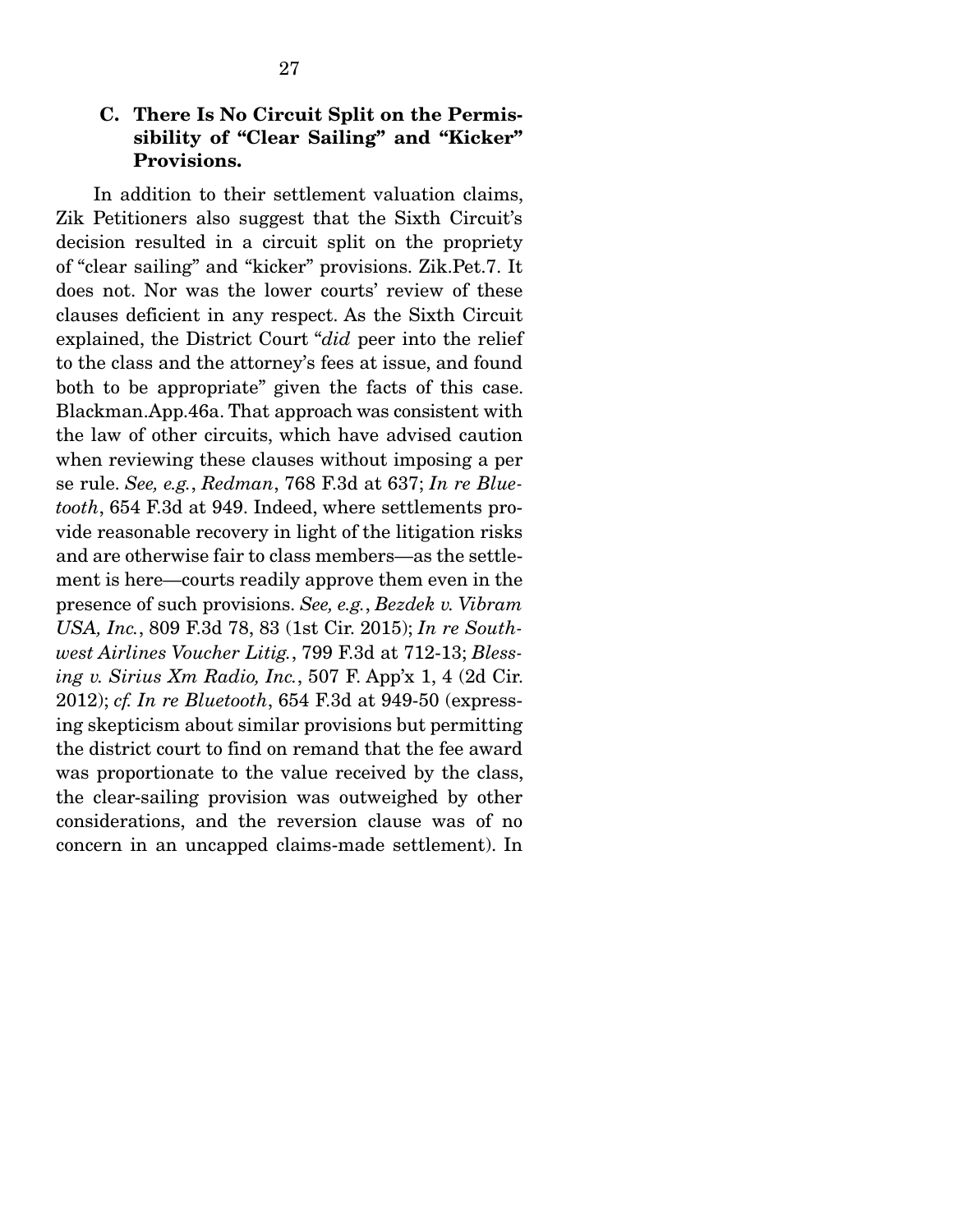short, while "clear sailing" and "kicker" clauses may sometimes warrant additional scrutiny, the courts here provided it and soundly decided these issues within their discretion.

#### II. Zik Petitioners Do Not Identify Any Failure To Comply with Rule 23(a) or (b).

 Without precisely identifying the errors in the lower courts' analyses, Zik Petitioners alternatively contend that the lower courts erred by failing to consider the class certification factors under Rule 23. Zik.Pet.14-19. This contention is puzzling given that the Report and Recommendation devoted more than 16 pages to individually evaluating each factor under Rule  $23(a)$  and  $(b)(3)$  to determine whether the settlement class could properly be certified. Blackman.App.107a-124a

 In conducting this analysis, the lower courts also directly addressed Zik Petitioners' argument about the disparate nature of claims, the allegedly foregone damages under the KHSA, and Zik Petitioners' supposedly unique breach-of-contract claims. Zik.Pet.17-18. With respect to the argument that the class claims were too disparate, the District Court considered and rejected arguments that differences in state consumerprotection law should have foreclosed certification. In particular, the District Court concluded that "the claims of the Class Representatives arise from the same policies and practices of defendant that give rise to the claims of other class members and are based on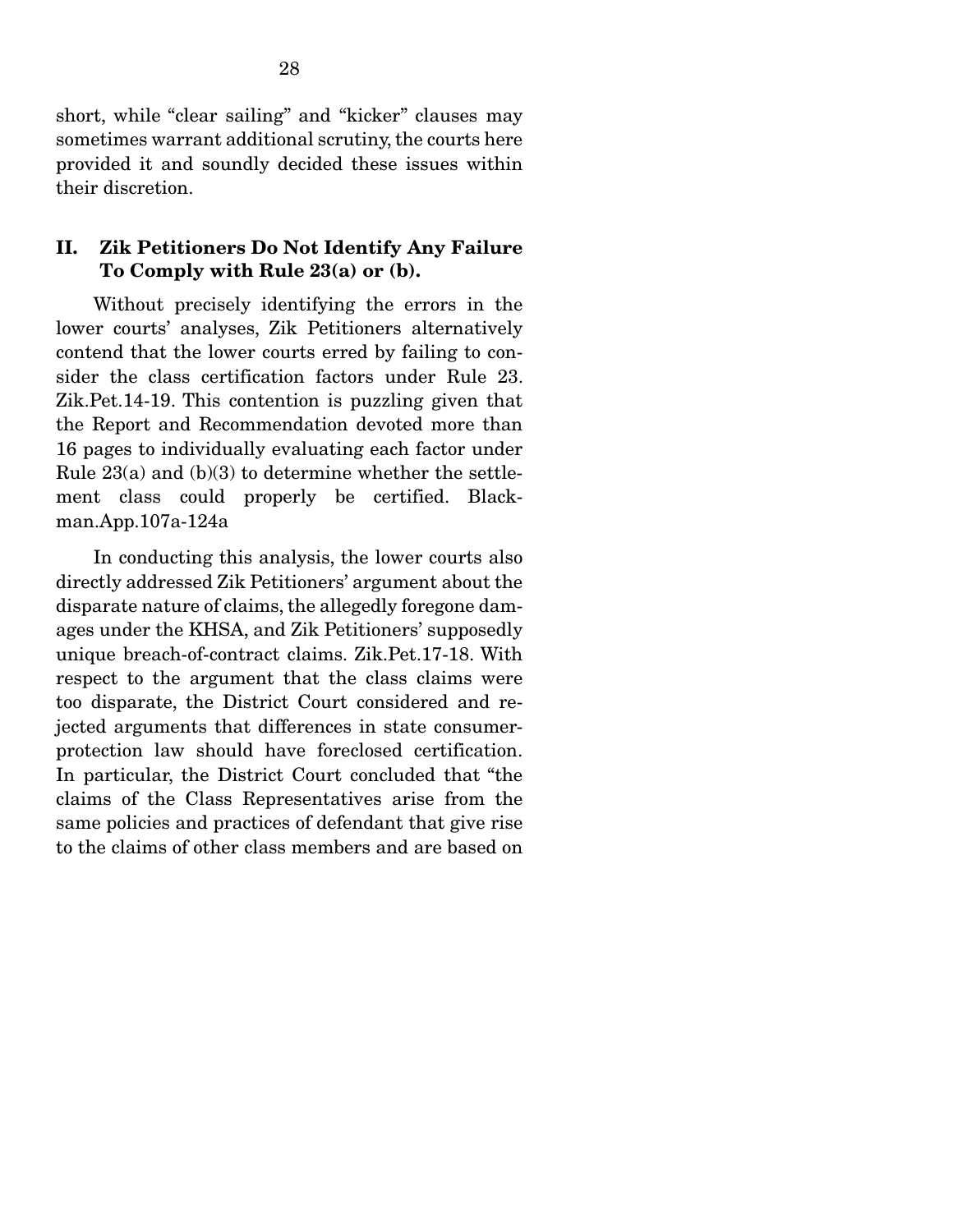the same legal theories," and that the interests of the class representatives and absent class members were "sufficiently aligned" to ensure adequate representation. Blackman.App.117a.

 Zik Petitioners also point to certain purported disparities as evidence that the settlement class should not have been certified, including the fact that not all class members' contracts charged a FIF and the existence of minor differences in the facts underlying individual plaintiffs' damages claims. Zik.Pet.18-19. Such "disparities" are immaterial to the certification analysis.

 Initially, *Amchem Products v. Windsor*, 521 U.S. 591 (1997)—which is the only case Zik Petitioners cite for this argument—shows why the settlement meets the standards of this Court. As *Amchem* directs, this settlement *does* create subgroups, one of which specifically addresses the FIF issue. Zik.Pet.18. Specifically, those class members who were charged the fee became members of the FIF subclass and were entitled to \$20 in damages; those who were not charged the fee were excluded from the subclass and received nothing.

 As for asserted differences between individual class members' damages, the question is not whether all class members' are identically situated—a standard impossible to meet—but whether class claims predominate over individual ones. At no point have Zik Petitioners even attempted to show that the individual questions the "disparities" implicate predominate over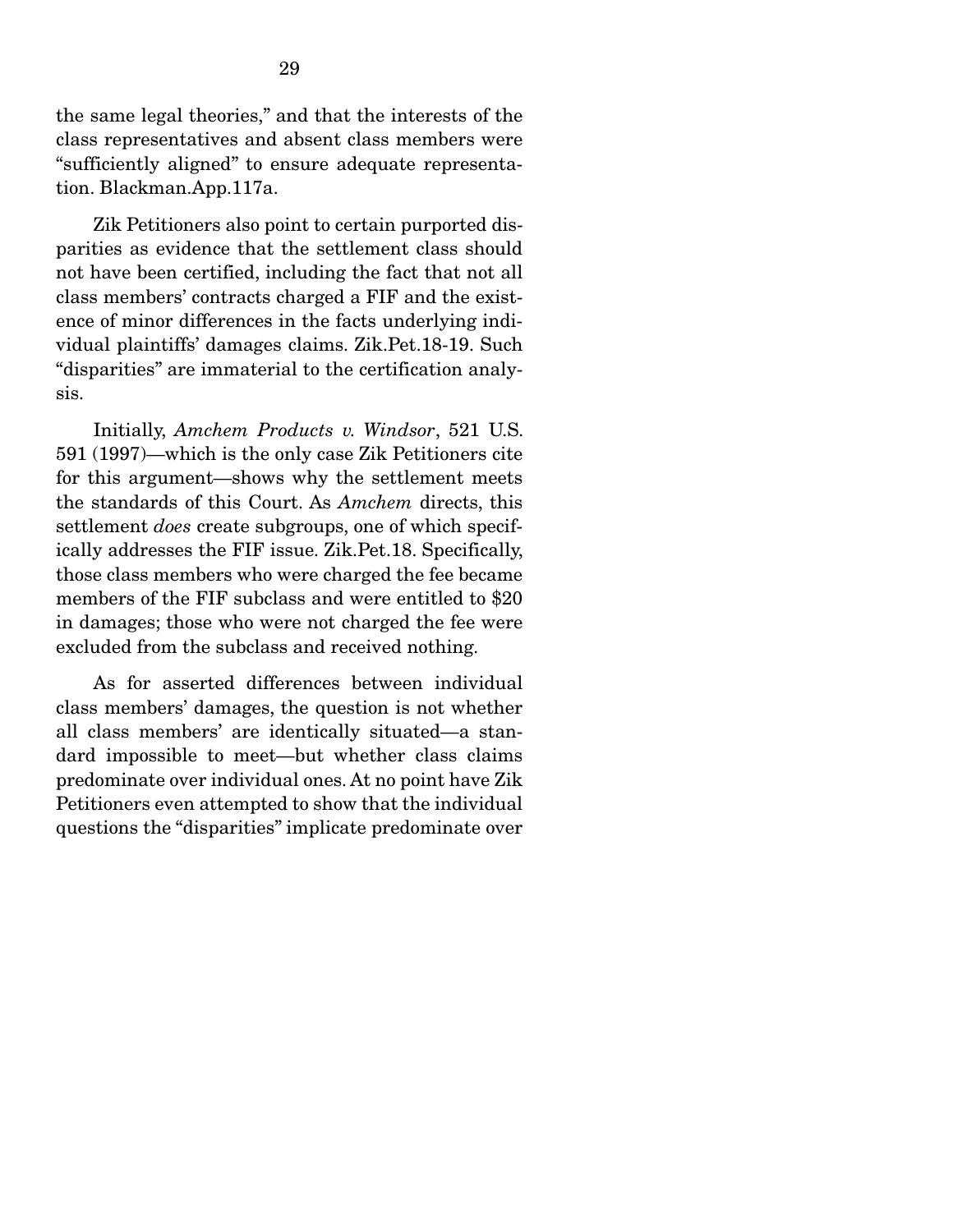the class-wide questions premised on the form contracts and procedures that were common to all class members.

 Nor is it dispositive that some class members may have had damages the settlement's flat-fee award could not address. As the District Court found, "[c]onsidering the risks of this litigation, the additional costs and delays that would likely result from the need to calculate and verify individual damage awards for each Allowed Claimant, and the difficulty calculating damages for the 343 Allowed Claimants for whom Global Fitness has no record, . . . [the] flat award for membership in each Class or Subclass is appropriate." Blackman.App.139a-140a (citation omitted).

 Zik Petitioners are also mistaken that the application of multiple state laws forecloses class treatment. On this point, the District Court correctly explained that, although the class claims were not all governed by the same state law, they were premised on common contracts and policies. Blackman.App.120a-121a. If, for example, Tennessee law prohibits the recovery of payments that are recoverable by one of the subclasses, that fact does not create an irreconcilable disparity among class members; it simply means that class members from Tennessee will not be members of the pertinent subclass. Such differences present no obstacle to certification.

 Most of Zik Petitioners' remaining arguments are simply an effort to dismantle the settlement in pursuit of a better one. But these arguments ignore the lower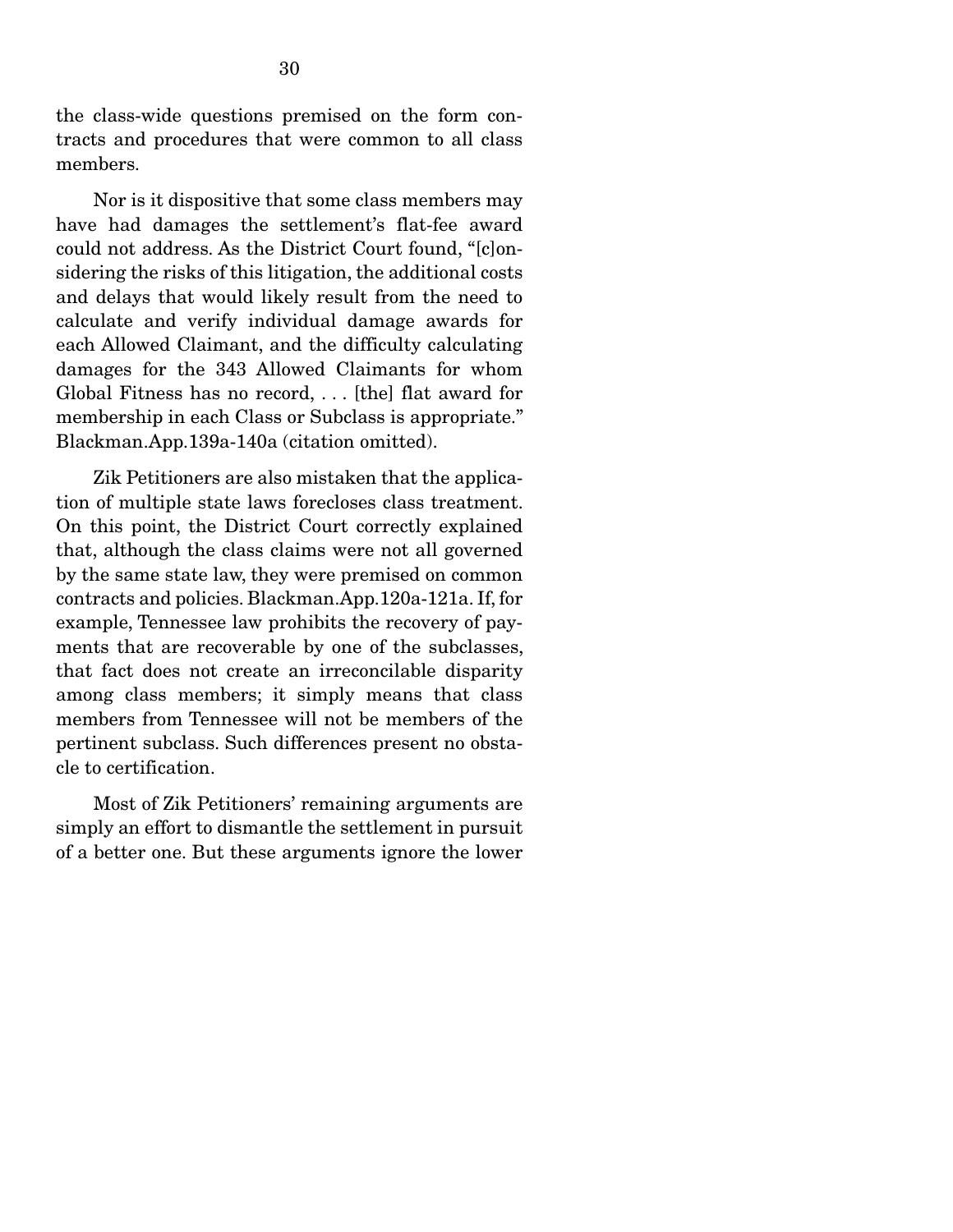path of any such recovery. Contrary to Zik Petitioners' position, both courts evaluated the longshot potential for damages on Zik Petitioners' breach-of-contract claims and under the KHSA. In doing so, the District Court observed that the damages claims under the KHSA were premised on the same theory as the settled claims, and concluded that another court's dismissal of similar claims, combined with the dearth of relevant statutory authority, made the likelihood of success dubious at best. Blackman.App.128a, 141a (citing *Robins*, 838 F. Supp. 2d 631). The lower courts also each concluded that Zik Petitioners' breach-of-contract claims were subsumed within the claims of one of the subclasses, and that the average payout to a member of the fictional Zik class would have been comparable to what the average *Gascho* class member received. Blackman.App.139a; *see also* Blackman.App.49a (noting that the Zik objectors' average contract damages were "only a few dollars more than the average claimant in the case, and several dollars *less* than the average Gym Cancel Subclass Members, a group in which each member of the Zik objectors' proposed class would necessarily be a part"). Thus, Zik Petitioners ultimately made no showing that their "realistic anticipated recovery" was much different than what class counsel obtained on their behalf. Blackman.App.53a.

 As for Zik Petitioners' threadbare contention that the settlement included a "grossly overbroad release," Zik.Pet.19, the District Court addressed that too, concluding that the release was appropriately limited to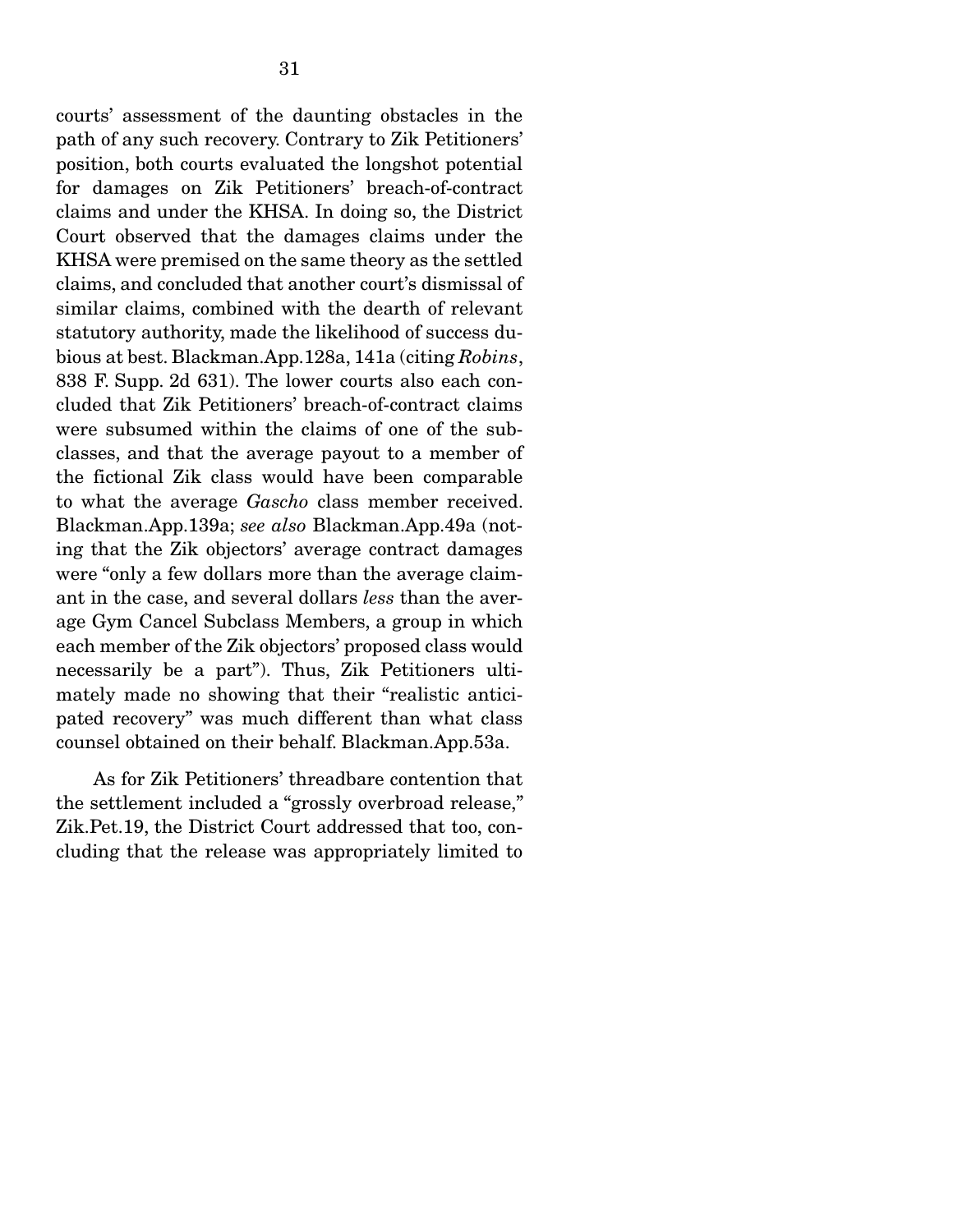claims involving the same factual predicate as those alleged in the third amended complaint, Blackman. App.157a-159a. Zik Petitioners cite not a single case and provide no reasoned argument to show why that determination was wrong.

 In short, Zik Petitioners have not explained how any of the lower courts' findings were legally erroneous; nor have they addressed the additional facts in the record that supported the lower courts' rejection of their claims. Instead, Zik Petitioners simply restate positions that were presented to and properly rejected by the courts below. Such arguments provide no basis for certiorari. *Graver Tank Mfg. Co. v. Linde Co.*, 271 U.S. 271, 275 (1949) (stating that the Court is not "a court for correction of errors in fact finding"); Sup. Ct. R. 10.

#### III. Zik Petitioners' Request for Direct Notice Is Unsupported in Law or Fact.

 Zik Petitioners also have not identified an issue worthy of certiorari in their request for a categorical rule requiring direct payment of class claims.

 Zik Petitioners maintain it was Plaintiffs' burden to prove why direct payments to *any* class members were infeasible but provide no legal support for their position. Zik.Pet.13. This is hardly surprising given that (1) no court has imposed this requirement and (2) acceptance of the proposal would create an extraordinary burden, forcing claims administrators to sift out which class members could receive direct payments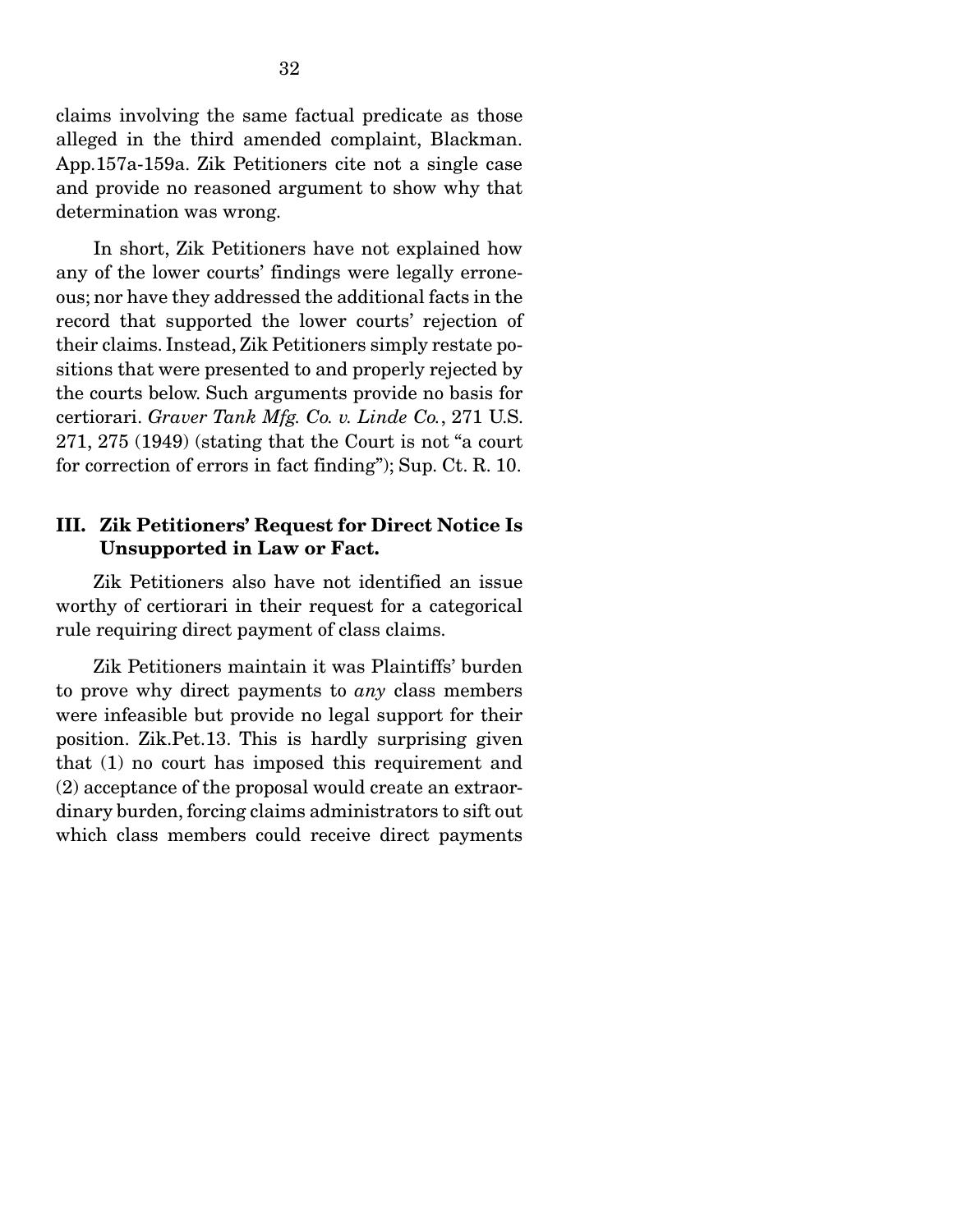and which could not regardless of the costs of such efforts.

 Moreover, although *Pearson* and *Eubank* each rejected inherently flawed processes designed to minimize class members' claims, neither establishes an inflexible rule requiring direct payments, and both are distinguishable from the present case. *See Pearson*, 772 F.3d at 783-84 (criticizing a notice process that was "bound to discourage filings" due to the inclusion of "needlessly elaborate documentation," "threats of criminal prosecution," and the myriad documents and forms required to submit a claim and opining that a better—though not a mandatory—approach would have been to send checks to 4.72 million class members identifiable through "pharmacy loyalty programs and the like"); *Eubank*, 753 F.3d at 725-26 (rejecting a claims process that required claimants "to submit a slew of arcane data" on claim forms "so complicated that [the defendant] could reject many of them on the ground that the claimant had not filled out the form completely and correctly" but saying nothing about direct payments to class members). These flaws were not present in the process utilized here.

 Zik Petitioners also have it wrong on the facts. Plaintiffs *did* show why direct payments were unworkable: the data's staleness and uncertainties in identifying individual class members made the approach unfeasible, as confirmed by the claims administrator's considerable experience. Blackman.App.153a. Plaintiffs also demonstrated that the process was designed to reach as many class members and to provide as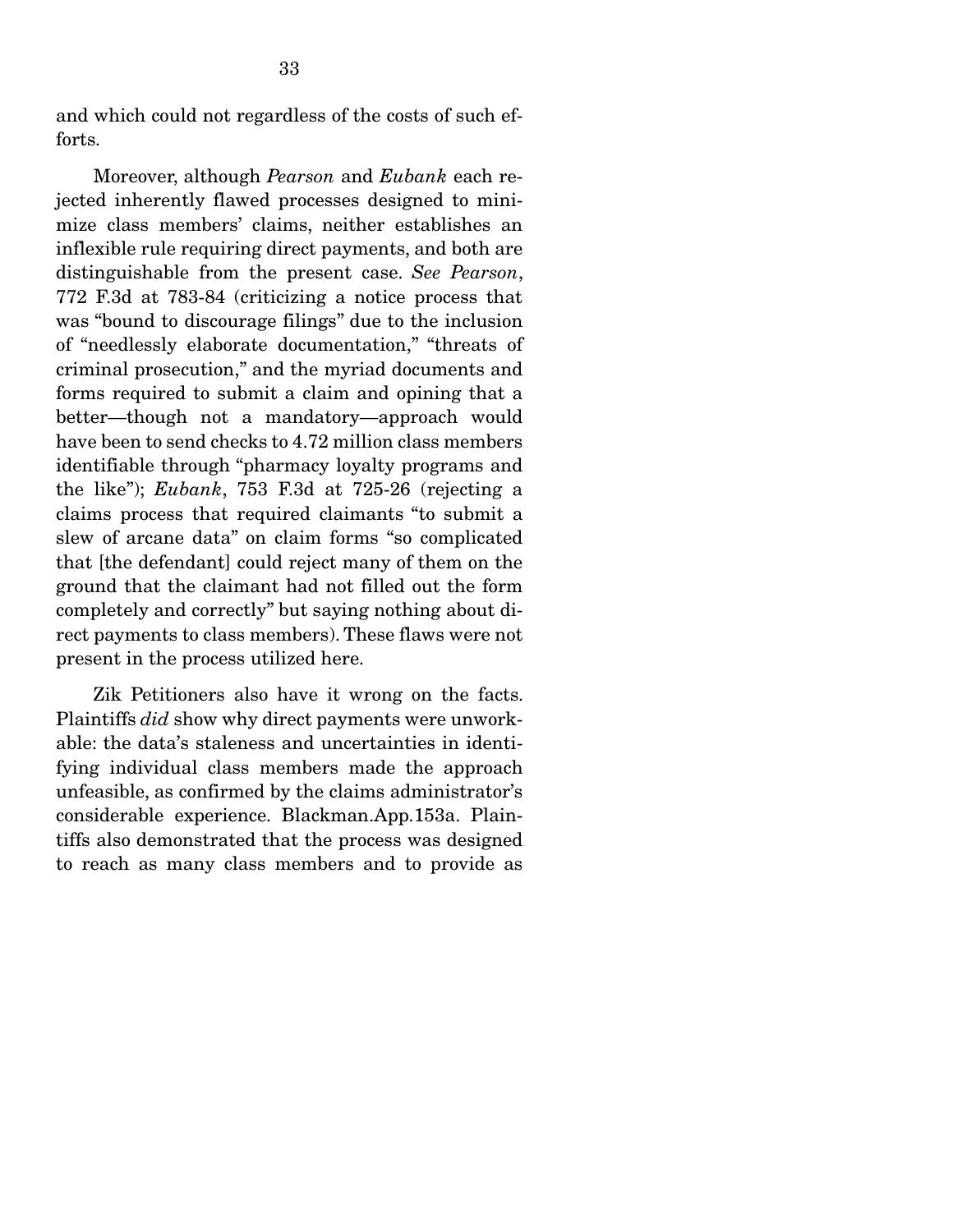streamlined a submission process as possible. Blackman.App.41a-42a. Zik Petitioners have not challenged these fact findings.

 And although Zik Petitioners represent that it is undisputed that the notice reached 90% of the class, this is simply not true. While 90% of notices were delivered to *an* address associated at one time with a potential class member, the claims administrator testified that it was impossible to say whether the notices ultimately reached the intended class member. Blackman.App.154a. The District Court did not abuse its discretion in crediting and relying on these facts to approve the claims process, and Zik Petitioners' invitation to revisit these factual issues should be rejected. *Tolan v. Cotton*, 134 S. Ct. 1861, 1868 (2014) (Alito, J., concurring) ("[E]rror correction . . . is outside the mainstream of the Court's functions and . . . not among the 'compelling reasons' . . . that govern the grant of certiorari" (alterations in original) (citation omitted)).

#### IV. This Case Is Not an Appropriate Vehicle for Addressing Class-Action Standards.

 Petitioner Blackman's characterization of this case as "an ideal petition" relies on the flawed premise that proportionality alone dictated the outcome in the cases he cites. As shown above, this is not the case. It also ignores the District Court's application of the lodestar approach, which would provide an independent basis for approval on remand. These alone are reasons to deny certiorari.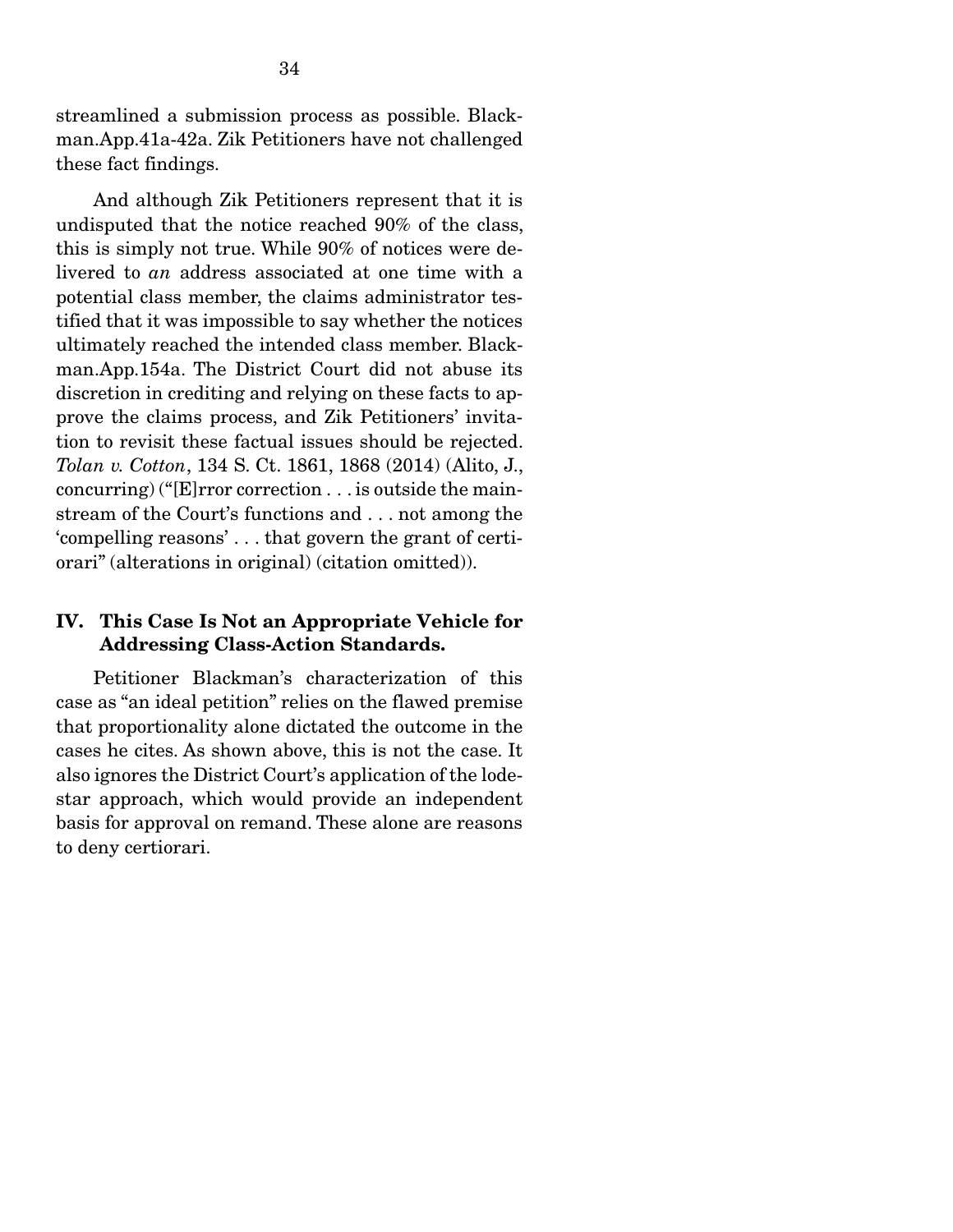Petitioner Blackman's other justifications for granting certiorari are similarly meritless. With respect to his warnings of forum shopping, cases like *In re Southwest Airlines*, *Americana*, and even *Pearson* show that the Seventh Circuit imposes no categorical rule. In appropriate cases, each circuit permits the type of factintensive inquiry that the District Court engaged in here, and his concerns about "gamesmanship" are therefore unwarranted. Blackman.Pet.32.

 Moreover, Petitioner Blackman cites no authority to support the assertion that certain circuits are "favorite destinations" of class actions. Blackman.Pet.11. And despite citing a string of recent settlement approvals in the Eleventh Circuit as evidence of forum shopping, he offers no basis by which to determine whether there truly is any disparity between the class settlements in the Eleventh Circuit versus elsewhere. Indeed, far from demonstrating a trend toward "rubberstamping," the court in *Lee v. Ocwen Loan Servicing, LLC*, No. 14-CV-60649, 2015 U.S. Dist. LEXIS 121998 (S.D. Fla. Sep. 14, 2015), approved a settlement in which relief *exceeded* what most class members could have obtained at trial, and the court in *Montoya v. PNC Bank*, *N.A*., No. 14-20474-CIV, 2016 U.S. Dist. LEXIS 50315, at \*55 (S.D. Fla. Apr. 13, 2016), approved a settlement that provided "near-complete [monetary relief]" and required the defendants "to cease the key practices at the core of Plaintiffs' complaint." These facts do not suggest instances where class counsel engaged in self-dealing at the class's expense. And given the strong recoveries, it simply is not true that these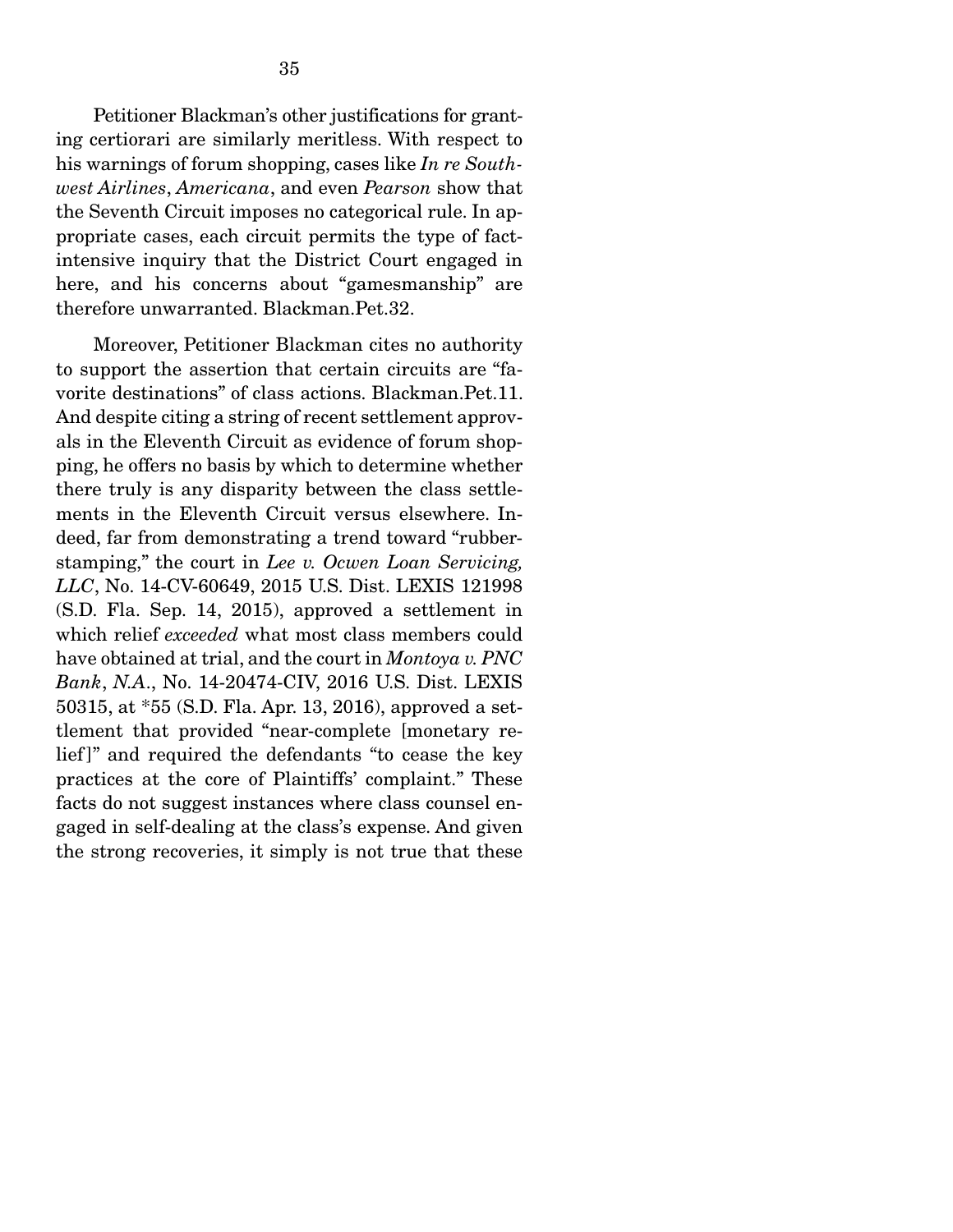cases would have been decided differently in another jurisdiction.

 Petitioner Blackman's claim that the information regarding the claims rate renders this case unique is also wrong. Blackman.Pet.28. Petitioner Blackman's counsel recently made the same argument unsuccessfully in another case that presented a nearly identical question for review, directly undermining Petitioners' arguments. Pet. for Writ of Certiorari, *Frank v. Poertner*, No. 15-765 (filed Dec. 11, 2015), *cert. denied*, 136 S. Ct. 1453 (2016). In any event, judicial findings on claims rates are hardly unheard of and have been cited in numerous class cases. *See, e.g.*, *Shames v. Hertz Corp.*, No. 07-CV-2174-MMA(WMC), 2012 U.S. Dist. LEXIS 158577, at \*48-49 (S.D. Cal. Nov. 5, 2012) (citing cases).

 Petitioners' arguments about the need to maximize class benefits also miss the mark. In light of the lower courts' findings on the substantiality of the relief to individual class members and the serious risks of further litigation, Petitioners' position on maximizing class benefits presents a false choice. The fact that a better deal is perhaps imaginable says nothing about *this* deal's fairness. Moreover, there is simply no support for Petitioners' claim that a reduction in attorneys' fees would have accrued to the class's benefit. This is not a common-fund case; the attorneys' fees constituted a separate payment from the class relief and were negotiated *after* that relief was determined. Furthermore, the cases Petitioners point to as support for their claim that reducing attorneys' fees creates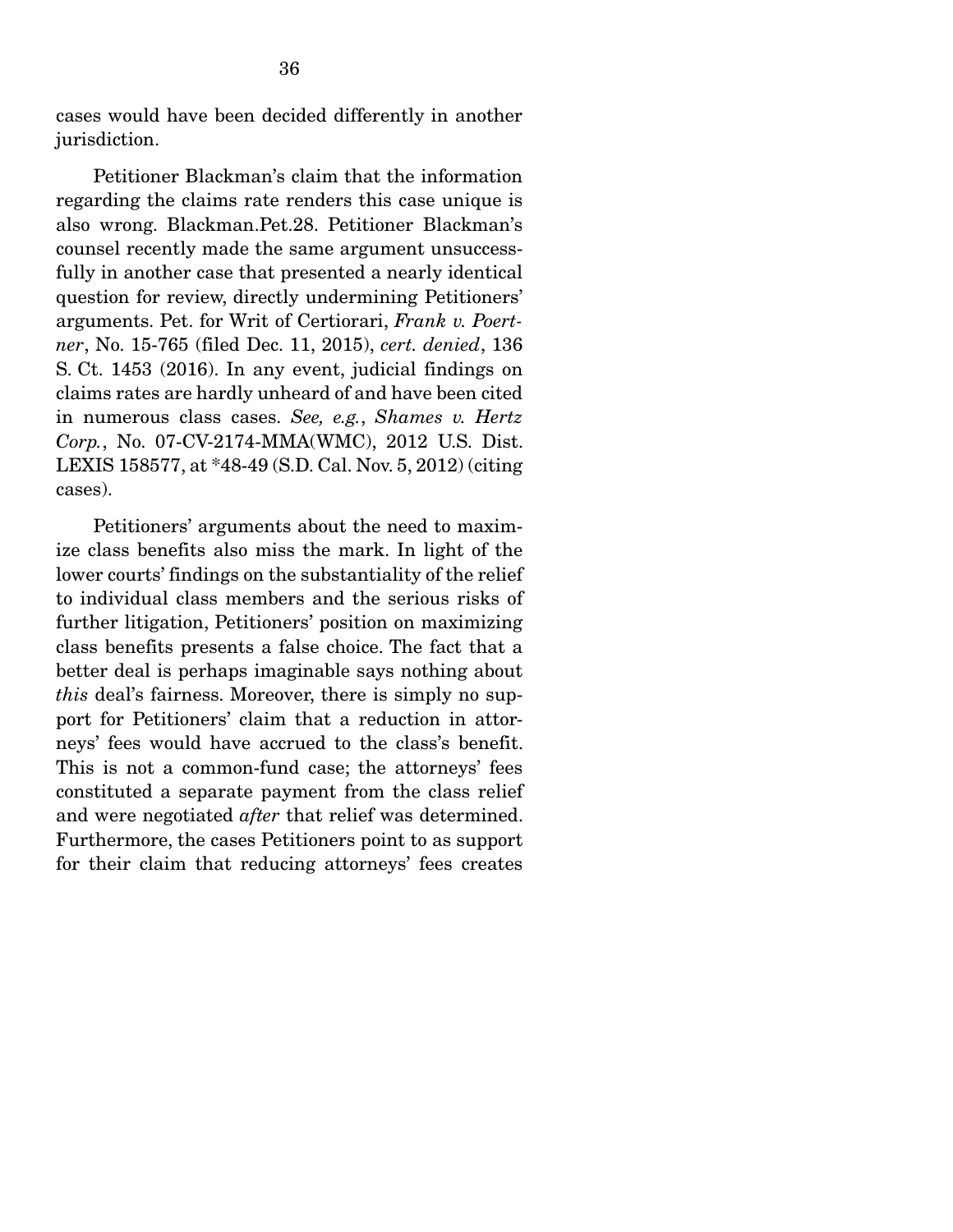greater incentives to maximize class benefits all involve both a burdensome claims process and a facially deficient class recovery. *E.g.*, *Pearson*, 772 F.3d at 781. Neither occurred here. Indeed, Petitioner Blackman did not challenge the lower courts' conclusion that the class recovery was fair and substantial on a per-classmember basis, and Zik Petitioners have not meaningfully done so.

 Although Petitioner Blackman suggests that a direct-claims process would have produced a better result, Blackman.Pet.25, there are good reasons why that process was not used, and Petitioner Blackman has not challenged the factual findings that supported the lower courts' conclusion in that regard. Moreover, Petitioner Blackman's *Acme* hypothetical is a straw man. The question before the District Court was not whether a better deal was conceivable; it was whether the settlement at hand was fair, reasonable, and adequate. And while there is undoubtedly a theoretical concern about not subverting class interests to those of their attorneys, that concern is not implicated here. Both the District Court and the Court of Appeals considered Petitioner Blackman's arguments and *under the particular facts of this case* properly dismissed them as meritless.

 Finally, Petitioner Blackman laments the breakdown in the adversarial process that results from class actions generally. The reduced adversarial posture in class settlements, however, is nothing new; in fact, it is the reason why courts—as the courts did here—undertake heightened scrutiny to ensure that a settlement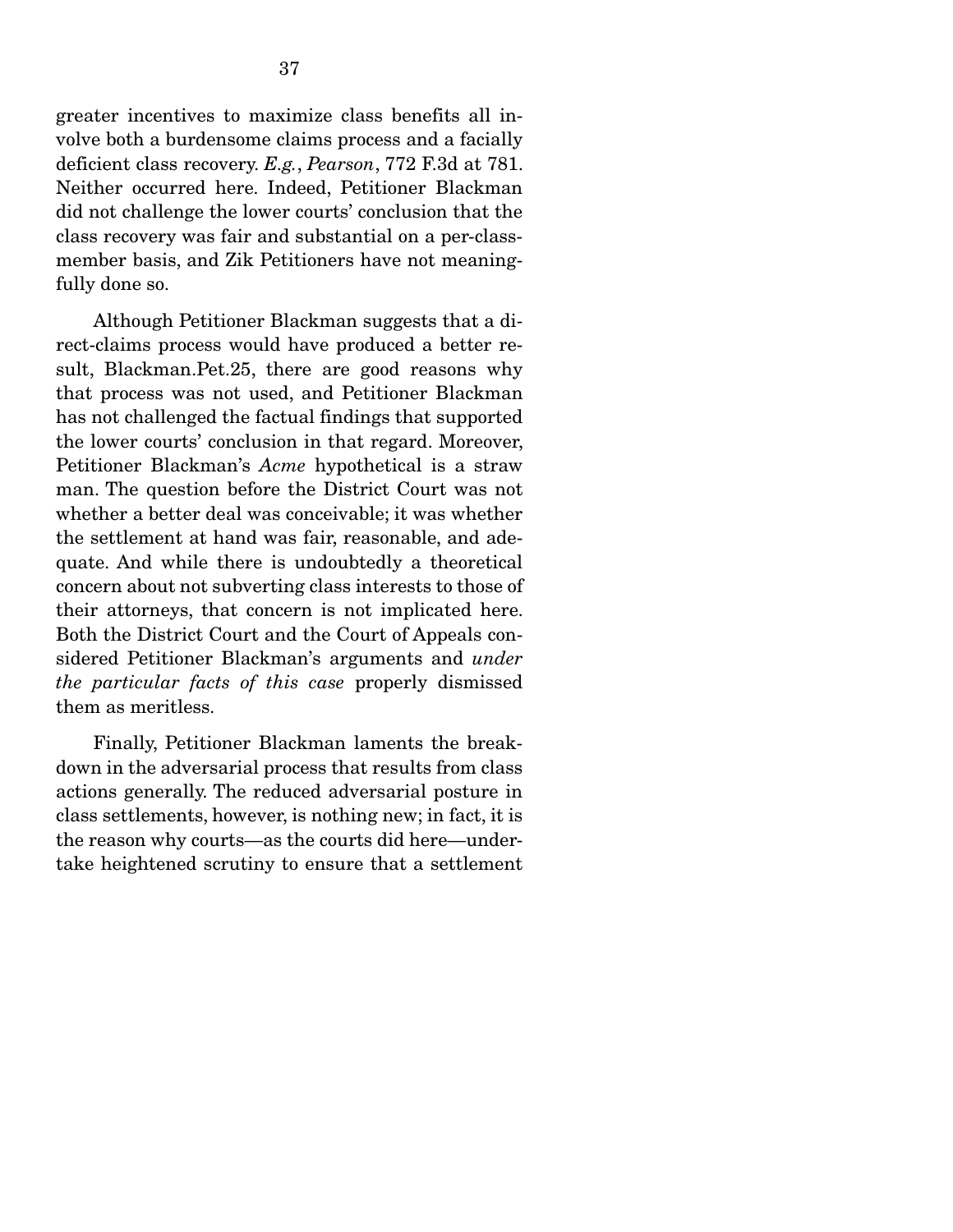is fair to absent class members. *See Amchem*, 521 U.S. at 620. Simply put, Petitioner Blackman is unwilling to trust district courts to properly exercise their duty to review and deny inadequate settlements.

 In sum, while Petitioners present this case as illustrative of self-dealing, out-of-control class counsel fees, and disregarded fiduciary responsibilities, the truth is more mundane. "Although some judges, media people, and the defense bar have characterized attorney fees in class actions as a source of abuse and a stain on the escutcheon of the administration of civil justice, in reality there is a virtual absence of any empirical data showing any significant incidence of excessive fees." 7B Charles Alan Wright et al. *Federal Practice and Procedure* § 1803.1, at 339-40 (3d ed. 2015). This case rests in the quiet majority of settlements that resulted in a strong recovery for the class without any evidence of collusion or impropriety in the negotiation of counsel's fees. In short, while Petitioners' dire warning about misaligned incentives and unearned fees may be true in some cases, Petitioners have not shown it to be true in this one. This settlement provided substantial relief to class members in proportion to what was obtainable in litigation. Because the Sixth Circuit's fact-bound affirmance was both correct and consistent with other circuits' treatment of similar issues, this case presents no viable issue for review.

--------------------------------- ---------------------------------